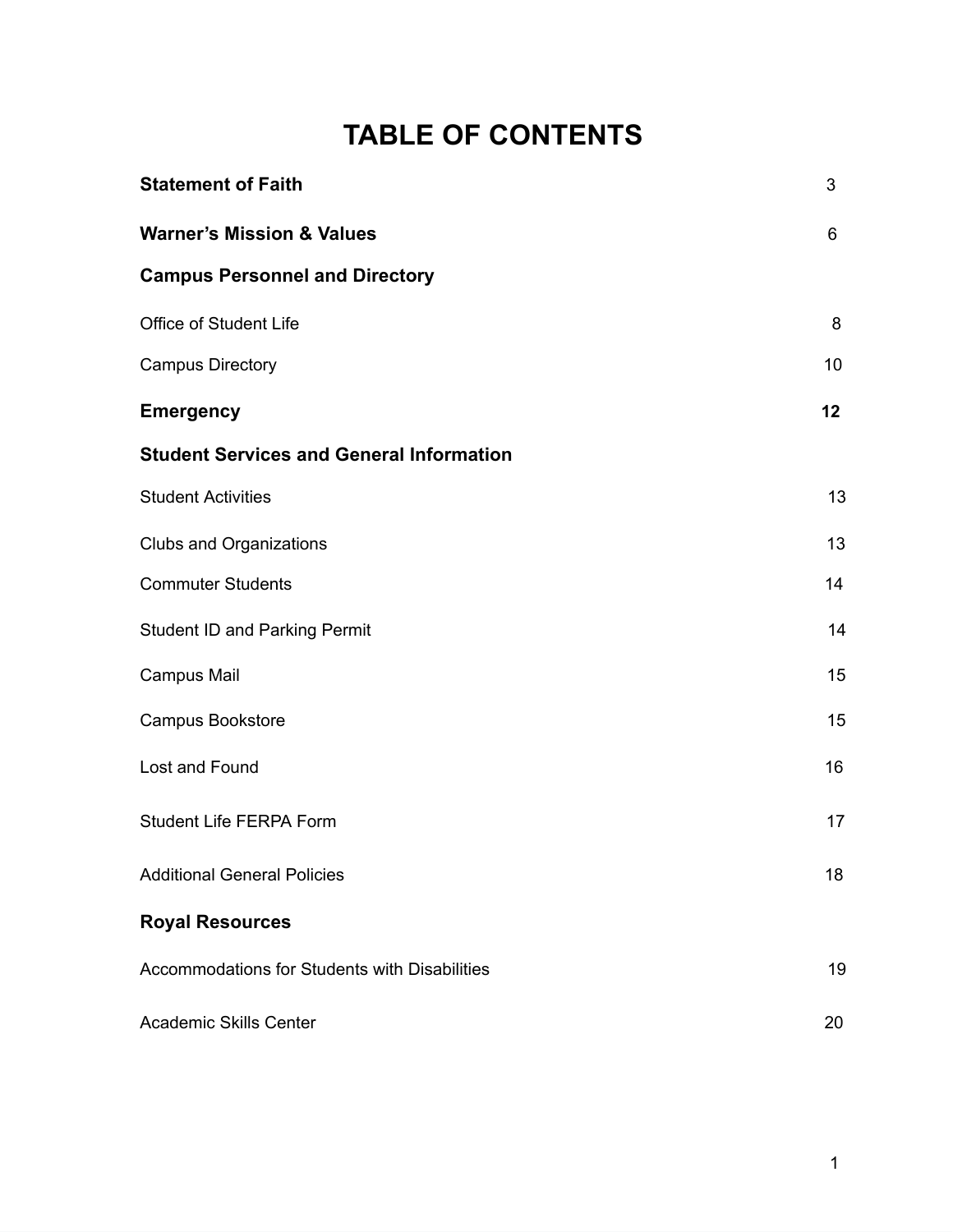### **Health and Wellness**

| TimelyCare (Telehealth and Counseling services)            | 21 |
|------------------------------------------------------------|----|
| <b>General Welfare</b>                                     | 22 |
| <b>Student Insurance</b>                                   | 23 |
| <b>Student Immunizations</b>                               | 23 |
| <b>Community Commitments and Expectations</b>              |    |
| <b>Community Commitments &amp; Behavioral Expectations</b> | 24 |
| <b>Restorative Discipline Process</b>                      | 30 |
| Drug and Alcohol Policy and Procedures                     | 36 |
| <b>Spiritual Life</b>                                      | 39 |
| <b>Residence Hall Policies</b>                             | 42 |
| <b>Student Complaint Policy &amp; Procedure</b>            | 51 |
| Title IX                                                   | 52 |
| <b>Campus Safety &amp; Security Services</b>               | 56 |
| <b>Financial Information</b>                               |    |
| <b>Financial Services</b>                                  | 59 |
| <b>Student Accounts</b>                                    | 60 |
| <b>Dining Services</b>                                     | 61 |
| <b>Computer User Code of Conduct</b>                       | 62 |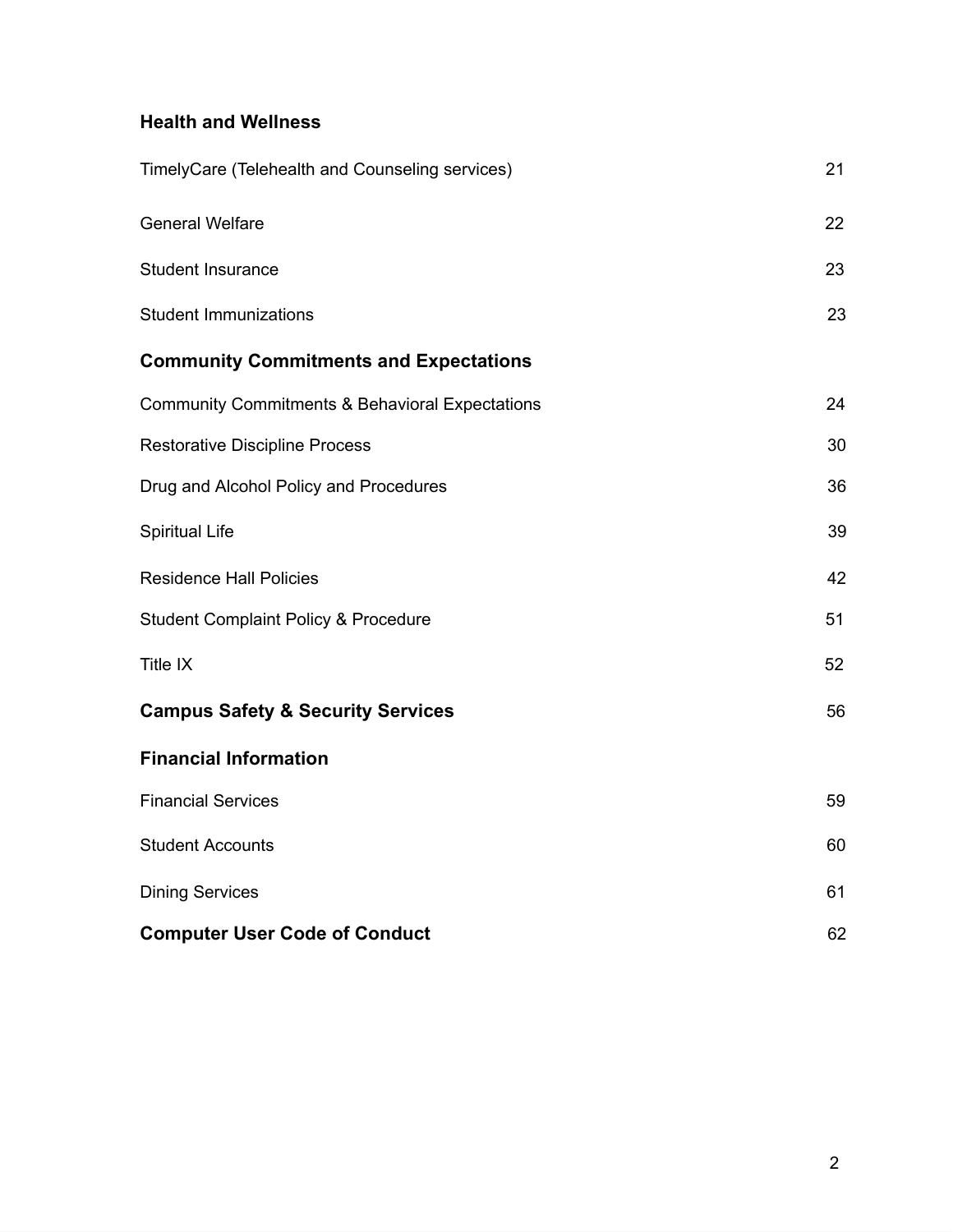### **WARNER UNIVERSITY STATEMENT OF FAITH**

The Warner University Statement of Faith does not exhaust the extent of our beliefs. The Bible itself, as the inspired, inerrant, and infallible Word of God that speaks with final authority concerning truth, morality, and the proper conduct of mankind, is the sole source of all that we believe. As the living Word, the Bible is the source of the transformed mind and worldview of the believer in Christ. For the purposes of institutional decisions regarding faith, doctrine, practice, and discipline, the University is guided by the statements below and by a grammatical-historical approach to the interpretation and application of the Biblical text {Romans 12:1–2; Psalm 19:7; Hebrews 4:12}.

*We believe* the Bible to be verbally inspired in every word, inerrant in the original documents, infallible, God-breathed and sufficient. We believe the Bible is the only rule of faith and practice for all believers. We believe in the literal grammatical-historical interpretation of this Bible, and we believe the final guide to interpretation of the Bible is the Bible itself {Genesis 1:1; 2 Timothy 3:16; Jeremiah 30:2; Revelation 21:5; 2 Peter 1:21; 1 Corinthians 2:13; John 17:17; Psalm 119:105}.

*We believe* that there is one God eternally existing in three Persons: Father, Son, and Holy Spirit {Genesis 1:1; Matthew 28:19; John 10:30}.

We believe in the deity of our Lord Jesus Christ, who was conceived of the Holy Spirit and born of a virgin—fully God, and fully man, in his sinless life, in His miracles in His vicarious and atoning death through His bloodshed, in His bodily resurrection, in His ascension to the right hand of God the Father, and in His personal return in power and glory {John 10:33; Matthew 1:23; Hebrews 4:15; John 2:11; I Corinthians 15:3; Ephesians 1:7; John 11:25; I Corinthians 15:4; Acts 1:11; Revelation 19:11}.

*We believe* that man was created directly and immediately by God in His image. All mankind, through Adam's sin, are born sinners and must be born again by being re-created in God's image through Jesus Christ {Genesis 1:27; Romans 3:23; 2 Corinthians 5:17}.

**We believe** in the sanctity of human life. We believe that all human life is sacred and created by God in His image. Human life is of inestimable worth in all its dimensions, including pre-born babies, the aged, the physically or mentally challenged, and every other stage or condition from conception through natural death. We are therefore called to defend, protect, and value all human life {Psalm 139}.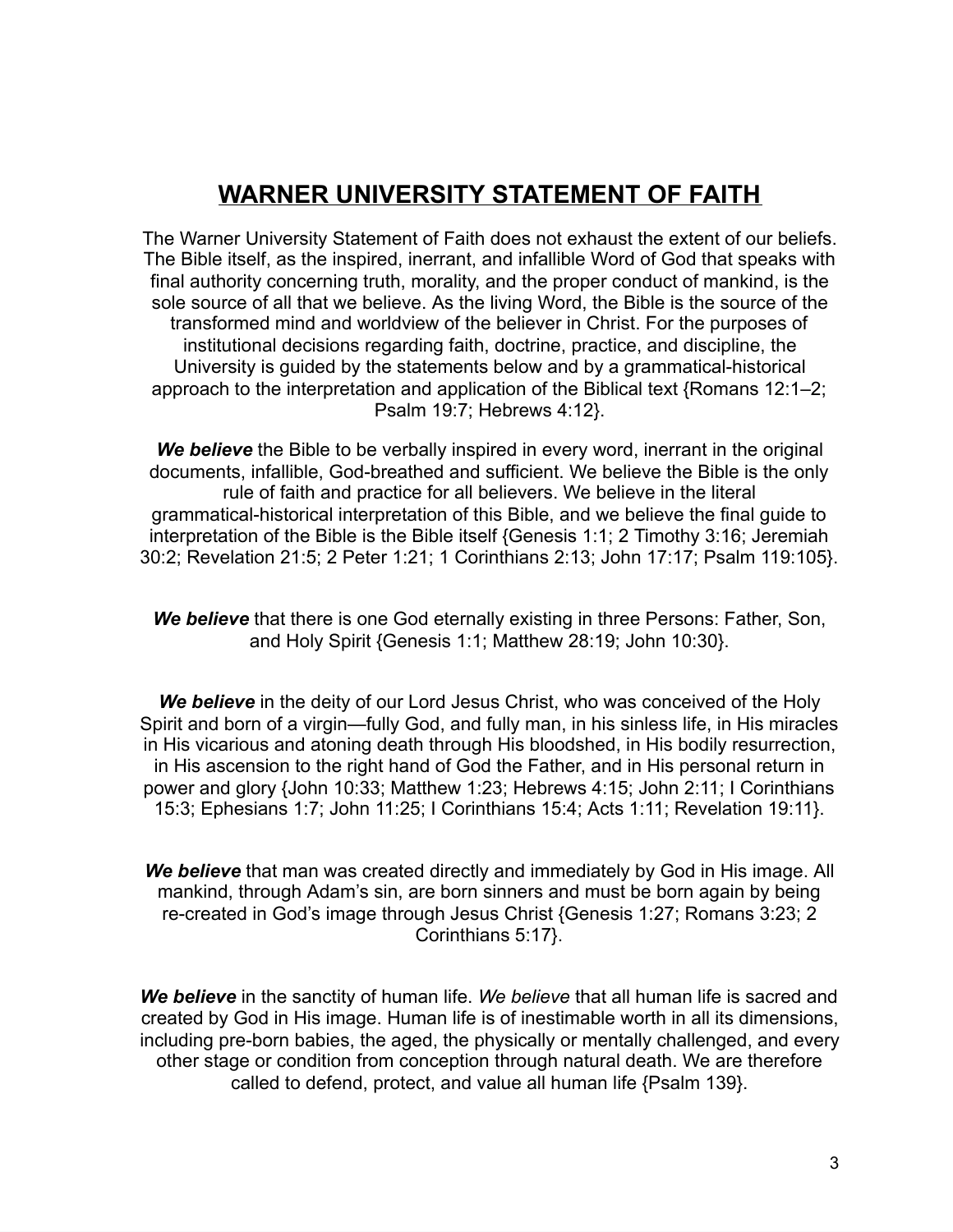*We believe* that God wonderfully and immutably creates each person as either male or female. These two distinct, complementary sexes together reflect the image and nature of God {Genesis 1:26–27}. All activities and policies of the University, including living arrangements and athletic participation, will reflect these beliefs in application.

*We further believe* that marriage, the Church, and righteous governments are the building blocks of human civilization, and that the Church and righteous governments should therefore recognize the Biblical design for marriage, which is one man and one woman in a monogamous relationship for life {Genesis 2:18–25; Matthew 19:4–6; Hebrews 13:4}.

Because *we believe* that the term *marriage* has only one meaning—the uniting of one man and one woman in a single, exclusive union, as delineated in Scripture {Genesis 2:18-25}—we also believe that sexuality is a gift from God and that God intends sexual activity to occur only between a man and a woman who are married to each other {1 Corinthians 6:18; 7:2–5}.

*We further believe* in sexual purity, and *we believe* that any form of sexual immorality (including adultery, fornication, homosexual behavior, bisexual conduct, bestiality, polyamory, incest, or use of pornography) is sinful and offensive to God {Matthew 15:18–20; 1 Corinthians 6:9–10}.

**We believe** that in order to preserve the function and integrity of the University and to provide a biblical role model to the student body and the community, it is imperative that all persons employed by the University in any capacity, or who serve as volunteers, agree to and abide by these statements on marriage and sexuality {Matthew 5:16; Philippians 2:14–16; 1 Thessalonians 5:22}.

*We believe* that for the salvation of sinful man, regeneration by the Holy Spirit is provided by a gracious act of God and that humans respond through repentance and faith in Christ Jesus {John 3:16–19; John 5:24; Romans 5:8–9; Ephesians 2:8–10; Titus 3:5; Luke 24; Acts 20-21; Acts 2:38}.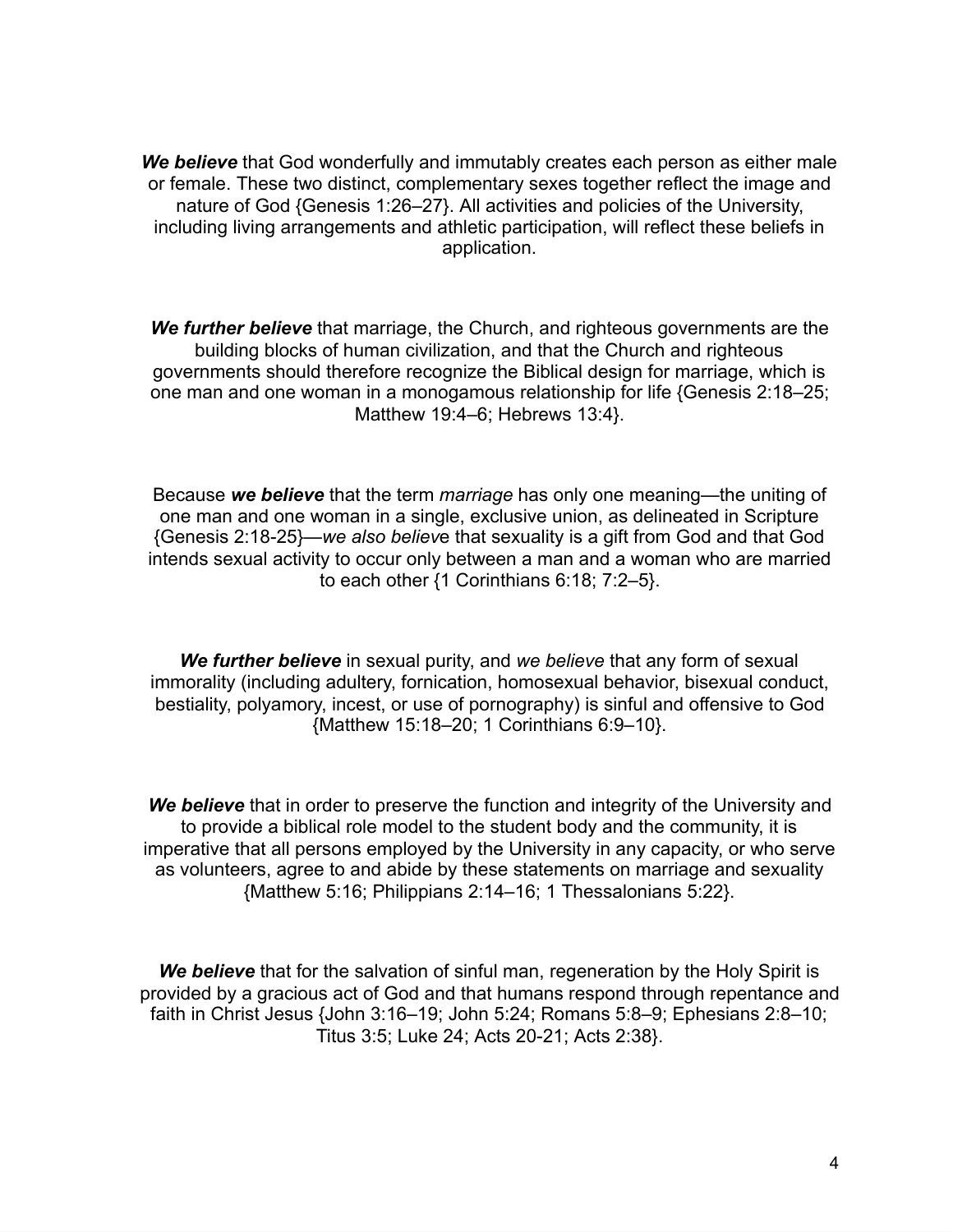We believe in the present ministry of the Holy Spirit, by whose indwelling the Christian is able to live the godly life {Romans 8: 13–14; I Corinthians 3:16, 6:19–20; Ephesians 4:30; Ephesians 5:18}.

**We believe** in the resurrection of both the saved and the lost, those who are saved unto the resurrection of life and those who are lost unto the resurrection of the condemned {John 5: 28–29}.

**We believe** in the Spiritual unity of believers in our Lord Jesus Christ {Romans 8:9; I Corinthians 12:12–13; Galatians 3:26–28}.

*We believe* that the church is the body of Christ on earth, is empowered by the Holy Spirit, and exists to reach the lost, Worship God, be in community as God's family, and to serve others in Jesus name {1Corinthians 4:1; Acts 20:28}.

*We believe* that all believers are under the mandate of Jesus Christ to proclaim the Gospel to all the world {Matthew 28:19–20}.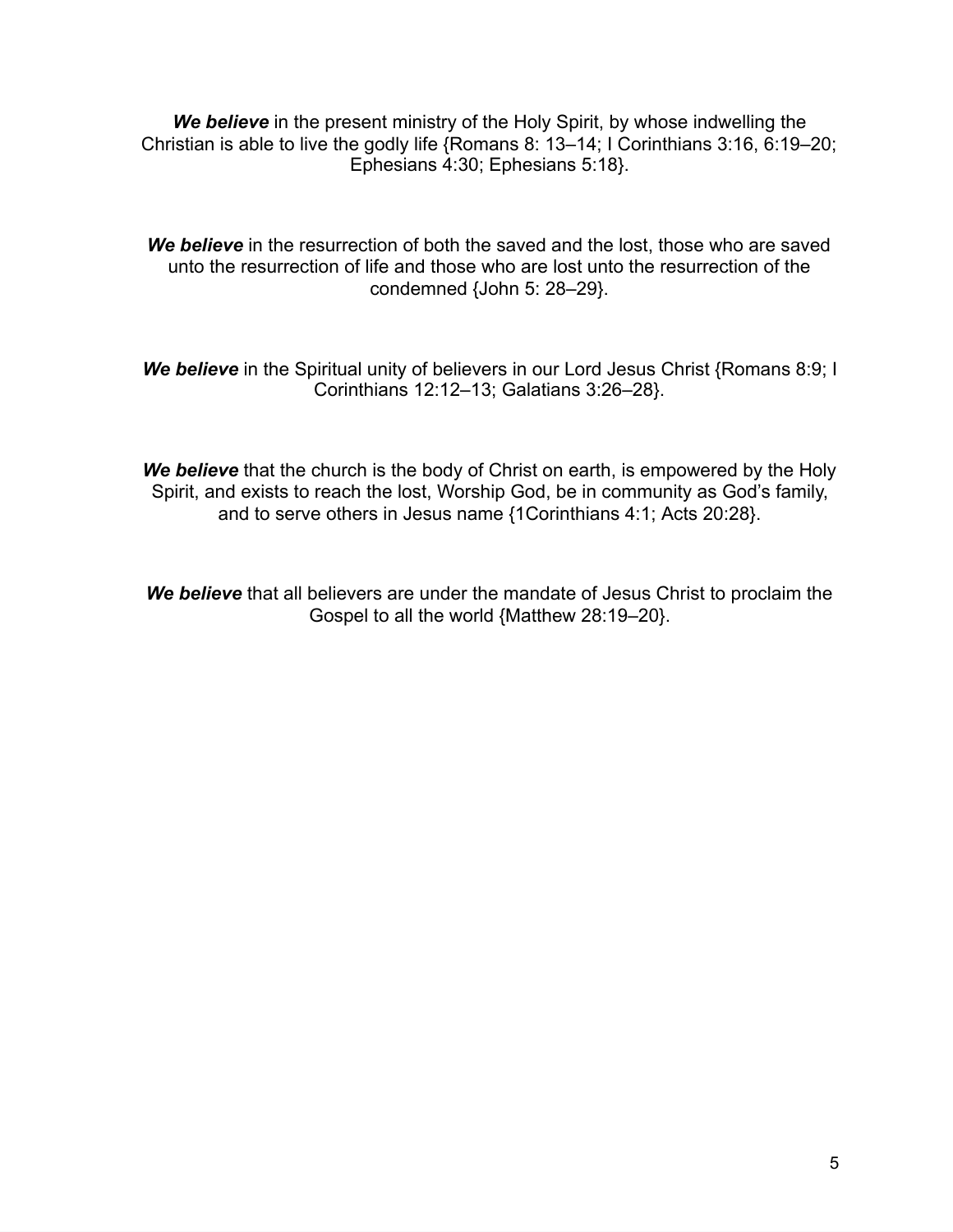### **Our Mission:**

Warner University is committed to guiding individuals toward Christ-like character and intellectual maturity while equipping them to serve.

### **Our Values**

*Service*  Demonstrate Christ's mercy and compassion to others.

## *Wisdom*

Choose what is best according to the will of God.

### *Integrity*

Live blamelessly in light of Christ's imminent return.

### *Growth*

Increase in love and knowledge to the glory of God.

#### *Knowledge*

Seek the treasures of wisdom and knowledge hidden in Christ.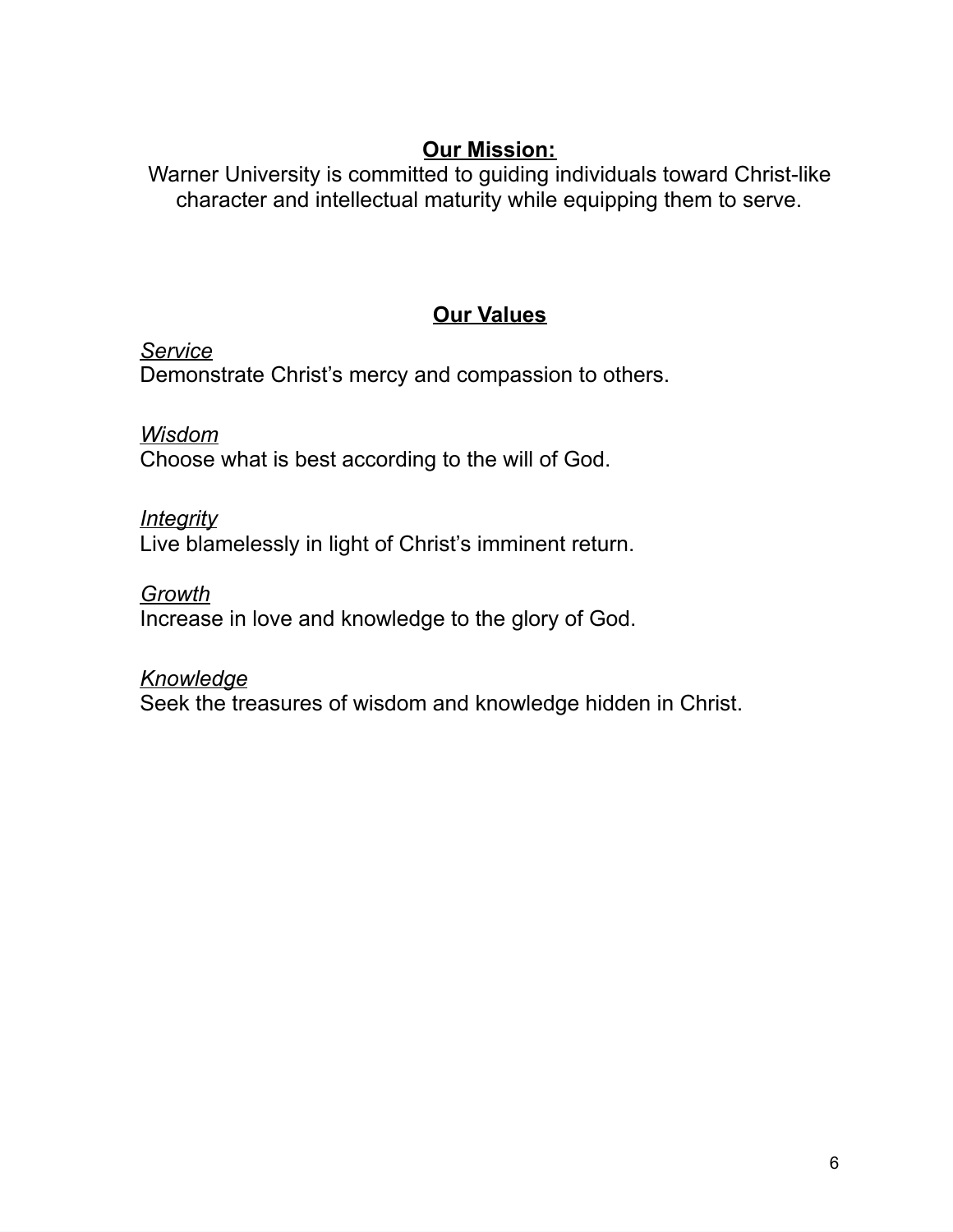**Welcome to the start of a new semester and academic year that is sure to be filled with new opportunities, challenges, and experiences that will contribute to your personal and academic growth and development. Warner University hopes you will choose to take advantage of those opportunities. Warner's goal is to provide a space for you to engage with the community on and off campus, create lifelong friendships, and act as a vessel for you to grow in your relationship with the Lord. Welcome to a new year at Warner!** 

#### STUDENT LIFE MISSION STATEMENT

The Office of Student Life at Warner University strives to provide programs and services that will help students develop mentally, physically, socially, and spiritually.

**Failure to read this Student Planner does not excuse a student from the requirements, regulations, and consequences described herein.**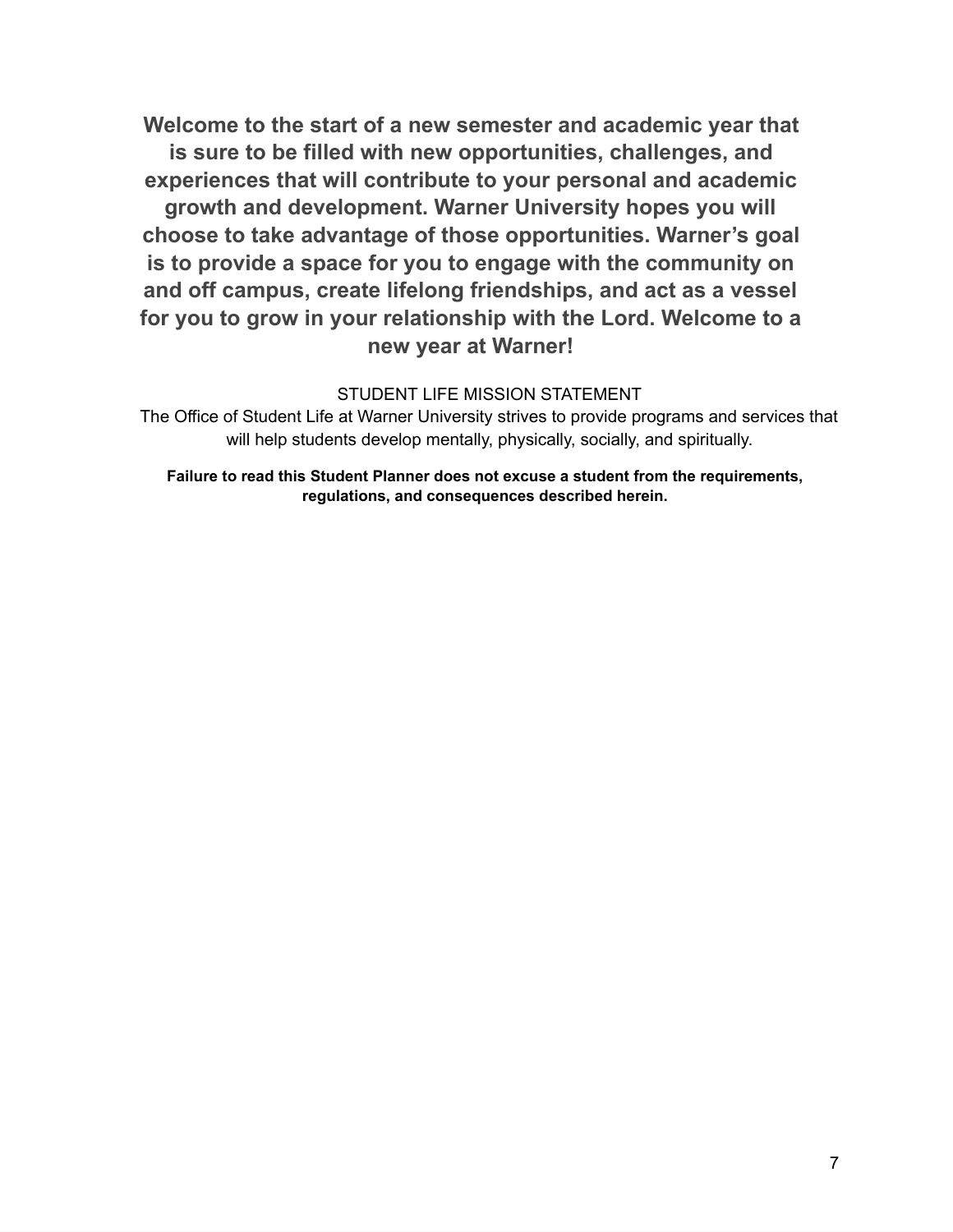### **Office of Student Life Personnel**

**Mrs. Anne Tohme** Vice President for Student Life **(863) 638-7606 [Anne.Tohme@warner.edu](mailto:Anne.Tohme@warner.edu)** 

**Mr. Steven Weathers** Dean of Students **(863) 638-7247 [Steven.Weathers@warner.edu](mailto:Steven.Weathers@warner.edu)** 

**Mr. Rodney Dallas** Assistant Dean of Students **(863) 638-7253 [Rodney.Dallas@warner.edu](mailto:Rodney.Dallas@warner.edu)** 

**Mrs. Chrissy Moskovits** Athletic Director **(863) 638-7508 [Chrissy.Moskovits@warner.edu](mailto:Chrissy.Moskovits@warner.edu)** 

**Ms. Lynnsey Trantham** Student Life Program Coordinator ( **863) 638-7240 [Lynnsey.Trantham@warner.edu](mailto:Lynnsey.Trantham@warner.edu)** 

**Mr. Johan Seminario** Residence Life Coordinator/ Resident Director of Williams Hall **(863) 638-7596 [Johan.Semanario@warner.edu](mailto:Johan.Semanario@warner.edu)** 

**Ms. Courtney Chatman Buford** Resident Director of Holland Hall **[Courtney.chatmanbuford@warner.edu](mailto:Courtney.chatmanbuford@warner.edu)** 

**Mr. Adam Giger** Resident Director of Spencer Hall **[Adam.Giger@warner.edu](mailto:Adam.Giger@warner.edu)** 

**Mrs. Daniele Bean** Graduate Assistant of Raines and Fulton Hall **[Daniele.Bean@warner.edu](mailto:Daniele.Bean@warner.edu)** 

**Mr. Leon Anderson** Graduate Assistant of the House Dorms **[Leon.Anderson@warner.edu](mailto:Leon.Anderson@warner.edu)**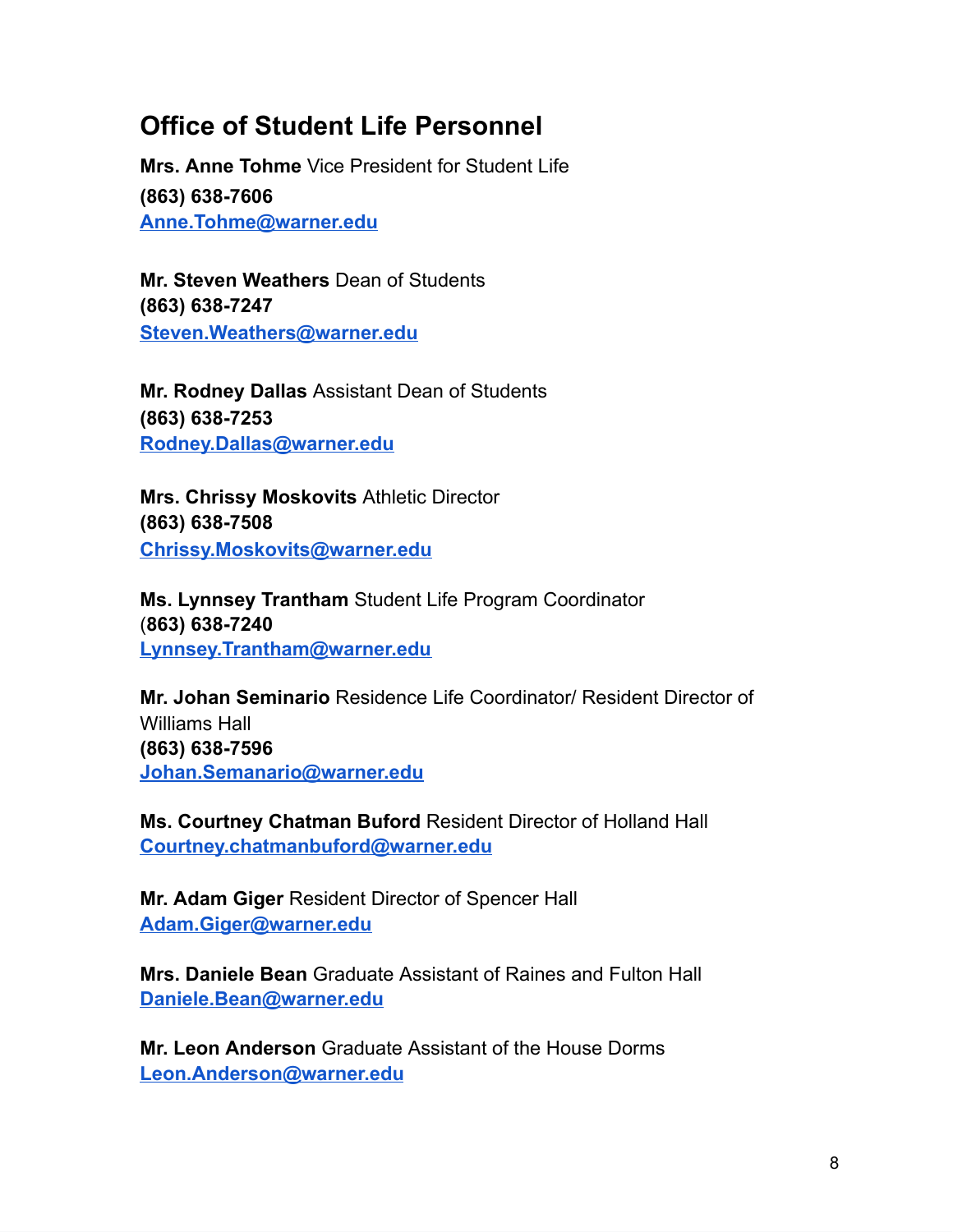**Ms. Brenda Christian** Director of Dining Services **(863) 638-7229 [bchristian@creativedining.com](mailto:bchristian@creativedining.com)** 

**Bookstore Contact (863) 638-2775 [2083mgr@follett.com](mailto:2083mgr@follett.com)**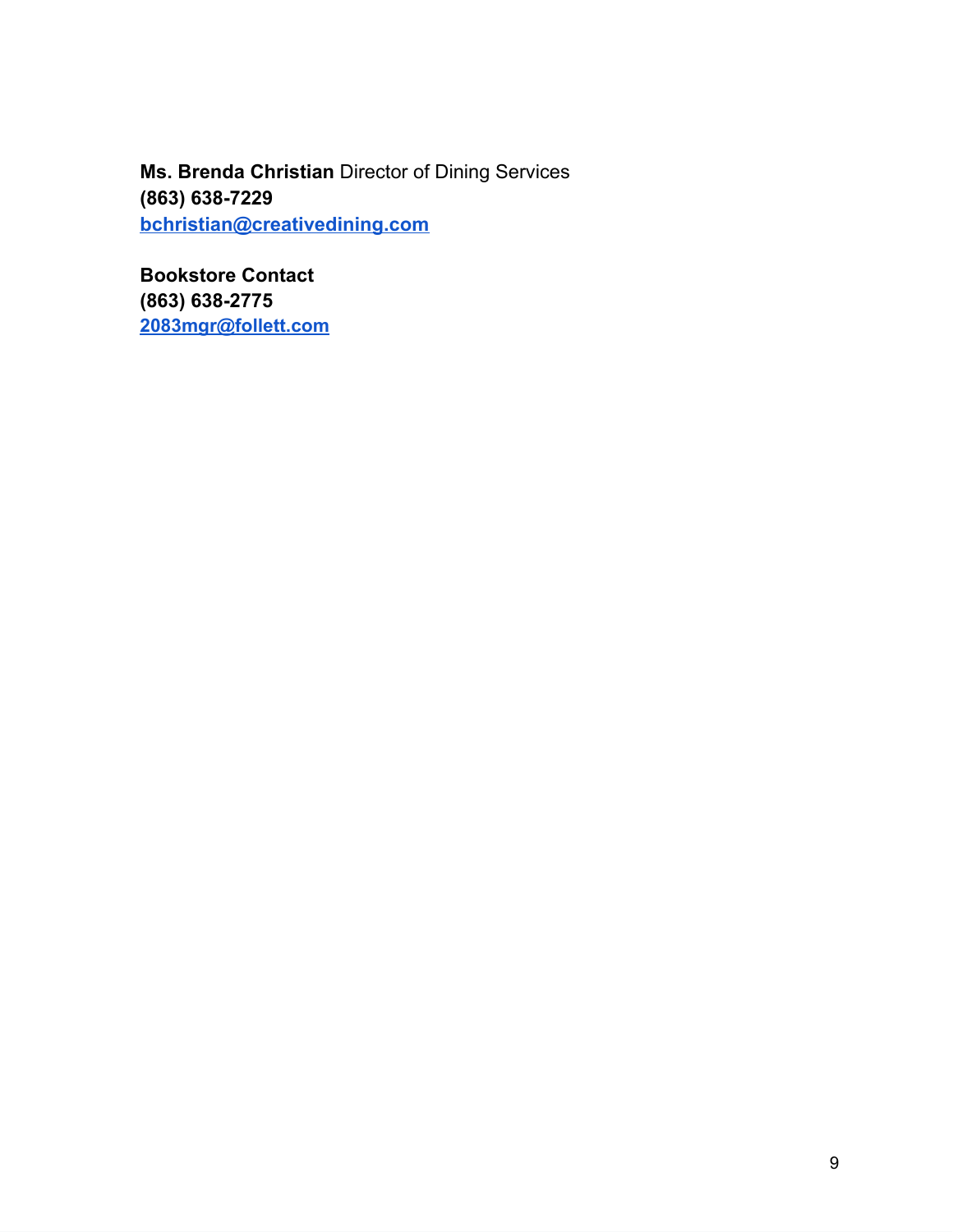### **Campus Directory**

**Listed below are campus directory numbers for people you can go to for assistance on a number of issues. You may dial the extension number if you are calling from a campus telephone. If you are calling from a regular telephone, you may dial (863) 638 and the four-digit extension number. If there is a voicemail option, please leave a brief message so they are able to return your call.** 

**Questions About... You Can Call…(863) 638-XXXX** 

Academic Advising 7206 Academic Dean Academic Probation 7206 Academic Dean Adding/Dropping Classes 7204 Registrar's Office Advancement Office 7261 Administration Bldg. Alumni Relations 7248 Director of Alumni Application/Admission 7212 Admissions Office Athletics 7258 Athletics Office Bookstore 2775 Bookstore Business Office 7214 Business Office Cashier 7216 Business Office Class Schedules 7204 Registrar's Office Computer Services 2345 ITS Dining Services 7229 Cafeteria **Emergency 7232 Security**  Enrollment Management 7112 Secretary Facilities & Housekeeping 7228 Facilities Office Payment Plans 7122 Student Accounts President's Office 7209 Secretary Printing Services 2345 ITS Records/ Academics 7204 Registrar's Office Residence Life 7246 Student Life Office Safety & Security 7232 Security Office Students Accounts 7122 Student Accounts Student Handbook 7246 Student Life Office

Academic Assistance 7134 Academic Skills Center Library Services 7235 PLRC Circulation Desk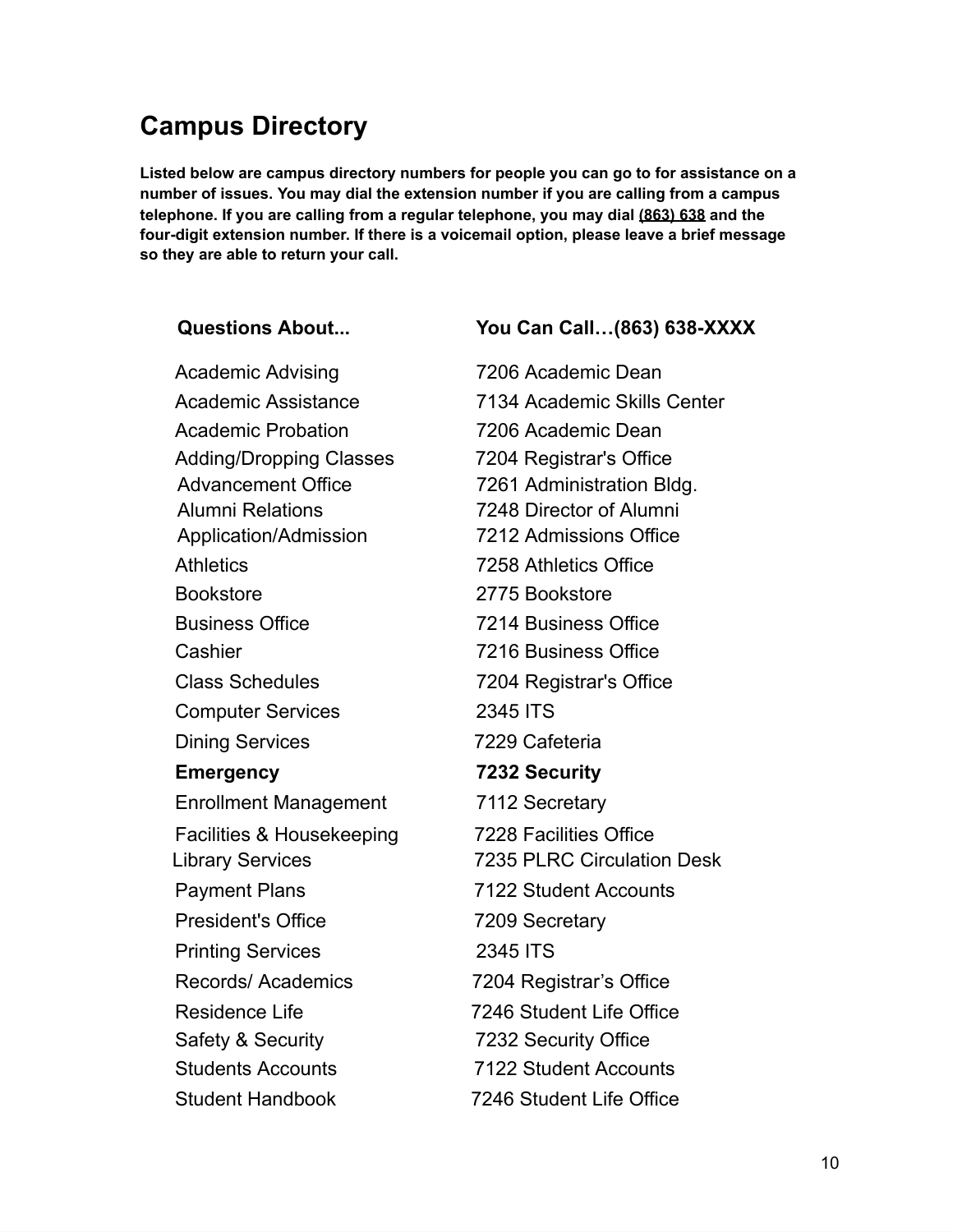Student Life Policies 7246 Student Life Vehicle Registration 7232 Security Office

Study Skills Assistance 7244 Academic Skills Center Tuition & Fees 7122 Student Accounts

#### **Main Office Numbers:**

7204 Registrar's Office 7235 Pontious Center 2345 ITS 7246 Student Life Office 7232 Security Office 7202 Financial Aid 7214 Business Office 7244 Academic Skills Center 7228 Facilities Office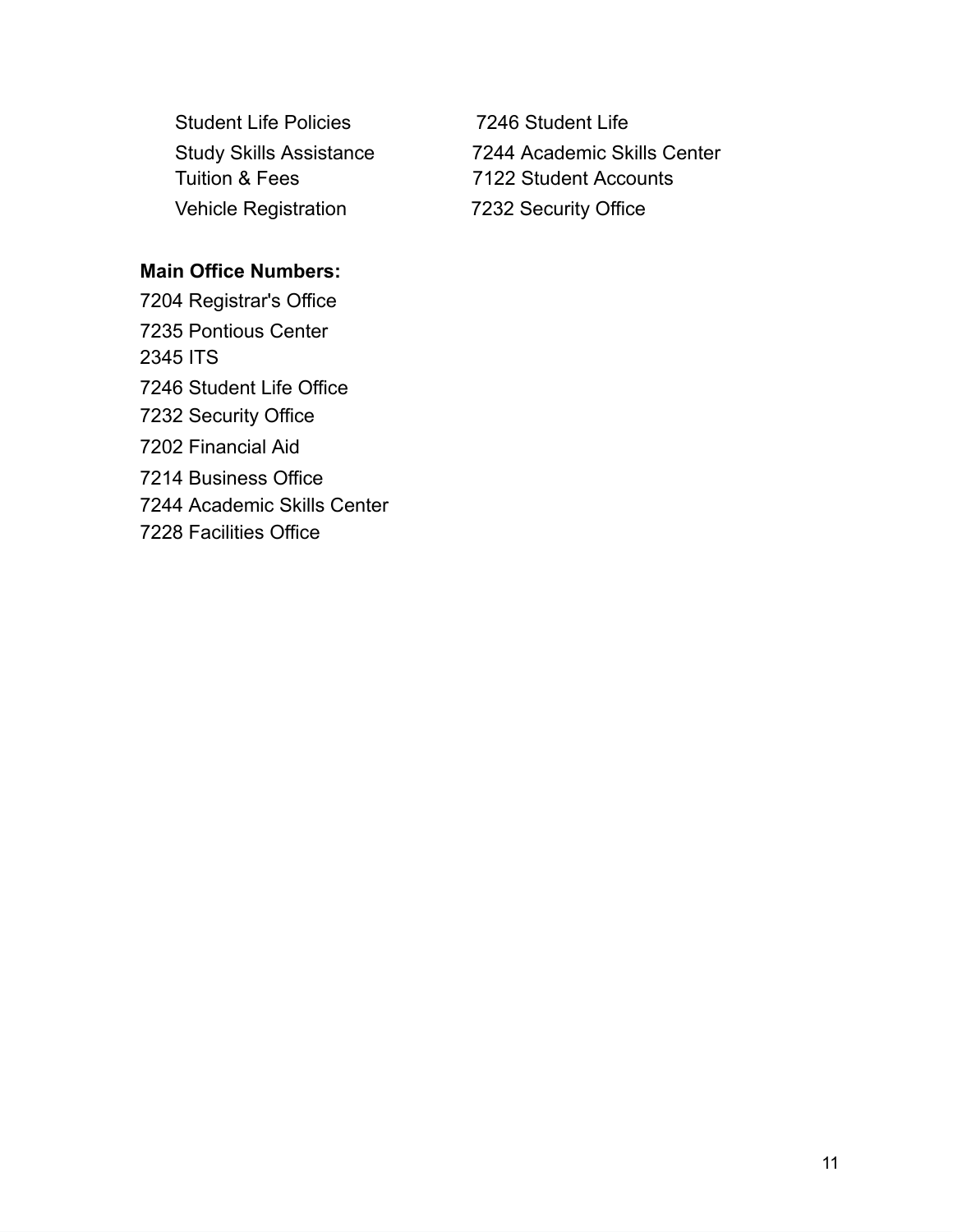### **EMERGENCY NUMBERS**

**In the event of an emergency, here are the following numbers to call:** 

#### *Immediate Emergencies: Call 911*

**Fire:** Polk County Fire Station 21 *(863) 679-4200* 

**Police:** Lake Wales Police Department *(863) 678-4223* Polk County Sheriff's Department *1-800-226-0344* 

**Animal Control:** Polk County Sheriff's Office Animal Control *(863) 577-1762 or (888) 275-8941* 

**Poison Control:** National Helpline Available 24/7 *1-800-222-1222* 

**Warner University Security:** *(863) 638-7232*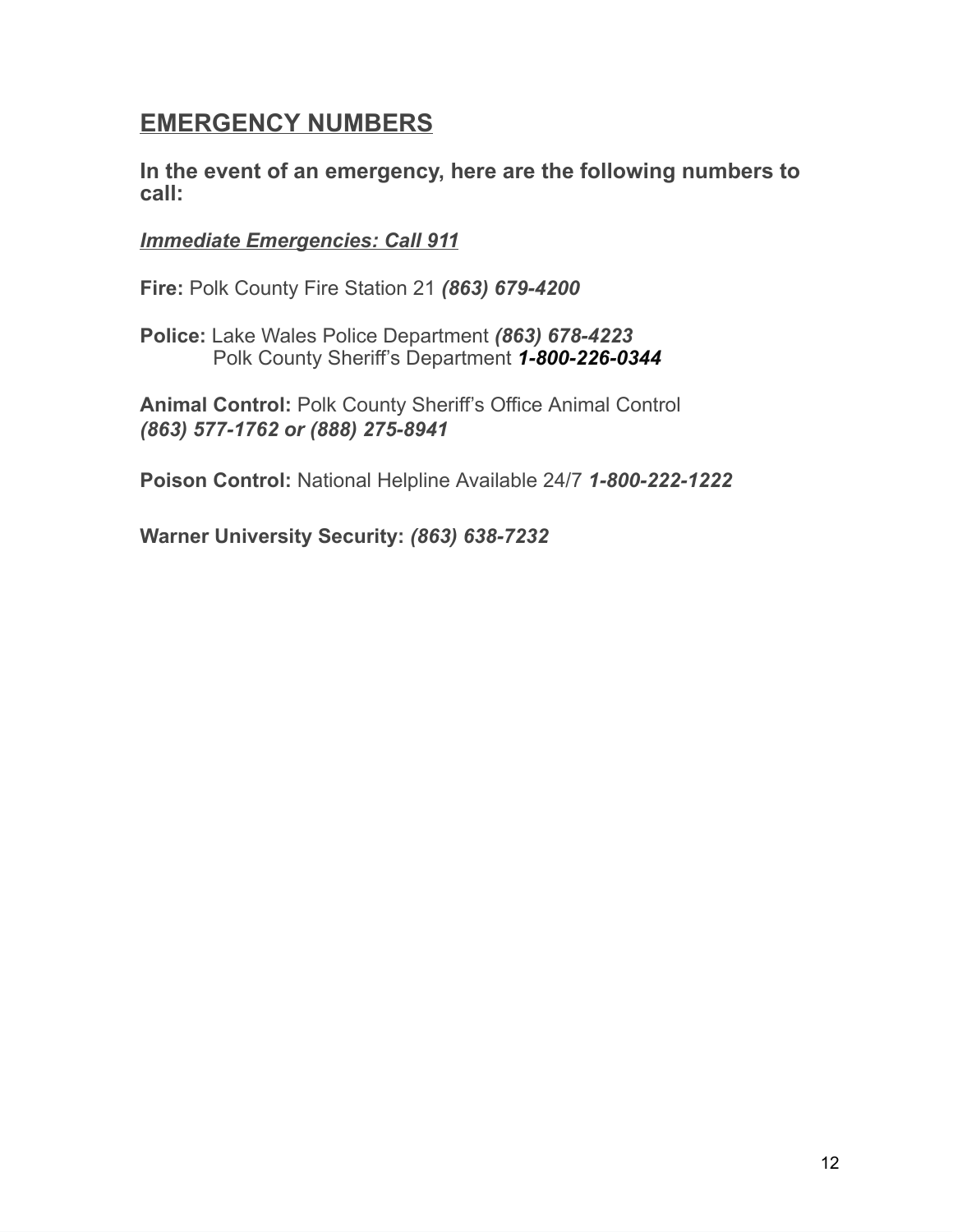## **GENERAL INFORMATION AND STUDENT SERVICES**

### **STUDENT ACTIVITIES**

Warner University Student Activities are facilitated by the Office of Student Life through the work of Community Life, Residence Life, and Spiritual Life programming.

Warner University Student Activities sponsors and executes an array of cultural, educational, social, and recreational programs for the student body. Through volunteerism, student organizations, and extra-curricular programming, Student Activities provide learning experiences which promote the development of the "whole person."

#### **CLUBS AND ORGANIZATIONS**

The university experience is a time of growth and development for students. Participation in campus clubs and organizations can foster the education of the whole person: intellectually, socially, and spiritually. Servanthood, community leadership, philanthropy, and scholarship are but a few of the areas in which the clubs and organizations at Warner University campus aspire to achieve excellence. For a complete list of clubs and organizations, or for information on how to start a new club or organization, please see the Office of Student Life. To create a club on-campus, you'll need a faculty advisor and five members, four of which should be officers (President, Vice President, Secretary, and Treasurer). Students can pick up an application at the Student Life Office.

#### **Below is a list of some current Clubs & Organizations offered at Warner University:**

Business Club Social Work Club International Club Black Student Union Creative Writing Club Country Cattlemen's Association Future Farmers of America Collegiate Farm Bureau Residence Life Programming Committee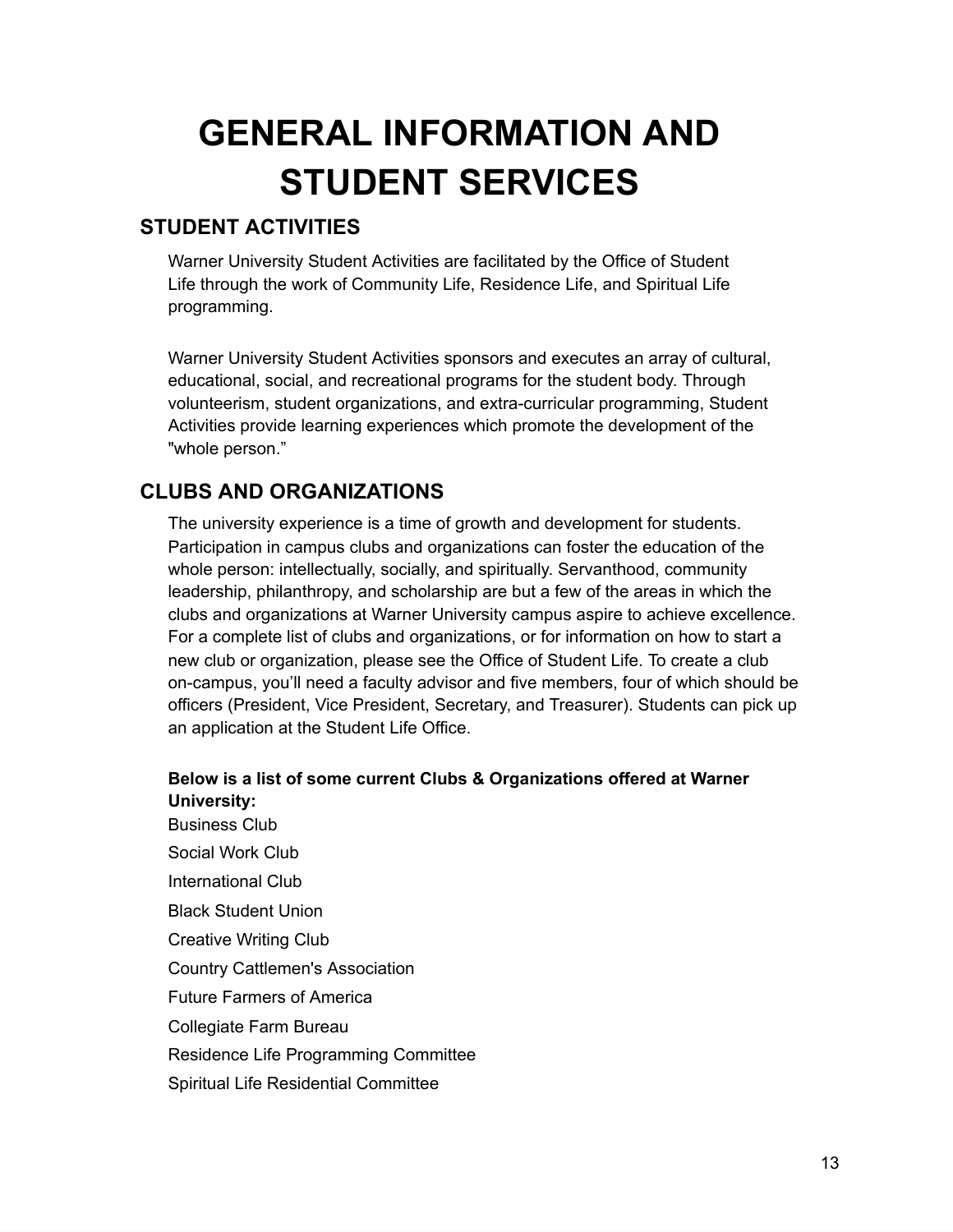#### **Ways to get involved:**

Residence Life Committees Bible Studies Dean's Den **Intramurals** Campus Events Planning Team Chapel Planning/Worship Team Sunday Funday Feel Good Friday Weekly Bon Fires Athletic Events Academic Clubs

#### **COMMUTER SERVICES**

WU seeks to provide services that respond to the unique needs of commuter/non-resident students. For example:

> • The Dining Hall provides food at a reduced cost per meal, with a meal plan.

> • The Union provides drinks and light food items throughout the day. Meal plans may also be utilized. Students who choose to bring their own lunch may also use the microwave to warm up their food.

> Snack items are available via vending machines located in the Darby Building and Residence Halls.

> • Access to commuter lockers located in student lounge areas in the Darby Building can be secured through the Office of Student Life.

#### **STUDENT ID AND PARKING PERMIT**

**ID Card-** During registration for classes, the Student Life Office will issue to each student an identification (ID) card . The student should carry this card at all times and be ready to present it to any University official who asks to see it. A student will be asked to present the ID card at the following times:

- To utilize meal plan services
- To attend University-sponsored events/campus activities
- To check out PLRC materials
- To use the Williams Hall Den
- To identify yourself to Security or University Personnel
- To use computer lab resources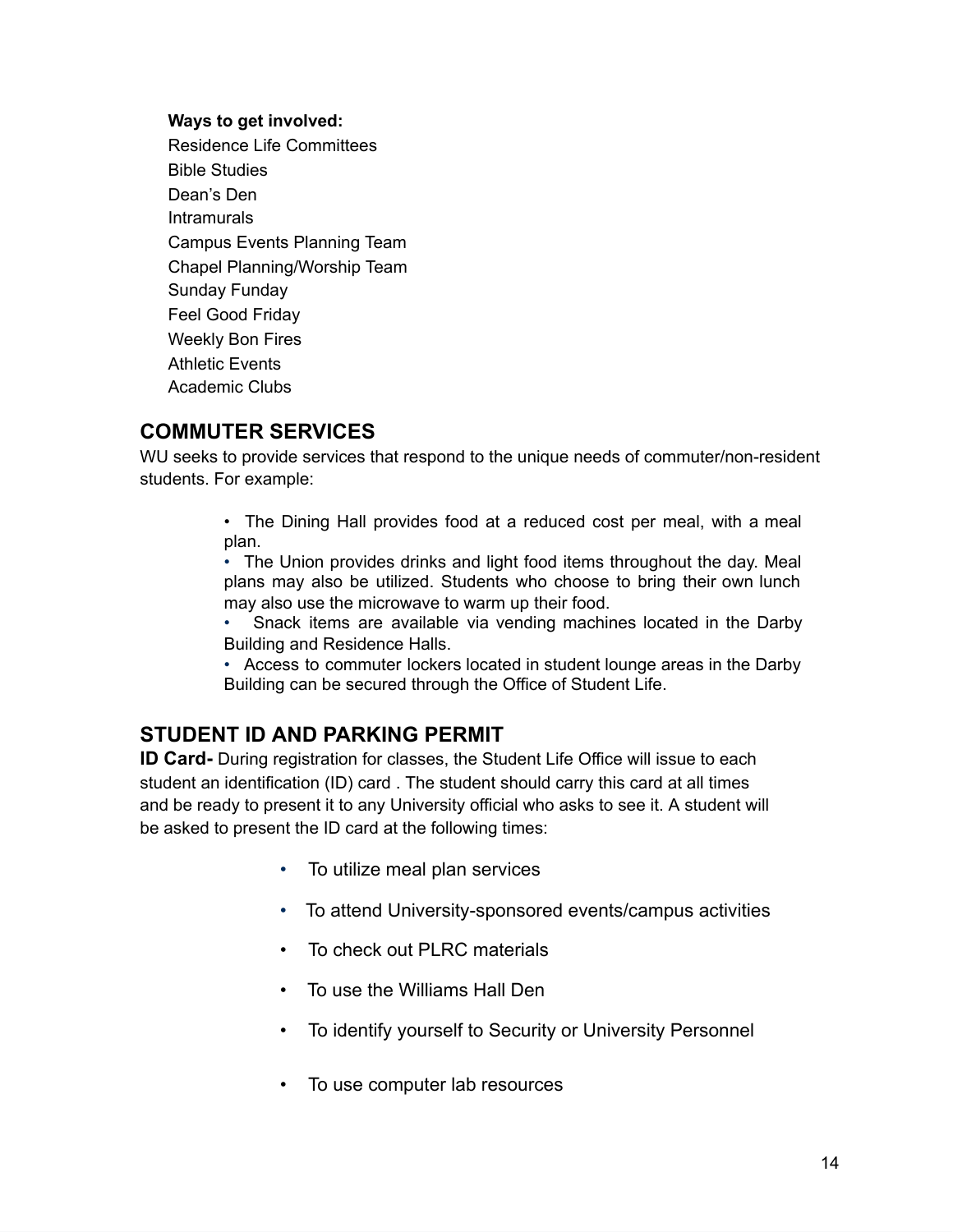A lost ID should be reported to the Student Life Office and a new one can be secured for a \$5 fee for everyone except residents of Spencer Hall, whose fee is \$10. This can be paid for at the Business Office. Students can present their receipt to the Office of Student Life to obtain a new ID card.

**Parking Permit-** All students who have a vehicle on campus are required to obtain a parking permit for their vehicle and display it on the vehicle as instructed. Please see Security for more details.

#### **CAMPUS MAIL**

The campus mailroom provides mail services similar to the local post office. UPS service is also available. All students living on campus are required to have a campus mailbox. Proper addressing of incoming mail is as follows:

> *Warner University Student name,* # *13895 U.S Highway 27 Lake Wales, FL 33859*

"P.O." or "Box" **should not** be put on incoming mail, as it will be misdirected and placed in a P.O. Box in the Lake Wales Post Office.

Mailbox combinations are provided at the beginning of the semester. It is the student's responsibility to either keep their combination with them at all times or commit it to memory, as post office personnel **will not** hand out mail from boxes. Boxes should not be left open, as the mail must be kept confidential. Students are encouraged to check and pick up their mail daily.

### **CAMPUS BOOKSTORE**

Warner University's Bookstore is run by Follett. The Bookstore serves students, faculty, staff, and the public by providing all the required textbooks and supplementary materials for courses offered through the University. The Bookstore also offers a variety of extras for the Warner University community, such as calculators, clothing, and school spirit items. All required textbooks are provided to students through Follett's book rental program. Each full-time student pays a flat fee of \$285. Each part-time student pays a flat fee of 142.50 that will cover the cost of the student's books per semester.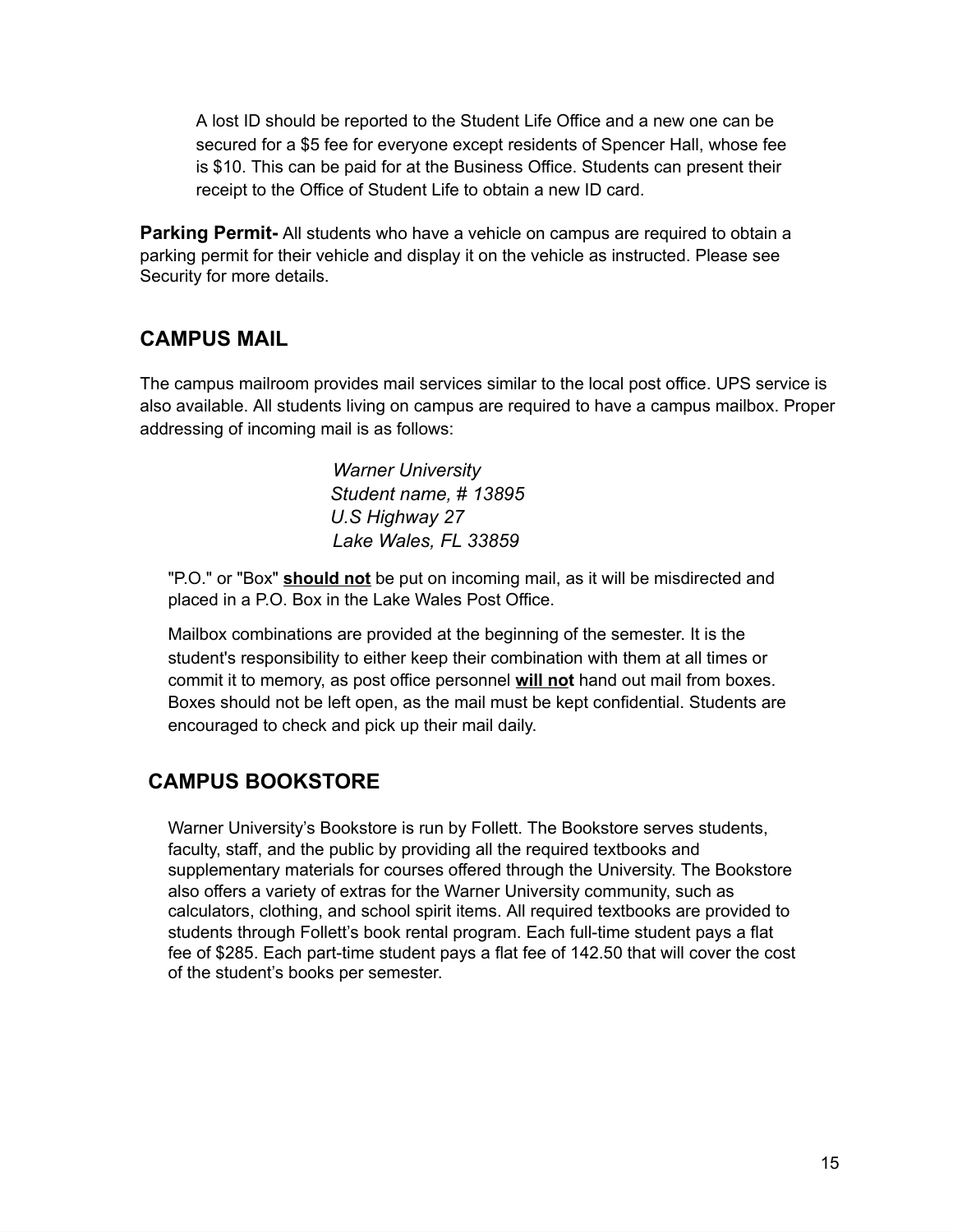#### *Contact Information*

| Toll Free: | 800-949-7248 ext. 2775 |
|------------|------------------------|
| Local:     | 863-638-2775           |
| Fax:       | 863-734-5121           |
| Email:     | 2083mgr@follett.com    |

#### **Hours of Operation**

Mon  $8 a.m. - 5 p.m.$ Tues  $8$  a.m.  $-5$  p.m. Wed  $8$  a.m.  $-5$  p.m. Thurs  $8$  a.m.  $-5$  p.m. Fri  $8 a.m. - 5 p.m.$ 

#### **Location**

The Bookstore is located in the northwest corridor of the Rigel Student Center next to the Campus Post Office. This is the corridor that runs from the north lobby towards the Turner Athletic Center.

#### **LOST & FOUND**

Lost articles should be reported to either the Office of Student Life, PLRC front desk, or the Security office. A person looking for a lost item should provide a description of the item to the respective office and must match the item in the lost and found. If a wallet is found with identification in it, the university will try to get in contact with the owner either through calling the owner or shipping them their wallet. If a student has lost a key, bring that key to the Student Life office and it will be placed in the key box until the student claims it. With all other items, after one semester or fifteen weeks, if an article remains unclaimed, it will be disposed of.

#### **STUDENT LIFE FERPA**

#### According to Federal Law-

In order to release or share any information concerning a student to a person outside the Warner Community (including parents/guardians), a student must complete and submit a FERPA release form. This form must be completed each year and can be revoked at any time. The Student FERPA Release Form only pertains to the information related to Student Life (not academic or financial records or interactions).

To know about your student's information regarding Student Life, please fill out the Student Life FERPA Form on the next page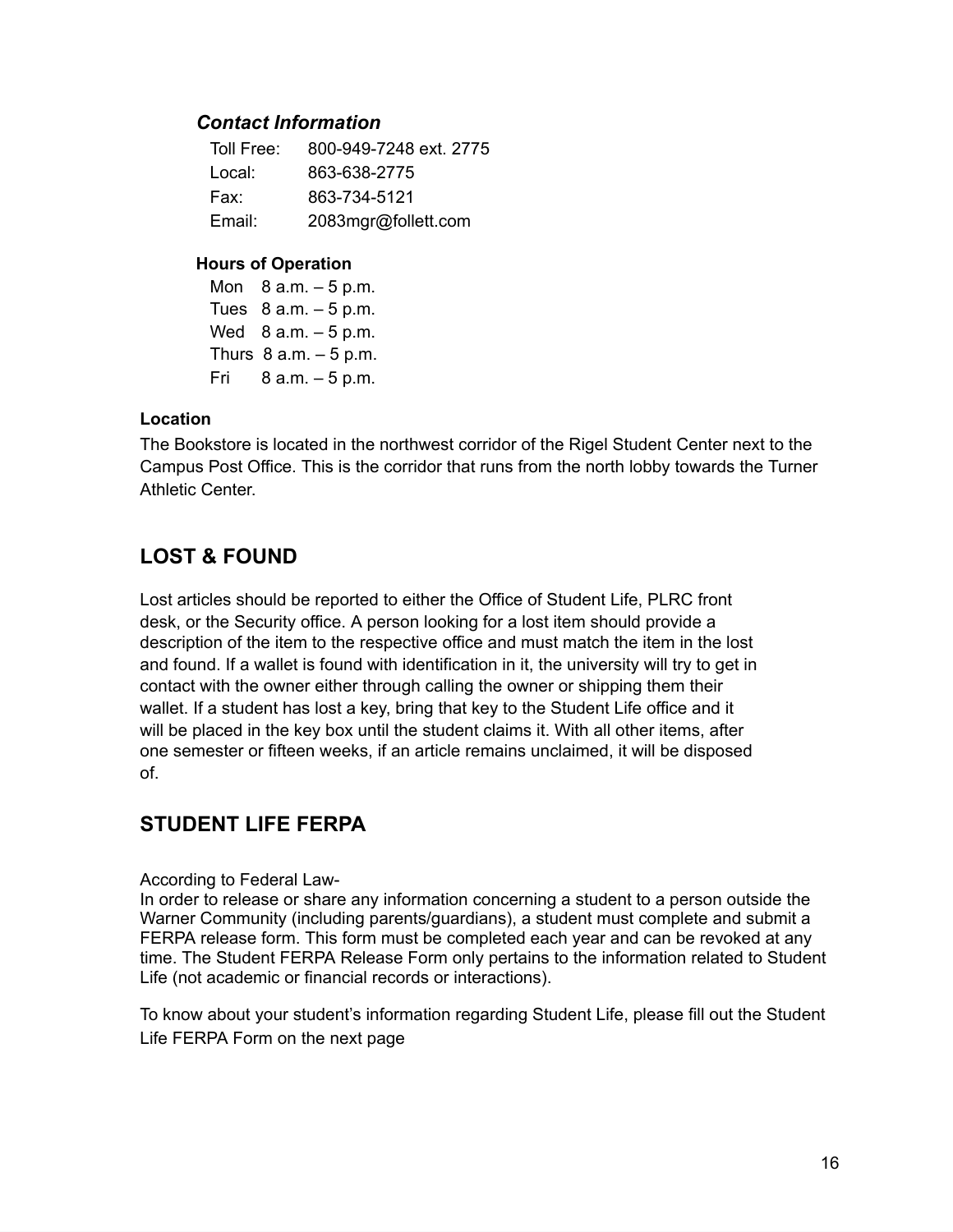#### **Student Life Records FERPA Waiver**

#### **FERPA**

The Family Educational Rights and Privacy Act (FERPA) of 1974 establishes the rights of students with regard to educational records. The act makes provision for inspection, review, and amendment of educational records by the students and requires, in most instances, prior consent from the student for disclosure of such records to third parties. The consent must be in writing, signed and dated by the student for disclosure of such records to be released, give the reason for release, and the names of the parties to whom such records shall be released. The act applies to all persons formerly and currently enrolled at an educational institution.

For more information visit: http://www.ed.gov/policy/gen/guid/fpco/ferpa/index.html

#### **Student Name** \_\_\_\_\_\_\_\_\_\_\_\_\_\_\_\_\_\_\_\_\_\_\_\_\_\_\_\_\_\_\_\_\_\_\_\_\_\_\_\_\_\_\_\_\_\_\_\_\_\_\_

(Full name, including middle name or initial, must print clearly) **Warner ID or SS#** \_\_\_\_\_\_\_\_\_\_\_\_\_\_\_\_\_\_\_ **Student email** \_\_\_\_\_\_\_\_\_\_\_\_\_\_\_\_\_\_\_\_\_\_\_\_\_\_\_\_\_\_\_\_\_\_\_\_\_\_\_\_

#### **Student Initials**

\_\_\_\_\_ I voluntarily give permission for Warner University personnel to provide information concerning my Student Life file to the person identified below.

#### **Check One**

\_\_\_\_\_This waiver will be in effect during the full 2021-2022 academic year.

\_\_\_\_\_\_ This waiver will be in effect from \_\_\_\_\_\_\_\_\_\_\_\_\_\_ until \_\_\_\_\_\_\_\_\_\_\_\_.

#### Person to whom information (as checked above) may be released

Information can only be released per written request or in the student's presence upon providing identification.

| For this form to be validated, student must sign below:                     |  |
|-----------------------------------------------------------------------------|--|
|                                                                             |  |
|                                                                             |  |
| <b>Revocation of consent:</b><br>I hereby revoke the consent granted above: |  |

**Student Signature** \_\_\_\_\_\_\_\_\_\_\_\_\_\_\_\_\_\_\_\_\_\_\_\_\_\_\_\_\_\_\_\_\_\_\_\_\_\_\_\_\_\_\_\_ **Date** \_\_\_\_\_\_\_\_\_\_\_\_\_\_\_\_\_\_\_\_\_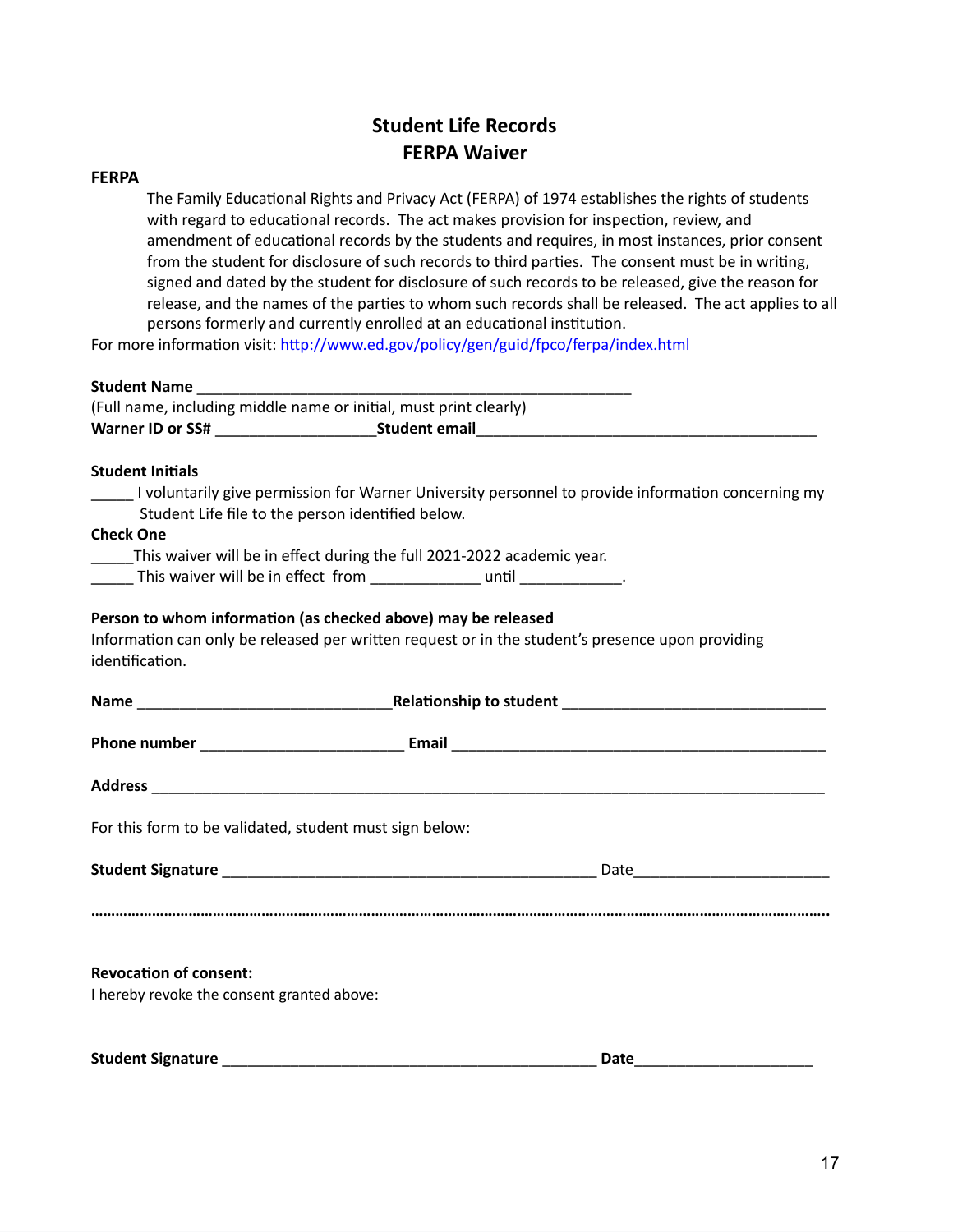### **ADDITIONAL GENERAL INFORMATION**

**POSTINGS OF SIGNS & NOTICES-** All postings must be approved and stamped by the Student Life Office. Unapproved postings will be removed and discarded.

**UNIVERSITY REPRESENTATION-** To properly exemplify the ideals of Warner University, students selected to represent the university in public functions (athletic, drama, forensics, music, etc) must be regularly enrolled students who meet the following requirements:

- Maintain enrollment in 12 semester hours or more during the semester(s) of representation, unless a graduating senior in the final semester or by special permission of the administration.
- Be in good academic standing with the Office of the Chief Academic Officer.
- Be admitted to a major field of study when 80 or more semester hours are earned.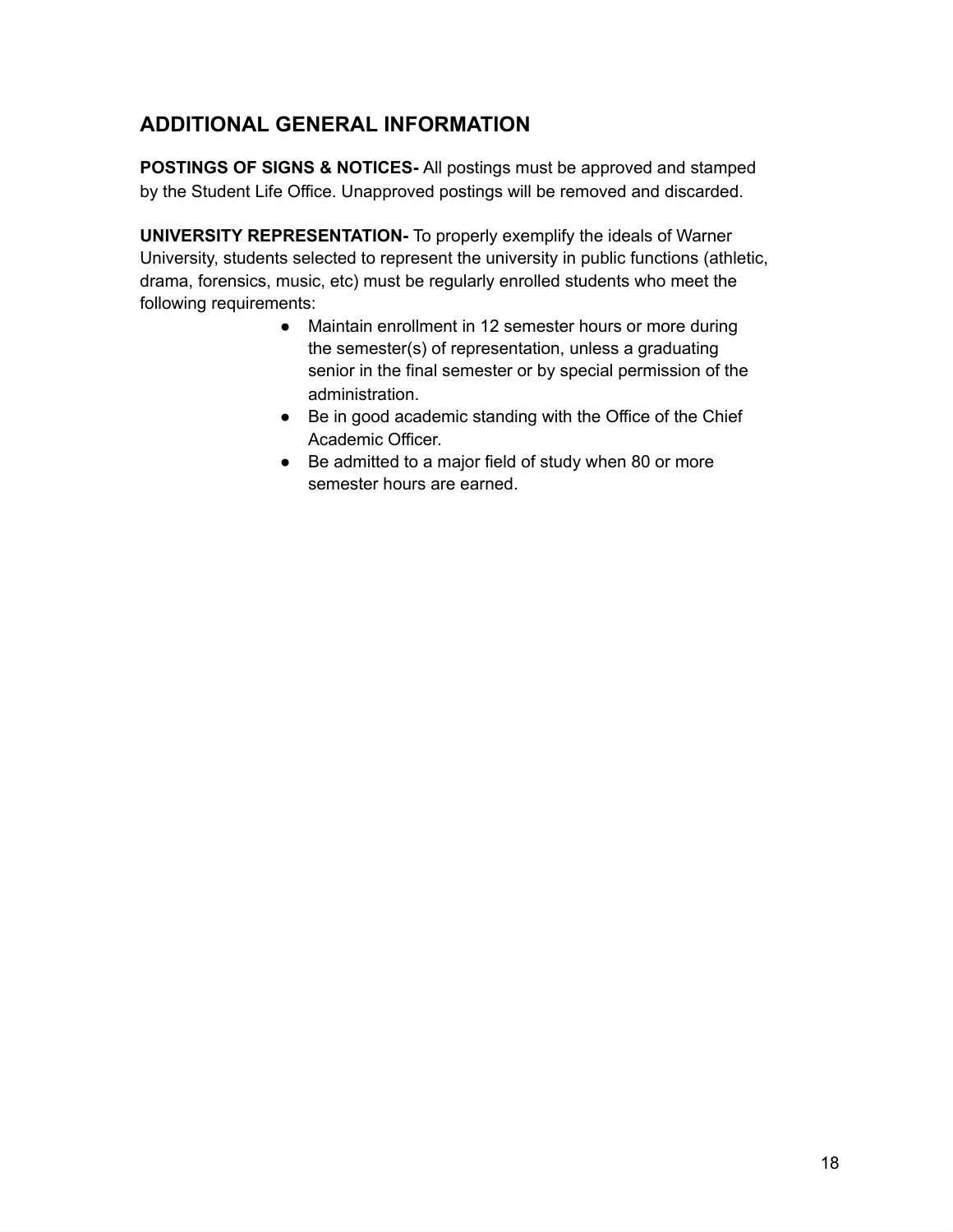# **ROYAL RESOURCES**

Royal Resources is a hub that connects the community with the resources needed to navigate the university experience and to succeed academically. Royal Resources includes:

- Academic Advising: Academic Success Coaches provide academic advising for all incoming students.
- Digital Services: In order to access online research information from the Warner University web pages, go to RESOURCES, and under LIBRARY click on Royal Search (A "Google" Search Experience). The login is your Warner email account.
- Academic Skills Center: Provides academic support through peer tutoring and paper review services to traditional and online Warner students.
- Accommodations for Students with Disabilities: To register for accommodations, please call (863) 638-7244 or email [disabilityservices@warner.edu](mailto:disabilityservices@warner.edu) .

#### **OFFICE OF DISABILITY SERVICES (ODS) Accommodations for Students with Disabilities**

Warner University is committed to providing for the needs of enrolled or admitted students who have disabilities under Section 504 of the Rehabilitation Act of 1973 and the Americans with Disabilities Act of 1990 (ADA). Warner University's policy is to make services available to students who provide sufficient evidence of a documented disability.

Students who request academic accommodations must register with and provide documentation to the ODS. Eligible students must finalize Accommodation Plans for individual courses each semester with the Director. Click [here](https://docs.google.com/forms/d/e/1FAIpQLSclxpC3Dqbi670innEYWrCOF4TkBMOTTCg1w7icyd3hJxquqw/viewform) to begin your application.

#### **Service and Emotional Support Animals**

Warner complies with the ADA in allowing use of service animals for students, employees, and visitors, and thus, the University allows service animals on university premises to accompany an individual with a disability.

Service animal accommodations are determined by Disability Services through an accommodation request. In order to have a service animal on campus, a student must:

- Have a disability as defined by the ADA.
- Have a service animal that is trained to do specific tasks for the qualified individual.

Warner complies with the Fair Housing Act by viewing an emotional support animal as a "reasonable accommodation" in a housing unit that has a "no pets" rule for its residents. Thus, with documentation, Warner will allow emotional support animals to reside in campus housing subject to rules and provisions. Emotional support animals are not to be allowed in other public spaces on campus, only in the residence hall.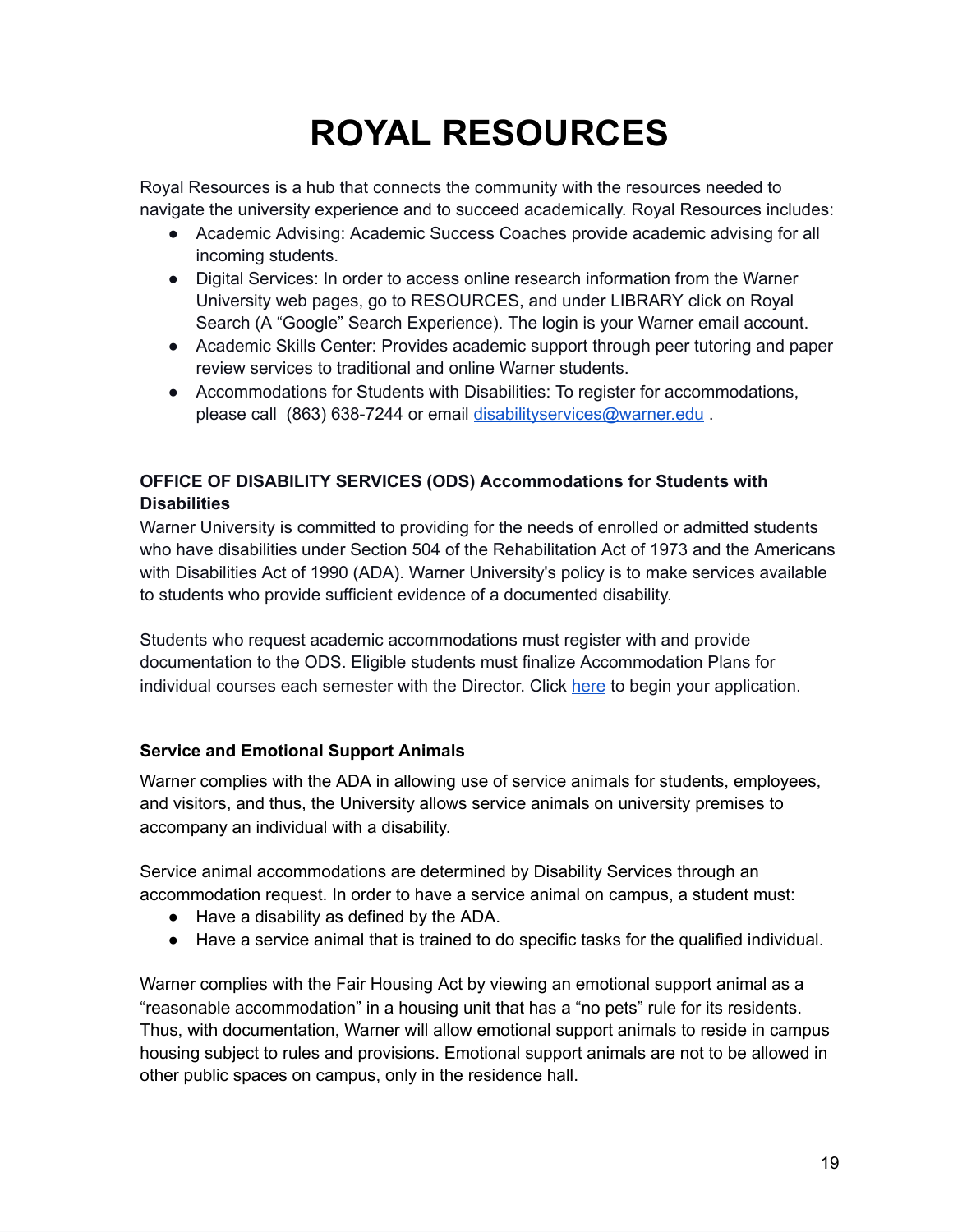Emotional Support Animal Requests are handled by Disability Services through an accommodation request. In order to have an emotional support animal, a student must:

- Complete an Emotional Support Animal request form
- Complete an ESA Health Care Professional Documentation form providing verification of the student's disability from a physician, psychiatrist, social worker, or other mental health professional licensed in the State of Florida (or the student's home state)
	- The form should be dated within six months of the date the request is made by the student.
- Approvals for ESAs are for the current academic year only and must be re-applied for every academic year.

*For more information email: [disabilityservices@warner.edu](mailto:disabilityservices@warner.edu) or call (863) 638-7244* 

#### **ACADEMIC SKILLS CENTER (ASC)**

The Academic Skills Center (ASC) exists to empower students to foster academic excellence, develop self-determined persistence, and become lifelong learners. The center employs supplemental (peer) instructors (SIs) to provide intensive study groups for challenging subjects, including science, math, accounting, and writing.

The ASC provides intentional peer-driven time management coaching for incoming first-year students. The skills targeted include, but are not limited to, exploring one's purpose and identity, sharpening one's organizational and study skills, and refining one's writing and communication skills.

Hours of Operation for the ODS and ASC Monday - Thursday 10 am - 8 pm Friday by appointment only Pontious Learning Resource Center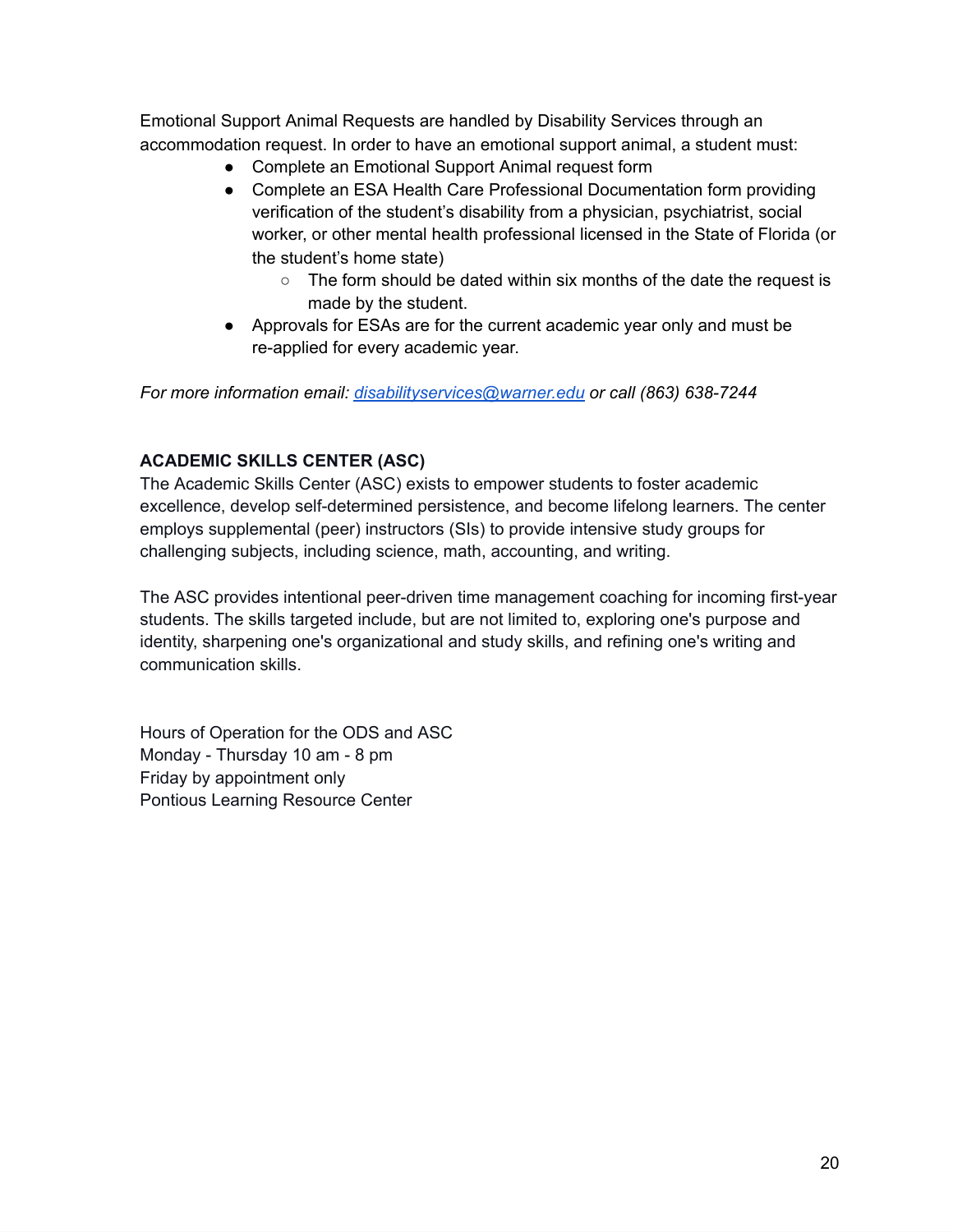## **HEALTH AND WELLNESS**

Warner University supports endeavors to promote holistic health for every student. Towards this end, Warner has partnered with [TimelyCare](https://timely.md/schools/index.html?school=royalmd&=) to bring you RoyalMD--a telehealth service for both mental and physical well-being.

#### **Counseling Services RoyalMD (TimelyCare)**

The purpose of counseling is to provide a safe, non-judgmental atmosphere for students to receive support, information and guidance through flexible, needs-based counseling services.

Through RoyalMD, services are made available to all students. These services include assessment and short-term counseling for a variety of problems including stress, depression, anxiety, relationships, and substance abuse. Counseling is provided by a licensed Social Worker or Mental Health Professional through the [TimelyCare](https://timely.md/schools/index.html?school=royalmd&=) app. Students can pick their provider based on speciality, gender, and/or ethnicity to enhance their level of comfortability and user experience.

The following are the mental services offered through the **TimelyCare** app:

- TalkNow Mental Health Services
- Scheduling Counseling
- Psychiatric Appointments (with Student Life referral)

#### *All services provided* are *confidential.*

#### **Health Services**

Warner University offers health support for all full-time students through our TimelyCare partnership for immediate, 24-hour health care needs.

Services provided are:

- Evaluation and recommend treatment for minor illness or injury
- Emergency triage care
- Recommendation of treatment and follow up
- Provision of education and information
- Prescription drugs when deemed necessary & appropriate
- Health coaching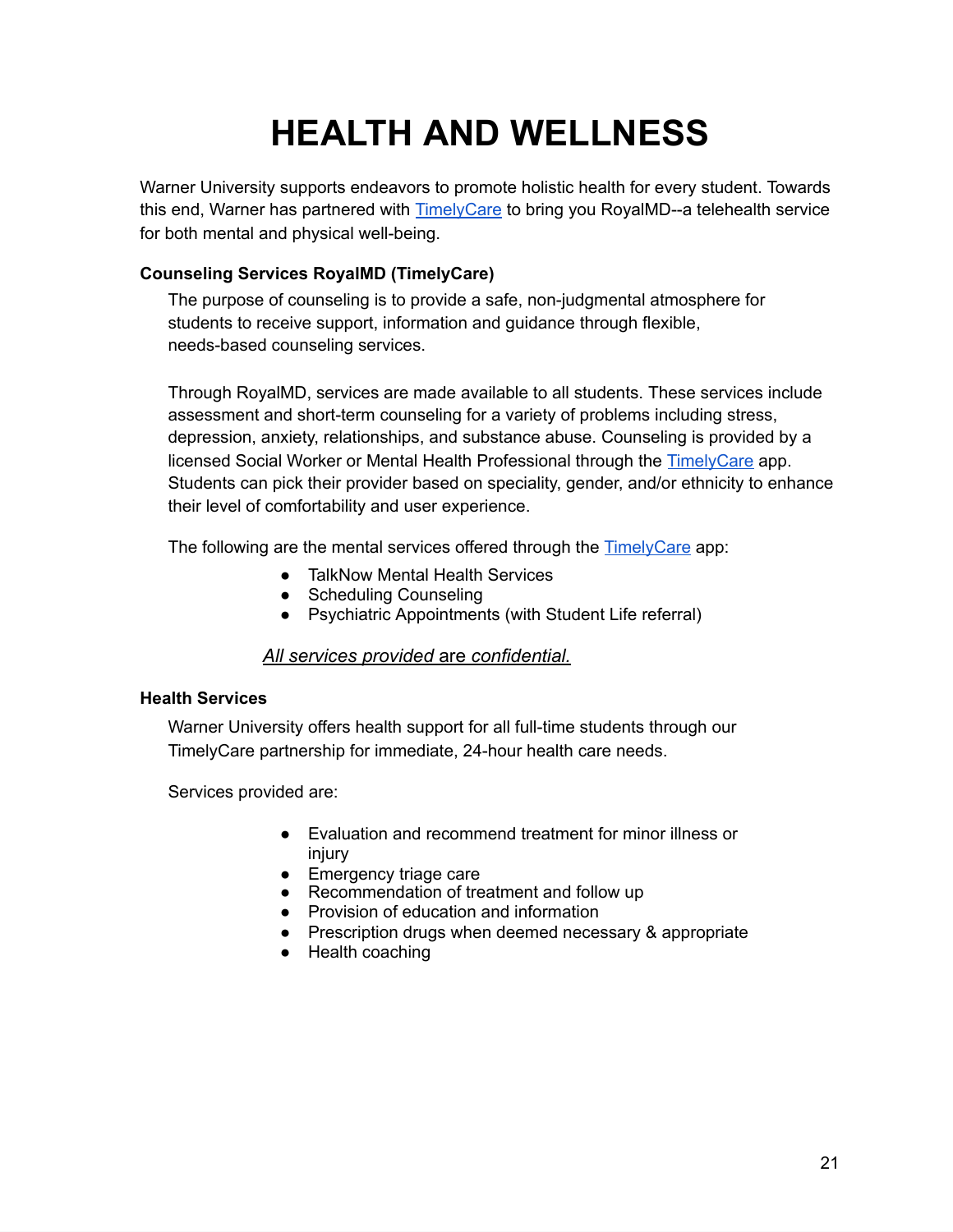Here is a list of some local urgent care and emergency facilities: Advent Health Lake Wales ER: 410 S 11th Street, Lake Wales, FL 33853

Advent Health Centra Care Winter Haven: 7375 Cypress Gardens Blvd, Winter Haven, FL 33884

Owl Now Urgent Care: 550 Pope Ave, Ste 200, Winter Haven, FL 33881

#### **Baker Act**

The Florida Baker Act Law allows for doctors, mental health professionals, judges, and law enforcement to commit a person to a mental health treatment center for up to 72 hours if they display certain violent or suicidal signs of mental illness.

*The conditions to Baker Act an individual in Florida are as follows:* 

- The person is mentally ill (or believed to be mentally ill)
- The person refused voluntary mental health evaluation or doesn't understand why one would be necessary.
- The person is a threat to themselves or others, or the person is incapable of caring for themselves.

A person may also choose to voluntarily Baker Act themselves, but they must be willing and able to consent to treatment.

The purpose of the Baker Act is to allow time for a mental health evaluation to be performed and to de-escalate a crisis. This evaluation will confirm whether the individual is experiencing a mental health issue, and if the person is determined to be a danger to themselves or others.

#### **Marchman Act**

The Florida Marchman Act concerns a person who is incapacitated due to substance abuse rather than mental illness. The conditions to initiate the Marchman Act are the same as the Baker Act.

#### **General Welfare or Wellness Checks**

The health and well-being of our students at Warner University is of the utmost priority. On occasion a parent, friend, faculty, or staff member who is concerned about a student's well being will contact the Office of Student Life to look into the welfare of the student. On that request, the student will be contacted by phone, email, and/or in-person depending on the deemed severity of the situation. If the student cannot be located and has expressed to others signs of mental distress (i.e suicidal thoughts or expression that they intend to harm themselves or others), a missing person investigation will be initiated immediately see the Campus Safety section for our Missing Person Policy on page 56.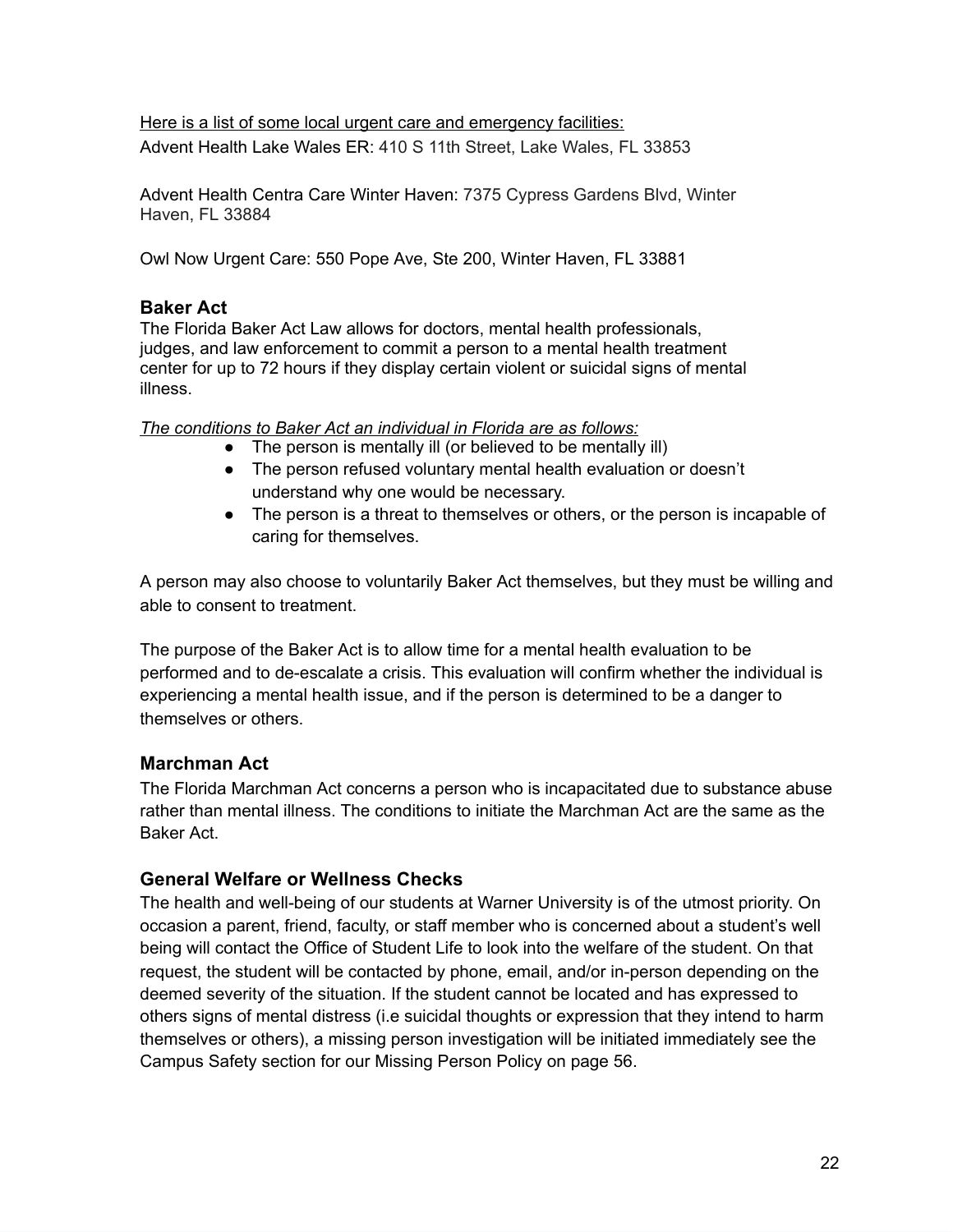#### **Student Insurance**

Warner offers health insurance, through **First Risk**, to those without insurance or who would like to enroll in the student plan. If a student does not have health insurance, they will be enrolled on the plan by Warner automatically. If a student does have insurance, they must use the student portal on a semesterly basis to opt-out of Warner's offered insurance. If the student does not opt-out and provide sufficient proof of insurance within the designated enrollment/opt-out period, the health insurance will stay billed on the student's account. Students who have Florida Medicaid can opt-out of health insurance; all other states' Medicaid insurance is not acceptable. If students have an HMO plan, they must have coverage within 25 miles of Lake Wales, Florida. If they do not, students will not be able to opt out of the student insurance plan and will be billed by the Business office and the charge will be reflected on their student account.<https://www.firststudent.com/>.

#### **Student Immunizations**

Students are required to have appropriate medical forms on file in the Office of Student Life. This includes student immunization forms, which are uploaded through MedProctor. As per Florida State mandates, Warner University requires Meningitis A, Hepatitis B, and MMR (Measles, Mumps, and Rubella) records from all traditional undergraduate students, with waivers accepted for the Meningitis A and Hepatitis B immunizations. To submit your immunization records to Warner University, go to medproctor.com. For any questions regarding immunizations, please email [studentlife@warner.edu](mailto:studentlife@warner.edu).

Note, the COVID-19 vaccine is encouraged but not required for students to enter Warner University's campus.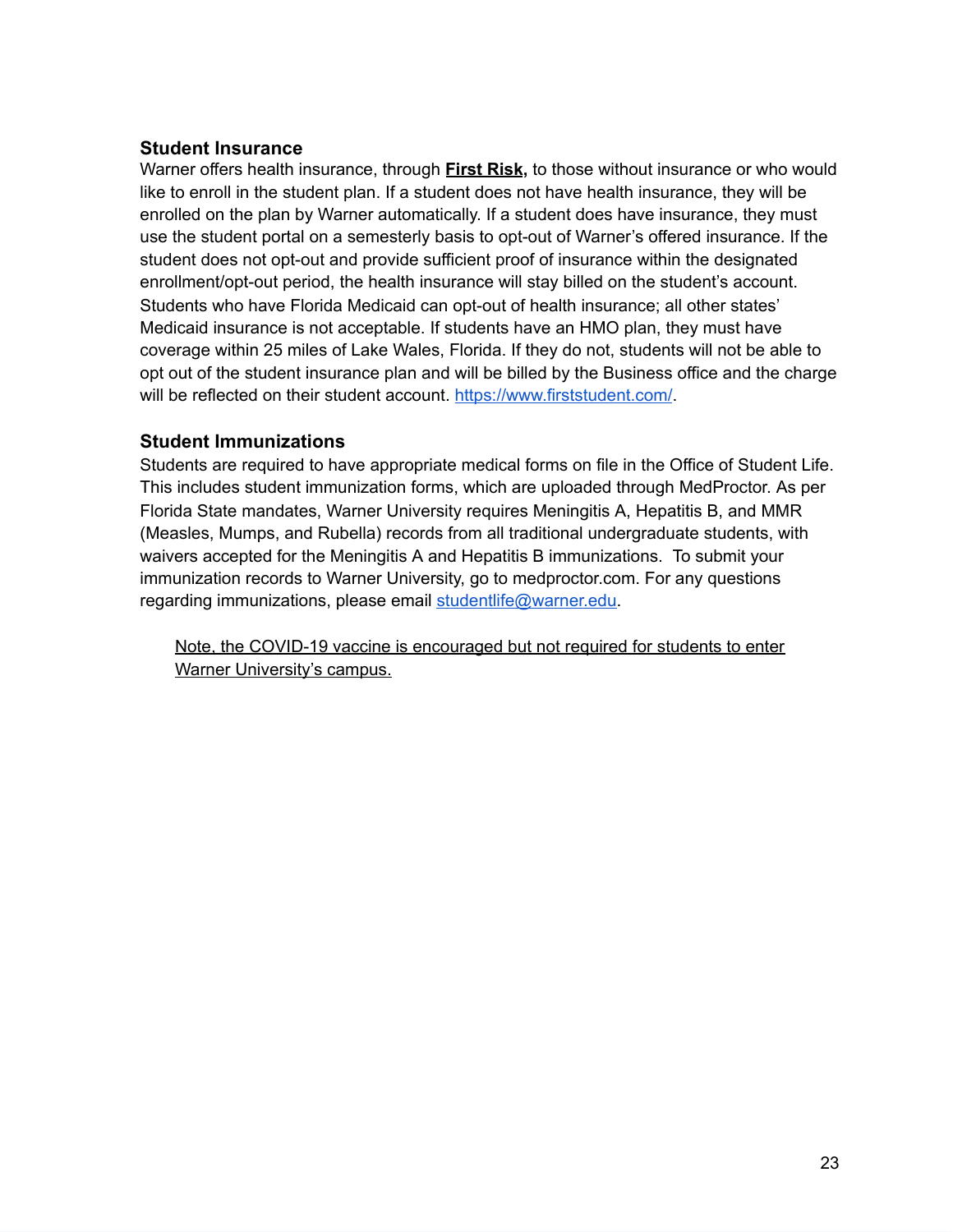## **COMMUNITY COMMITMENTS**

Within the mission, purpose, and values of Warner University, each individual has the right to engage in various physical, educational, social, and spiritual pursuits that are a necessary part of university life. However, those rights carry with them a reciprocal responsibility to ensure those same rights for all members of the community.

The following lifestyle guidelines and values identify the expectations for living in community while seeking to fulfill the mission of Warner University. While not all will be in agreement with certain expectations, they are necessary to ensure an orderly community life. When individuals join the Warner community, they freely and willingly choose to take upon themselves the responsibilities and expectations outlined in the following agreement and guidelines.

### *Mark 12: 29-31*

*Jesus answered, "The most important command is this: 'Listen, people of Israel! The Lord our God is the only Lord. Love the Lord your God with all your heart, all your soul, all your mind, and all your strength.' The second command is this: 'Love your neighbor as you love yourself.' There are no commands more important than these."* 

### **COMMUNITY COMMITMENTS**

### **We Stand for Truth, and We Affirm and Honor Scriptural Principles**

At Warner University, we pursue Biblical truth and use Scripture as our reference point for living. While Scripture does not provide specific guidelines regarding all human behavior, it does provide teaching and principles that can guide the choices and decisions we make. We believe the Bible has the final say in all matters of faith and practice **(2 Peter 1:3)** . Out of a desire to foster a healthy, safe, and encouraging community environment, we commit to the following individual attitudes and behavior and understand that the below practices are not acceptable and will be responded to, as deemed appropriate, by the administration:

● Lying, plagiarism, cheating, theft, premarital sex, adultery, homosexual behavior, pornography, and infringement upon the rights of others. Warner University is a drug, alcohol, and tobacco-free school. The possession, use, and distribution of these items, in any amount, on campus are strictly prohibited.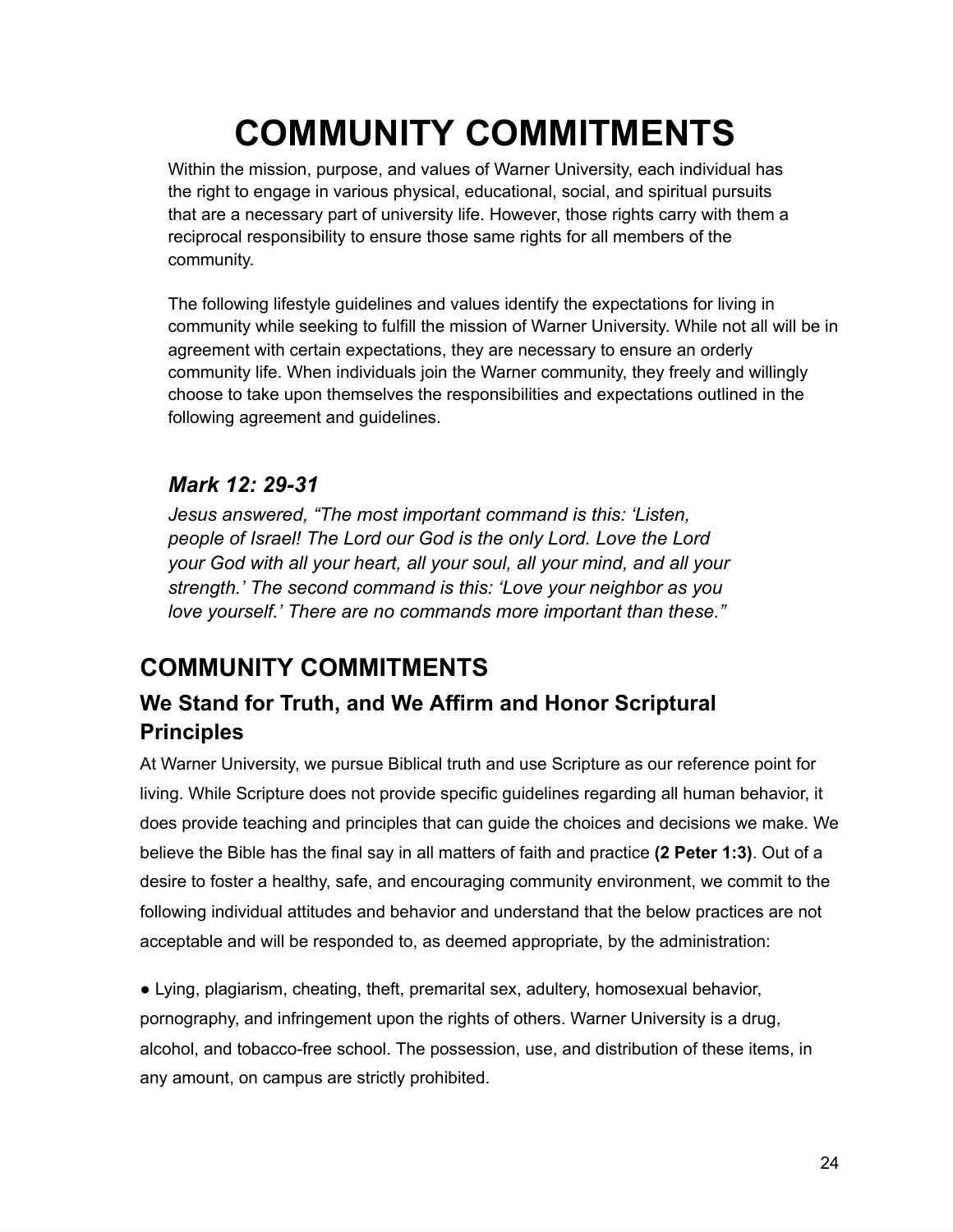• Students are expected to adhere to the local community, state, and national laws and report deviations of the same.

#### **We Show Respect to Others**

As demonstrated in all areas of our speech and conduct, we strive for respect toward one another on our campus and beyond, including the online environment. We strive to keep our words positive, encouraging, and to the use of edifying. We refrain from slander, lying, gossip, bullying, and the use of vulgar or offensive language **-Speak to Build (Eph 4:29, Col 4:6); Listen to Become more Godly (Eph 5:1).** 

We respect each person's personal belongings and privacy (within the context of accountability), and we ask permission before touching another person's property.

We respect those in authority over us; therefore, students are expected to be responsive to and respectful of all Warner University staff, faculty, and employees.

### **We Commit Ourselves to the Biblical Practices of Human Dignity (Rom. 13:7-10).**

In the context of God's grace, we value the racial, ethnic, gender, and religious diversity of our community. We honor each person's unique gifts and dignity; show redemptive grace and compassion to each other by speaking the truth in love; and foster an environment of transparency, authenticity, and unconditional love. We agree that preserving human dignity and protecting each other honors God and that harassment of any kind (verbal, sexual, racial, ethnic, etc.) will not be tolerated.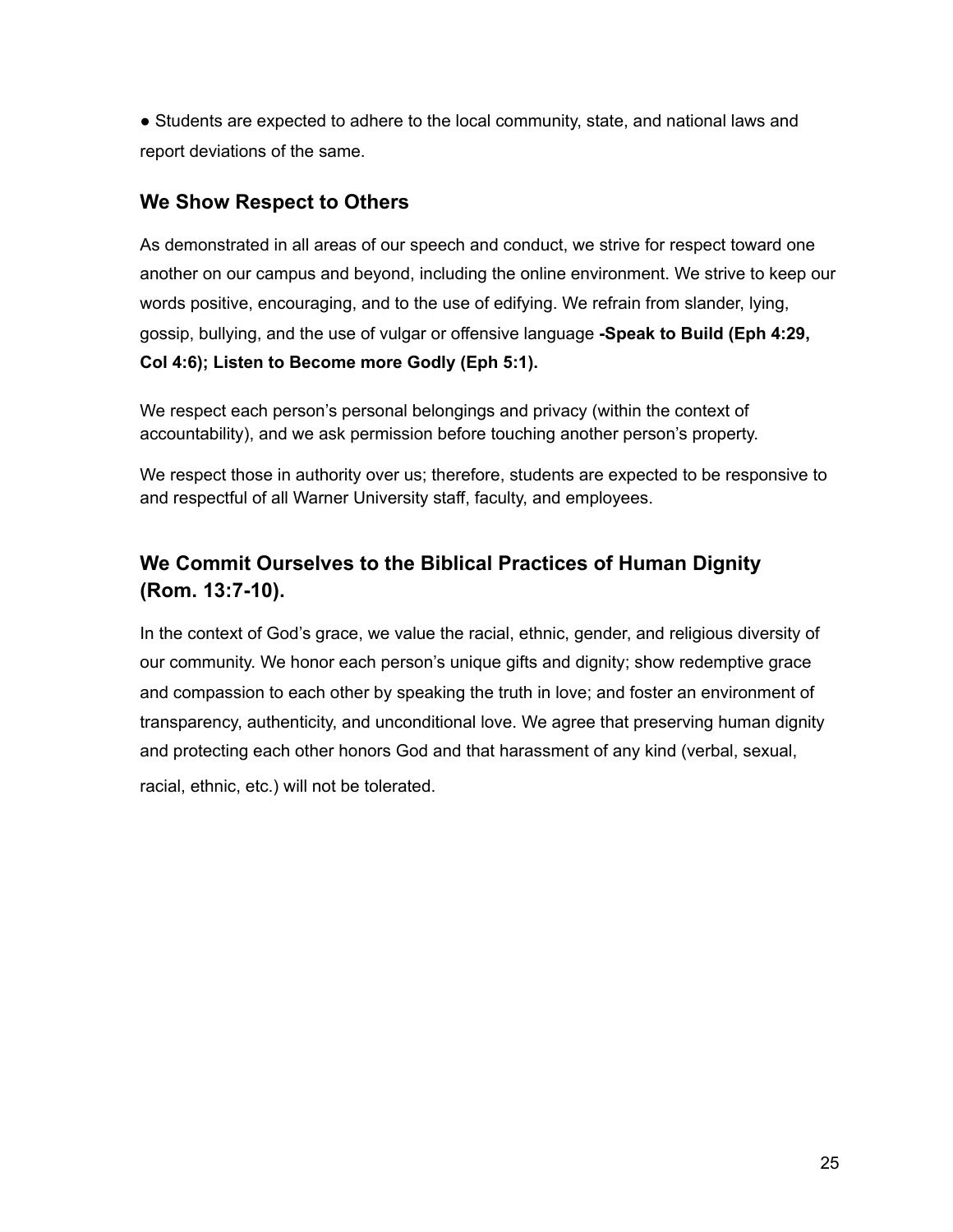### **BEHAVIORAL EXPECTATIONS**

Members of the University community voluntarily commit to abide by the following standards of behavioral expectations. The behavioral expectations give a fuller view of Warner University. These standards are set in Warner's Community Commitments.

 *You shall love the Lord your* God *with all your heart, And with all your soul, and with all your mind...* 

*And...you shall love your neighbor as yourself. -Matthew 22: 37-40* 

*Let each of you only to his own interests, but also to the interests of others -Philippians 2:4* 

1. **Alcohol/Tobacco/Drug-** Warner University is an alcohol, tobacco, and drug free institution. Recognizing that the use of tobacco is injurious to one's physical health, members of the campus community will not possess, use, or distribute tobacco or addictive inhalants in any form, including jules, e-cigarettes or vapes. Also recognizing the potential risk to one's physical and psychological well-being in the use of alcoholic beverages, and the significant and negative impact on the campus community, WU traditional students will refrain from the use of alcoholic beverages, tobacco of any kind (including vaporizers/e-cigarettes/jules), or any other drug. In addition, alcoholic beverages are not served at any university functions or programs on or off campus. The possession, use, or distribution of illegal substances is also strictly prohibited.

No advertisements including alcohol, tobacco, and/or drugs, such as posters, containers, or clothing, are to be openly displayed. Containers of alcohol, tobacco, or drugs found in rooms, automobiles, etc. will be considered a violation of university policy.

As a condition of enrollment at Warner University, all students consent to random and selective drug testing. If a student refuses to participate in a drug test, that student is subject to disciplinary action, up to and including immediate dismissal from the university.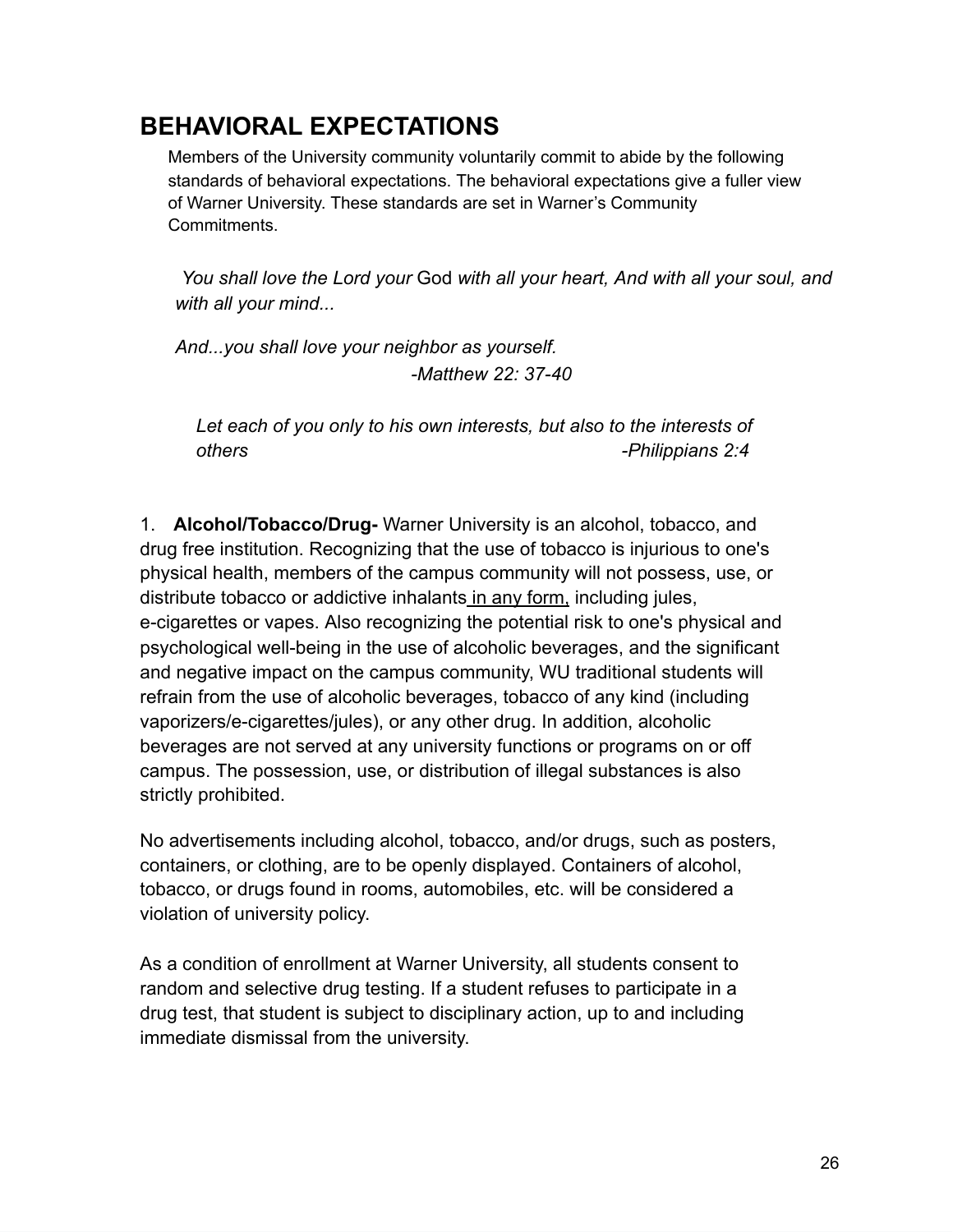Please see page 36 of this publication for a full explanation of policy related to alcohol, tobacco, and drugs.

2. **Dating Behaviors-** All students, regardless of age, residency, or status, are required to abstain from cohabitation, pre-marital or extramarital sexual behavior, or same-sex romantic relationships. Conduct in male-female relationships should reflect honesty, respect, responsibility, and good taste, both in public and in private. Prolonged and obviously intimate public displays of affection are discouraged.

3. **Sexual Misconduct-** Sexual misconduct is prohibited and includes, but is not limited to, sexual activity outside of marriage, adultery, pornography, indecent exposure, and voyeurism.

4. **Sexual Harassment/Title IX-** Sexual misconduct and sexual harassment in any form will not be tolerated, and the university will respond to reports of sexual harassment, including sexual violence, as part of its efforts to stop harassment and prevent the reoccurrence of sex discrimination.

Students who need to file a complaint regarding sexual harassment may go to this form: [https://warner.formstack.com/forms/titleixcomplaintform .](https://warner.formstack.com/forms/titleixcomplaintform)

The university reserves the right to suspend or dismiss any student who violates the Sexual Harassment and Title IX Grievance policy.

**If you have experienced or are currently experiencing sexual harassment/assault, STOP READING HERE. Go immediately contact Jan Craigmiles at [janet.craigmiles@warner.edu](mailto:janet.craigmiles@warner.edu) and (863) 638-7524, or Security at (863) 638-7232, or 911. You can also go to the Title IX Section on pgs. 52-54 and follow the guidelines under the sexual assault section.** 

The full text of the Title IX policy with complaint procedures is on file in the Student Life Office, or students may refer to <https://warner.edu/student-portal/services/title-ix/title-ix-policy/>.

Be aware that University officials are bound by law to report Title IX complaints. Warner personnel are not allowed to keep Title IX complaints confidential. Some level of disclosure may be necessary to ensure a complete and fair investigation and to ensure the university meets its obligations under Title IX and other applicable law. The university may be limited in its response and investigation if confidentiality is requested. Even absent a request for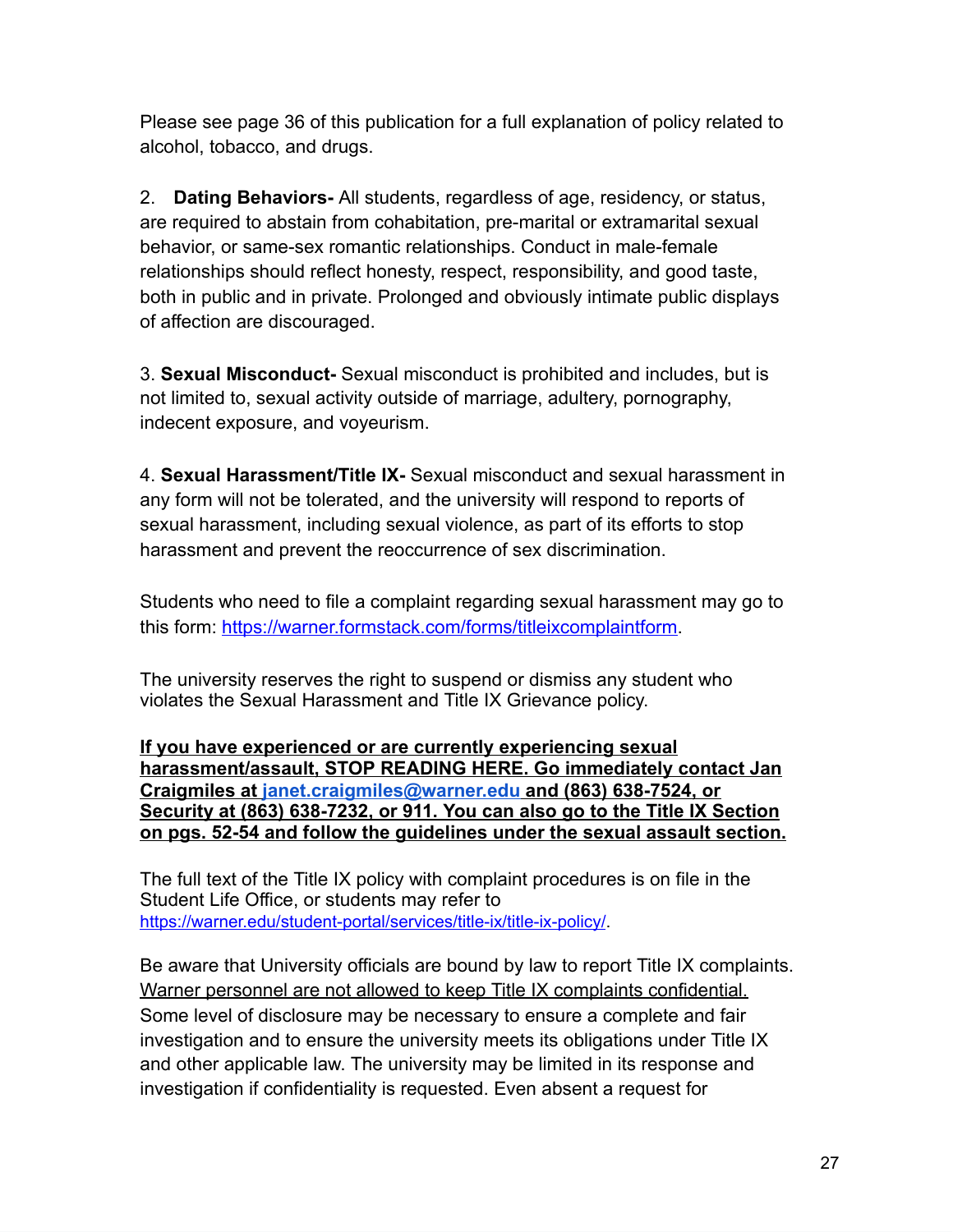confidentiality, every reasonable effort will be made to protect the privacy of all parties involved in a sexual misconduct complaint.

5. **Harassment-** Harassment of any kind is prohibited by Warner University policy. Non-sexual harassment includes any comment, action, ot type of behavior that is threatening, insulting, intimidating, or discriminatory and upsets a student's environment.

6. **Discrimination-** Each individual is to be regarded as a person of worth and dignity, and members of the community are to be sensitive to his or her special needs. Therefore, discrimination against others based on race, ethnicity, age, sexual orientation, national origin, gender, sexual orientation, or disability is not acceptable in any form.

7. **Hazing-** Hazing is defined as any action or situation that recklessly or intentionally endangers the mental or physical health or safety of a student. Warner University holds an anti-hazing policy and any student (or group of students) who violates this policy will be subject to disciplinary action. Neither will any kind of demeaning gesture, threat of violence, verbal or physical attack directed toward another person be tolerated.

8. **Trespassing-** Unauthorized presence on, or use of any WU property is prohibited, as are unauthorized visitations in residence halls or intentionally trespassing in areas from which individuals have been banned by previous order (i.e. residence halls, dining hall, athletic buildings).

9. **Vandalism-** Respect for personal, institutional, and public property is fostered and community members are expected to care for the property of others with the same kind of care they would give their own. Vandalism or damage to property is not permitted.

10. **Theft-** Removal of another's person's personal items and belongings (with or without the intent to steal) without permission is prohibited and considered a criminal offense. For more detail on theft and safety procedures, see page 46 under Residence Hall policies.

11. **Unlawful Detainment or False Imprisonment-** Students may not purposefully or willfully restrict or restrain a person or persons from moving freely about the Warner University campus. Restricting movement on campus may constitute false imprisonment.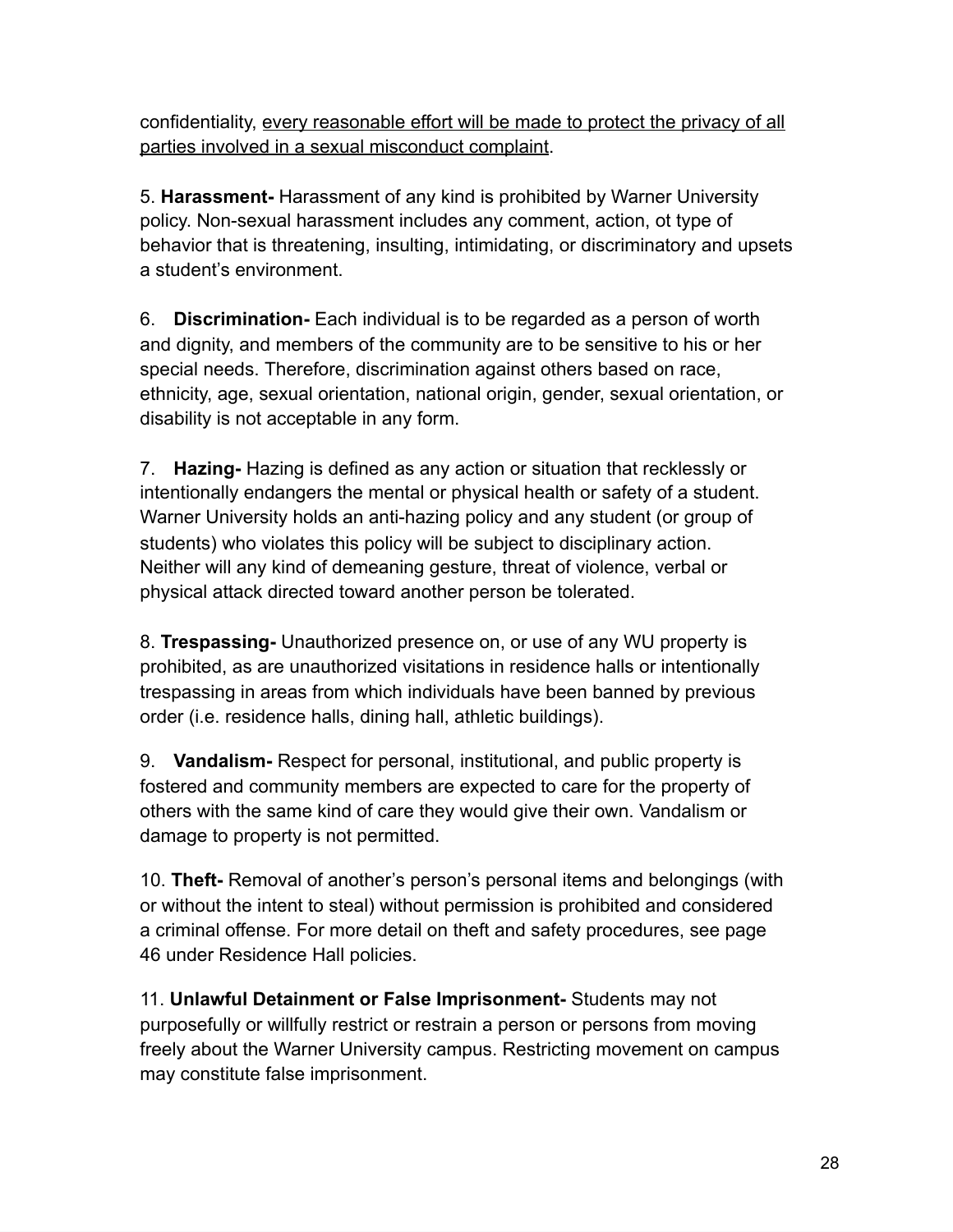12. **Concern for Others-** Members of the community are not only committed to abide by the standards of the University as outlined in the *Student Handbook* and the *University Catalog,* but are also expected to contribute to the growth and maturity of others. Members are expected to discipline their own actions by adhering to the principle of consideration of others before themselves. The creation, dissemination, or display of offensive items or materials that disrupt the Warner Community and it's biblical principles including, but not limited to, photographs, graphics, symbols, or video or audio recordings may be responded to with disciplinary action.

13. **Respecting University Officials-** Warner University students and guests must show respect for and follow the requests of university administration, faculty, and staff, including Resident Assistants and Safety and Security Officials, as they carry out their assigned duties. Policy infractions represent a continuous disregard for university policy and disrespect for the community and may result in the application of strenuous disciplinary response or even dismissal. Providing false information or failing to provide information to a university employee, interfering with a University employee while they are performing their duties, or being uncooperative, verbally or otherwise abusive to a University employee is unacceptable. Abusive behavior includes, but is not limited to, physically threatening conduct, verbal threats, use of profanity, name calling, or non-compliance of university employee directions.

14. **Social Media and Online Presence-** Though the university is aware that students communicate with each other in blogs, Facebook, Twitter, Instagram, Tiktok, and other digital and social media; however, the university does not monitor these communications and is not responsible for the contents of them. While the Student Life Office does not specifically seek incidents of policy violations on Facebook, Twitter, Snapchat, or any of the various means of student communications, we will address and respond to any incidents brought to our attention.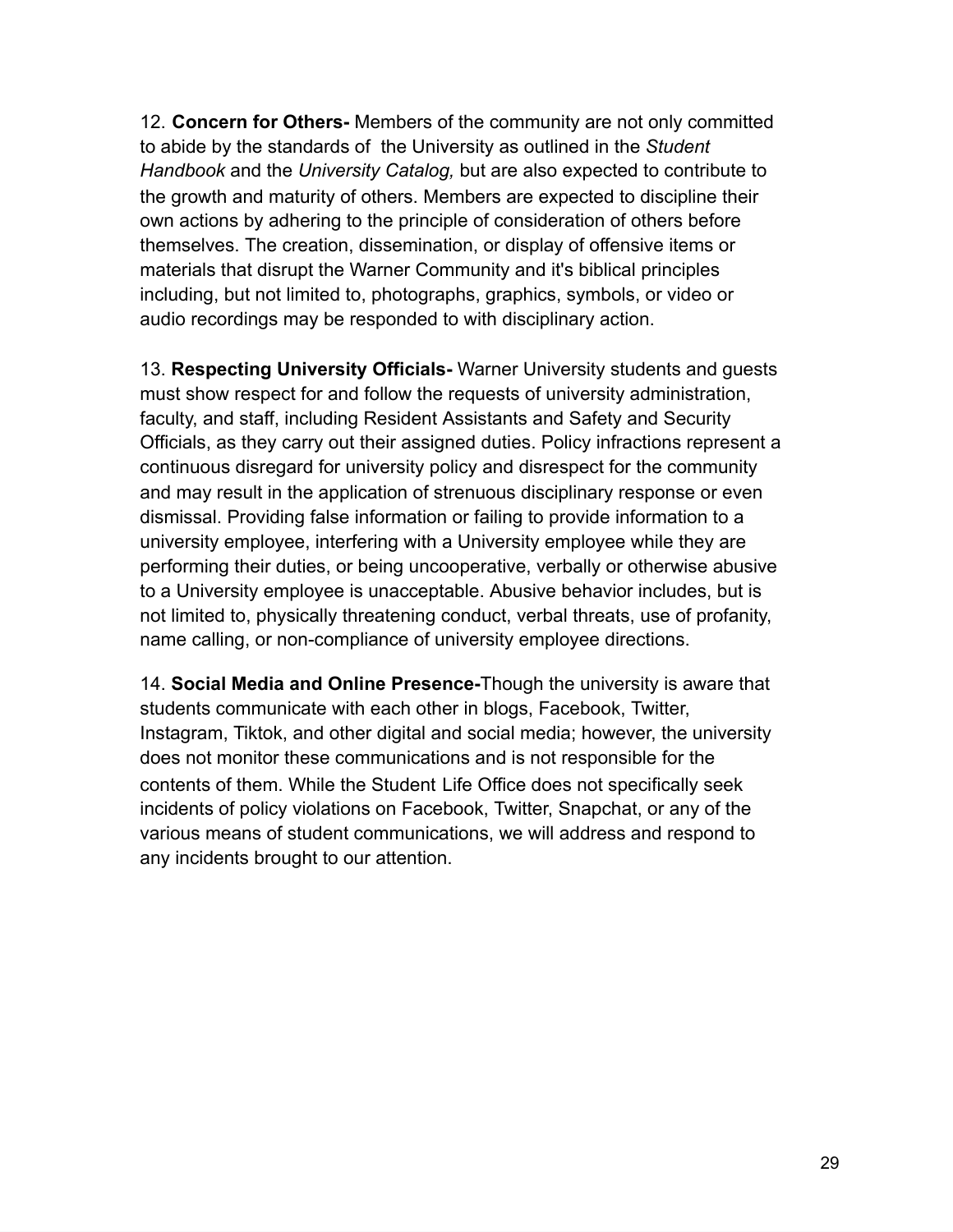### **WARNER'S RESTORATIVE DISCIPLINE PROCESS**

#### **OVERVIEW & VISION**

We value every student and desire accountability for the purposes of student growth through discipline. Our goal is to fully restore offending students to the Warner community. Student Life proactively helps students course-correct. Students can expect that our discipline will be: **(1) Hospitable:** Warner personnel will work with the best intentions toward each student; we desire to be a welcoming environment. **(2) Gracious:** We will do our best to serve each student with a spirit of grace. **(3) Accountable:** Student discipline offers the student the opportunity to proactively transform. The Student Discipline process is not meant to be passive on the part of the student. Students who approach discipline by owning their actions may move through the process with more success.

**Student Responsibility:** Be keenly aware that unexcused absences from disciplinary assignments may lead to your dismissal from Warner University. Students are responsible for communicating with Student Life personnel/Faculty/Coaches/Club advisors, etc. when disciplinary measures are assigned to them. Student Life will not track you down to attend or complete any assignments. Fulfilling all requirements is the sole responsibility of the student. Students who do not fulfill disciplinary assignments may receive additional consequences.

#### **Biblical Principles of Discipline**

We hope individuals will lovingly encourage fellow members to uphold Warner's Community Commitments. In the event a fellow member is in violation of the Community Commitments, we hope students will work to be their brother's or sister's keeper in the following ways.

• Individuals should confront one another privately in love and gentleness with a goal of restoring him or her to a right relationship within the community (Matthew 18:15- 17; Ephesians 4: 15; Galatians 6:1-2).

• Should the offender fail to take appropriate steps to correct the apparent misconduct, the friend then takes others, who recognize the violation, with him/her to talk to the offender. In the event the offender still refuses to rectify the action, the friend, with the offender's knowledge, then reports the action to an appropriate authority in Student Life. This could be the RA, RD, or the Dean of Students.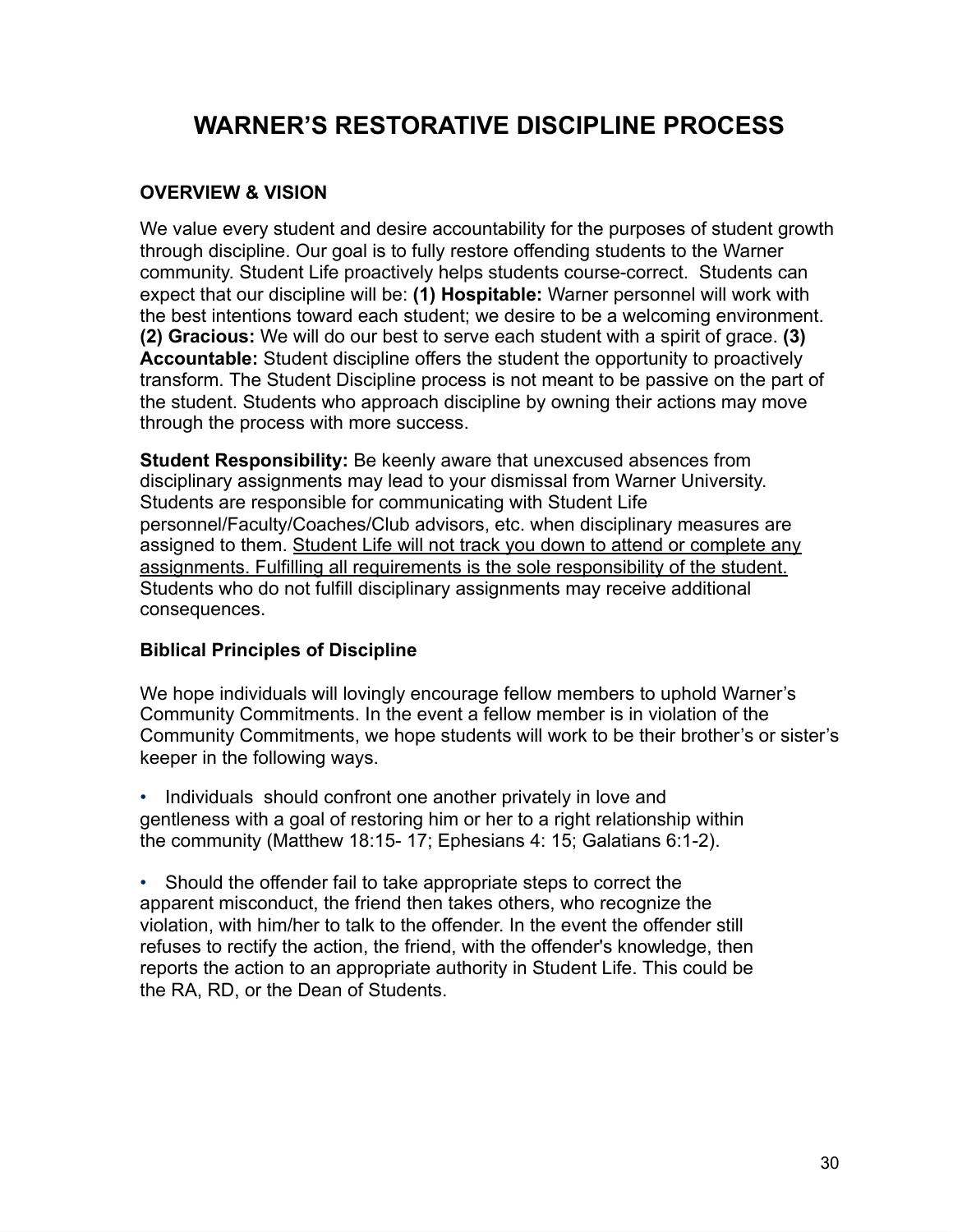#### **Student Growth Initiative**

If a student voluntarily comes forward to an RA, a staff person, or a faculty member and confesses sin and/or a violation of our community expectations prior to being discovered, Student Life will absolve them of consequences ( **See note below** ). The student must enter into a partnership. This partnership will include the following:

- A commitment from the student to turn from that behavior and to grow in his or her relationship with the Lord and the community.
- A commitment to make the situation right (with the Warner community, others who have been wronged in the situation, etc.)
- Enrollment into an aspect of the enrichment program for your growth and restoration.

If these criteria are established and maintained, then the student will not receive disciplinary action. (Student leaders may be asked by their staff leader to step down for a time.)

This portion of the program is intended to demonstrate our care for your well-being rather than a desire to provide disciplinary consequences. Ultimately, immunity is designed to provide an opportunity for students to *voluntarily* come forward and deal with significant issues in their lives. It is not designed to help a student avoid consequences for behavior after being caught. If the student commits a second offense after this process has begun, the normal restorative discipline process will be carried out.

**Note: Students should know that we still may have to report criminal activity. We still encourage students to come forward so that freedom can come with bringing sin into the light.** 

**Students violating community commitments and behavioral expectations may experience the following categories of assignments and consequences:** 

- 1. **Student Enrichment** -Students are assigned to either a mentor and/or a **four-week block of structured class time** to "course correct" and build into themselves. We hope students will reflect on their decision and commit to choosing more productive paths. Readings and reflective papers may be assigned.
- 2. **Community Consequence** -Students receive disciplinary responses for infraction.
	- a. **Extra-curricular suspensions** -Students may receive a 10% Athletic Game/Club/Social Group suspension and/or community service. **STUDENTS BE AWARE :** When students are out of season for their sport or club, they will complete their Student Enrichment time immediately. However, the Game or Club suspension will be withheld until the official season begins. This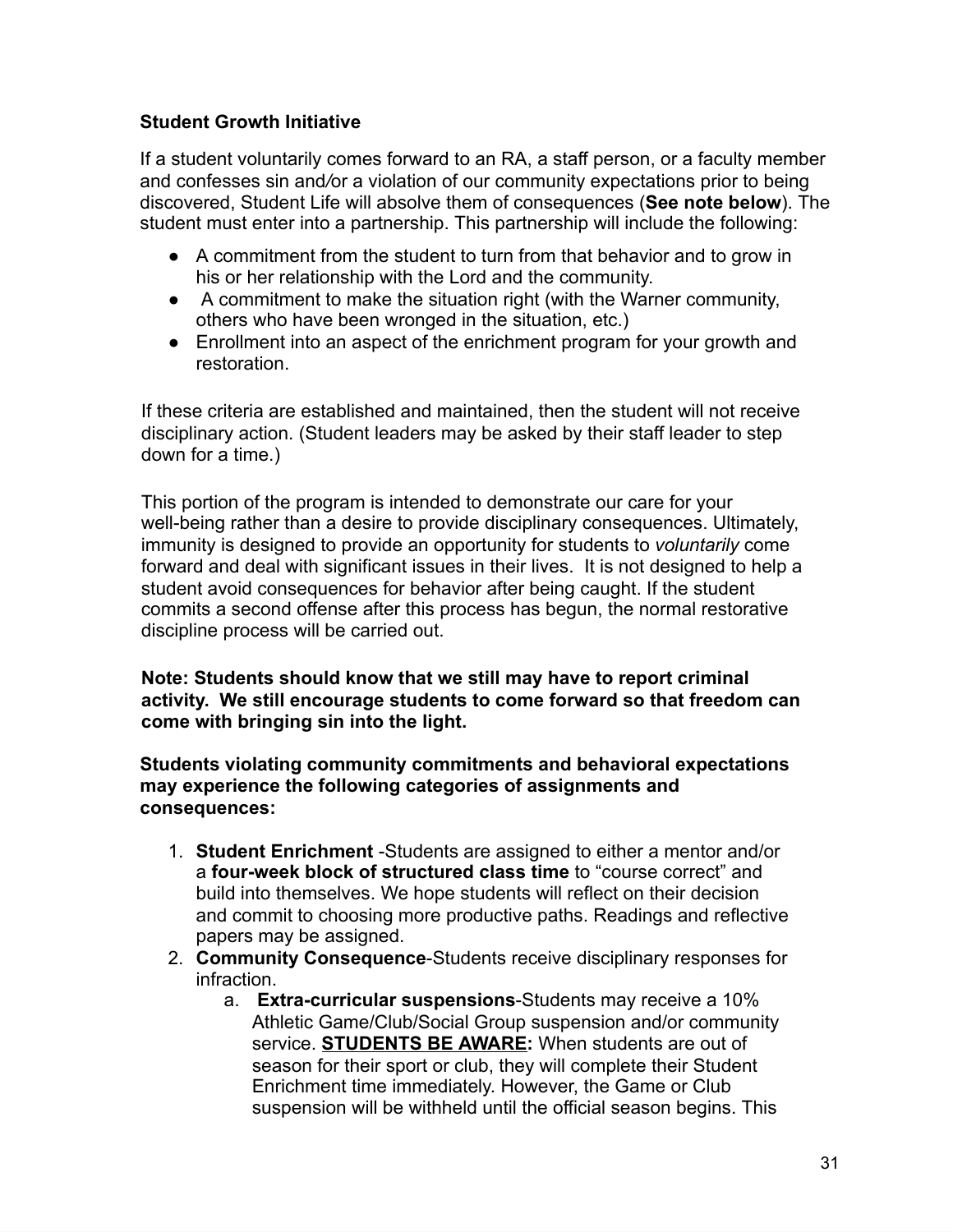means that students could miss 10% of official games *the following season* for violations done in the previous semester *.* 

3. **Community Responsibilit** y-Students would receive at least a **four week block of structured service** to contribute positively to the Warner community (satisfactorily serving in various Student Life or other campus department events).

#### **RESOURCES USED FOR STUDENT DISCIPLINE**

#### **Assignments and Consequences:**

- 1. **Reprimand-** A documented official warning that continuation or repetition of an inappropriate behavior will result in a more severe sanction.
- 2. **Restitution-** A requirement to reimburse or otherwise compensate another for damage or loss of property resulting from misconduct.
- 3. **Fines-** Certain behaviors may be addressed through monetary fines.
- 4. **Discipleship/Mentoring-** Be assigned to meet regularly with a mentor/coach/staff/faculty member, etc. until the student is deemed to be restored to good standing.
- 5. **Educational Assignment-** Students may be assigned an educational/extra-curricular assignment to increase their understanding on a subject area that they have violated.
- 6. **Enrichment Tools-** Students may be assigned certain enrichment tools which may include books, Bible studies, soft skills, interpersonal, and life skills training.

#### 7. **Meeting with the Dean of Students**

- 8. **Community Service-** A student may be directed to complete a specified service, task, or number of service hours for the university or civic community. The details will be determined at the time of violation.
- 9. **Assessment/Treatment/Counseling-** In some cases, substance abuse assessments may need to be conducted by a Warner University approved certified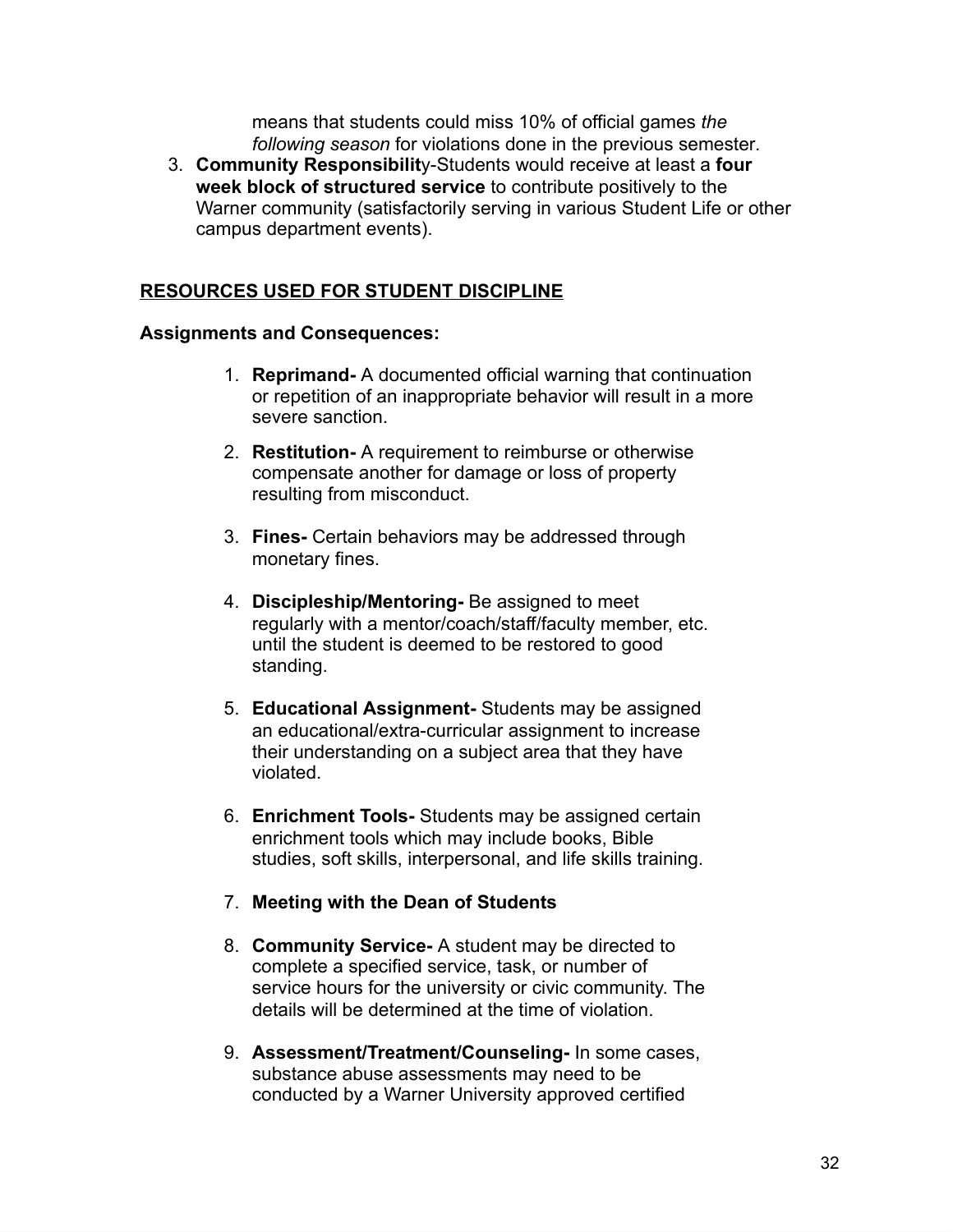Substance Abuse Professional (Timely Care, etc.). Counseling may also be required with the assistance of Warner's telehealth platform, RoyalMD through the TimelyCare app, an approved off-campus counseling professional, or community support groups. Any financial obligation associated with this sanction is the responsibility of the student.

- 10.**Loss of Privileges** -A student may lose privileges for a specified period of time. This action is related to privileges such as residence hall restrictions, university representation, use of facilities, etc. The appropriate staff will monitor students who lose privileges and any violation during that specified time will result in further disciplinary action.
- 11. **Disciplinary Probation** -A disciplinary status permitting the student to remain in school under specific terms designated by the Dean of Students. While on probation, if a student has any further violation(s) of university policy or procedure, disciplinary measures facing the student will be more severe and could potentially lead to dismissal.
- 12.**Disciplinary Dismissal-** An action by the Dean of Students that separates a student from the university. Depending on the situation, dismissal can be for a semester or an indefinite period of time. The conditions for readmission (if any) will be stated in a letter of dismissal. A student who has been dismissed must leave the campus within 24-48 hours after a letter of dismissal is received unless approved arrangements have been made with the Dean of Students.

Some instances may require students being dismissed from Warner University. Restoration may not be available.

13.**Summary Dismissal-** Warner University reserves the right to summarily dismiss any student who is engaging in or has engaged in activity that is causing immediate harm to the university community. A student summarily dismissed shall leave the campus immediately. The Vice President of Student Life University shall make all decisions regarding summary dismissal.

**Student Life reserves the right to alter disciplinary measures at any time.**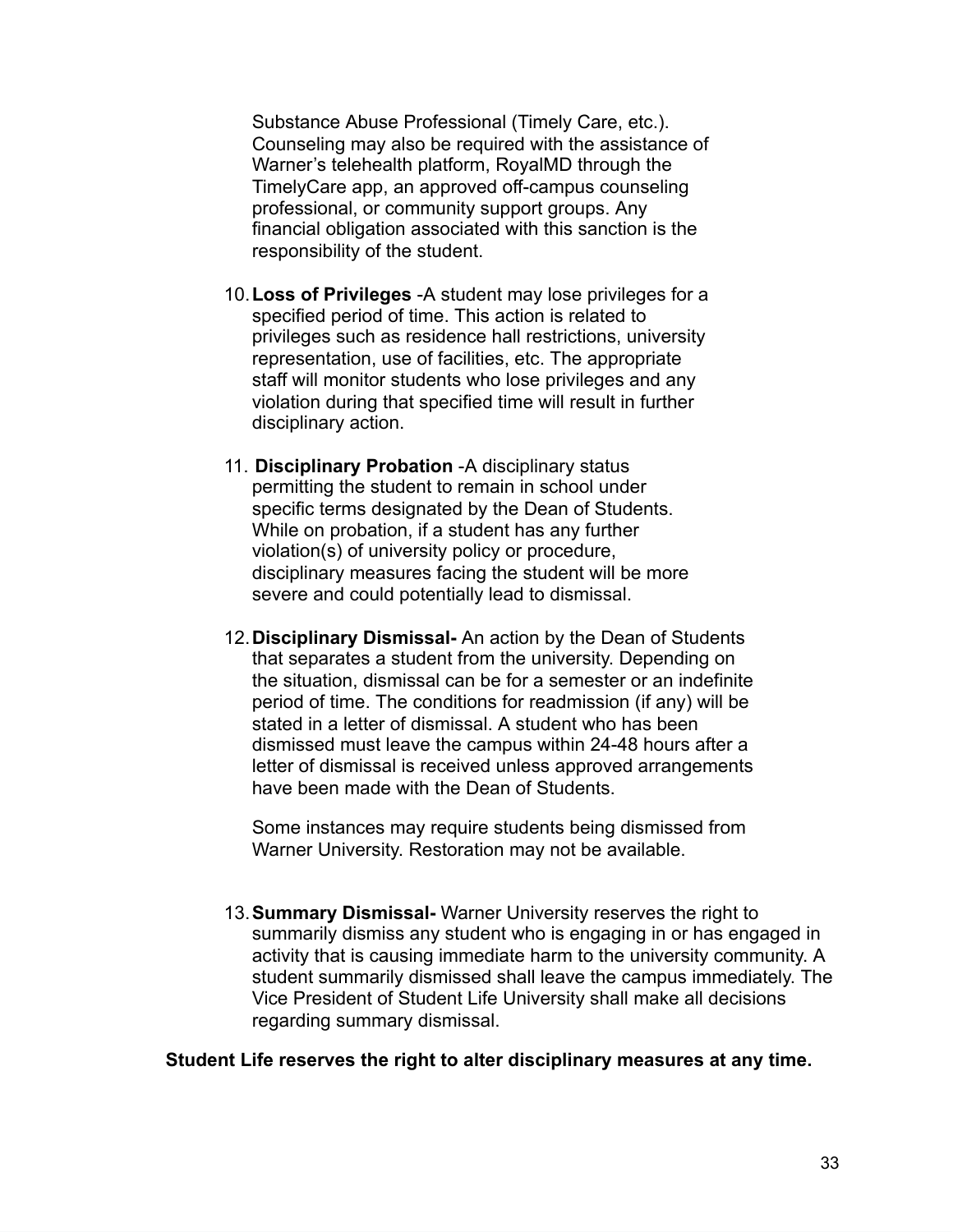#### **LEVELS OF OFFENSE**

There are generally three levels of offense: Level One (minor), Level Two (more serious), and Level Three (most serious). There are different responses for different levels of offenses. Keep in mind that that offenses may be raised or lowered to level based on the situations below. Student Life reserves the right to determine the seriousness of offense. Levels of offense determine a students' pathway through the restorative discipline process.

Student Life office generally considers the following when responding to violations:

- 1. What offense was committed Seriousness of offense (Student Life determines the seriousness of the offense, not the student).
- 2. Who was impacted by the offense i.e. How many persons were affected, harmed, or led astray (every violation assumes that the Warner community was in some way offended).
- 3. How the student responded to authority when approached about the offense Students who demonstrate humility and ownership will be more likely to move forward more effectively.
- 4. Were any laws broken? Warner will consider any illegal activities when determining the level of offense.

#### **Level One**

- Inappropriate response to university officials
- Repeated PDA corrections
- Open Dorm violations
- Pornography
- Trash/ Misuse of property

#### **Level Two**

- Alcohol/Tobacco/Drug Use and/or Possession
- Sexual Misconduct (consensual premarital sexual encounters)
- Harassment (Bullying, inappropriate speech toward a person)
- **Trespassing**
- Theft, Larceny
- Vandalism

#### **Level Three**

- Sexual Misconduct (adultery, indecent exposure, voyeurism)
- Sexual Harassment/Title IX Violation
- Hazing
- Harassment (physical or death threats)
- Possession of weapons
- **Illegal Drug Distribution**
- Unlawful False Imprisonment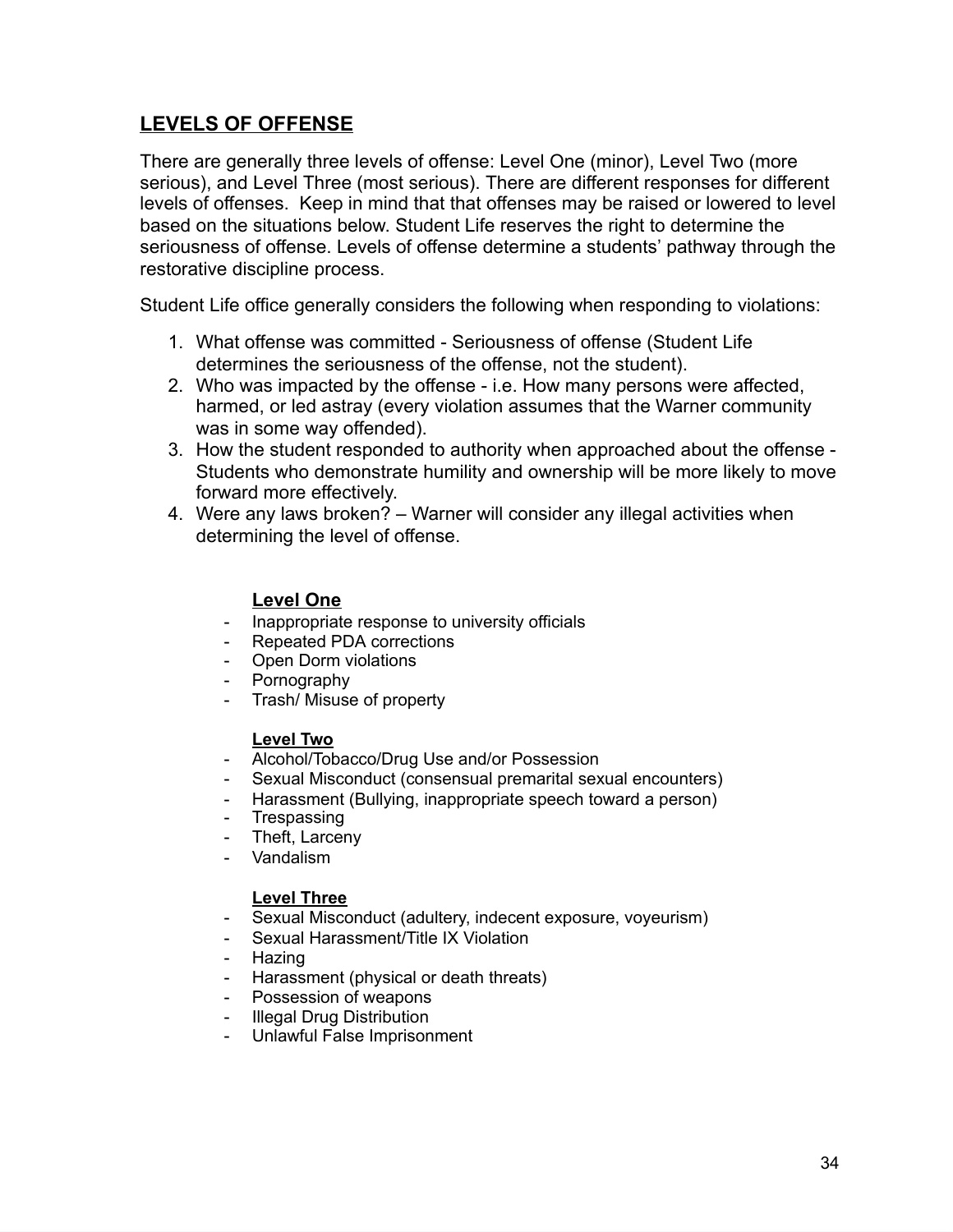**\*These are not an exhaustive list of policy infractions/violations but are examples of a standard level of discipline\*** 

#### **APPEALS PROCESS**

In the matters of Student Discipline, all decisions of the Dean of Students are final. Only appeals of dismissal are appealed to the Vice President of Student Life.

Students will only be given the right to an appeal if (1) new information becomes available that was not available throughout the original investigation or (2) the student believes that they were not given due process.

In order to appeal a dismissal, the appeal must be in the form of a letter (email attachment is acceptable). The letter must include the new information or perceived gap in due process within 24 hours of receipt of a decision. Students may choose to have an advocate submit a character reference on the student's behalf- this is optional (an additional 24 hours will be permitted if submitting a character reference). The request for additional time must be made within 24 hours to be considered.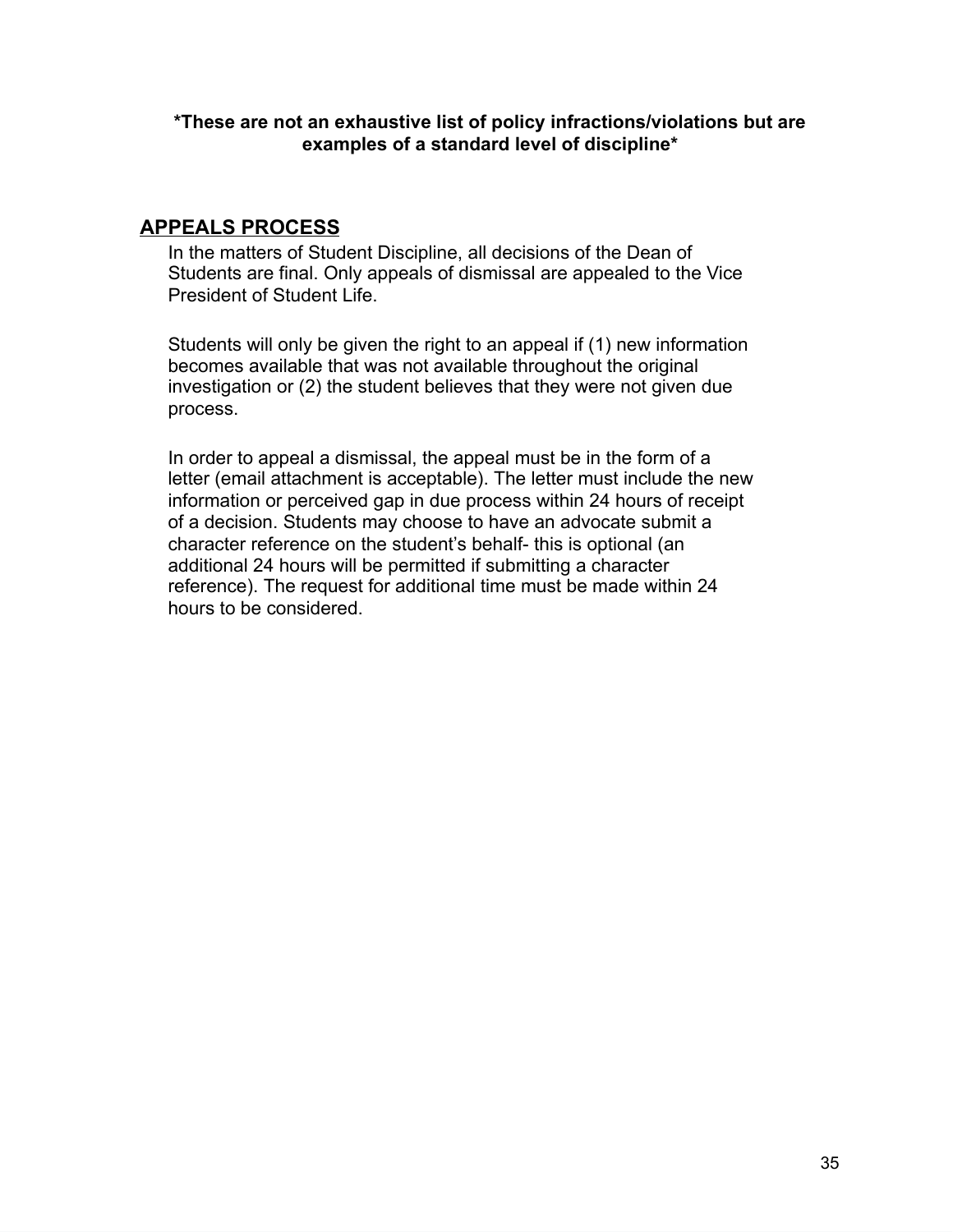### **ALCOHOL, TOBACCO, AND DRUG POLICY AND PROCEDURES**

Warner University's commitments uphold the following standards related to the consumption of alcohol, tobacco, and drugs. Students who violate the alcohol, tobacco, and drug policy are subject to disciplinary action up to and including dismissal. All legal drugs must be used in the prescribed manner provided on the label, or by a board certified physician.

Warner University's goal is to achieve compliance with our Alcohol, Tobacco & Drug Policy by responding to students who violate the policy in a restorative and redemptive manner whenever possible. However, students in violation of this policy are subject to dismissal or a lesser sanction as outlined in the assignments and consequences discipline section.

#### **Alcohol and Drug Possession and Use:**

The use, distribution, or possession of any alcoholic substance, product, or drug is prohibited on the Warner University campus or at any Warner University-sponsored event. In Florida, underage drinking is illegal and possession of an alcoholic beverage by an underage person is a second-degree misdemeanor and punishable by up to 60 days in jail or six months probation and a \$500 dollar fine. Alcoholic beverage containers, drugs, or devices used for an illegal substance found in residence halls, lockers, or vehicles will be considered evidence of use by any occupying student in the space where these items are found. Photographs of alcohol and/or drug consumption posted on social media can be considered as evidence of use by a student and are viewed as grounds for discipline. Paraphernalia promoting or exhibiting or alluding to alcohol or drugs are not permitted in residence halls, or any area on campus or during university-sponsored events off-campus (including wall posters, clothing, social media, or other platforms not specifically mentioned herein). A student who comes to campus obviously altered by alcohol and/or drug use or consumption will be intercepted, assessed, potentially treated medically, and will be in danger of immediate discipline sanctions; it is possible that the intervention of local law enforcement may be utilized. Violation of the drug policy is considered to be very serious and is viewed as a concern for both the student in question and for the Warner University community which is impacted.

#### **Tobacco Possession and Use:**

The use, distribution, or possession of tobacco though legal for those over the age of 21 is prohibited on Warner University's campus and at any off-campus Warner sponsored-events. Tobacco products and devices such as chewing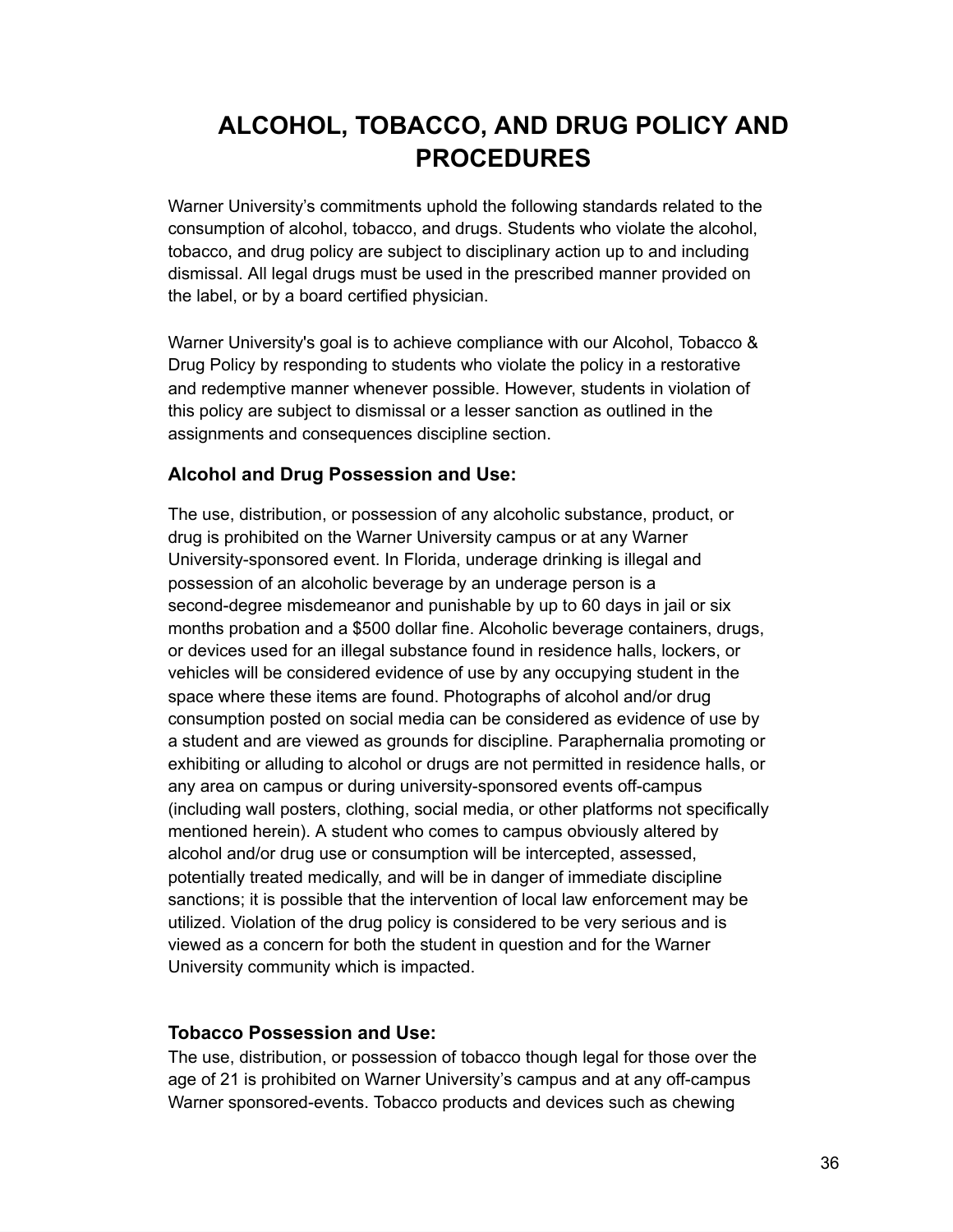tobacco, cigars, hookahs, e-cigarettes, hemp, containers, ashtrays, spit cans are prohibited through Warner university's policies.

#### **Medical Cannabis/Marijuana**

The use, distribution, or possession of Cannabis or any other illegal substance is prohibited on the Warner University campus or at any Warner University-sponsored event. Even students with legal medical clearance for such substances are not allowed to do so on the campus of Warner University.

#### **Conditional Immunity Policy:**

Warner is committed to the health, safety, and well-being of all students. Students are encouraged to call 911 or seek medical attention when there is an immediate threat to their health or others . At times, students might be hesitant to seek medical or emergency help or hesitant to report an incident to university officials due to fear that they will be held accountable for policy violations (i.e drinking alcohol). Out of the concern for students' well-being, Warner seeks to eliminate perceived or actual barriers and encourages immediate and timely reporting. Therefore, students who ask for help or seek medical assistance for themselves or others will be given conditional immunity from being charged with policy violations related to the particular incident. While there may be no community accountability sanctions for an individual(s), the university may provide help, support, and education to the individual(s).

If you or someone you know is abusing alcohol or drugs and is believed to be a danger to themselves or others, please see the health and wellness sections on the Marchman Act on page 22. Reach out to the Student Life office for treatment or support.

*For a listing of the State of Florida statutes regarding alcohol and drugs, please contact the Office of Student Life or see the following link: [http://www.leg.state.fl.us/statutes/index.cfm?App\\_mode=Display\\_Statute&U](http://www.leg.state.fl.us/statutes/index.cfm?App_mode=Display_Statute&URL=0800-0899/0893/0893.html) [RL=0800-0899/0893/0893.html .](http://www.leg.state.fl.us/statutes/index.cfm?App_mode=Display_Statute&URL=0800-0899/0893/0893.html)*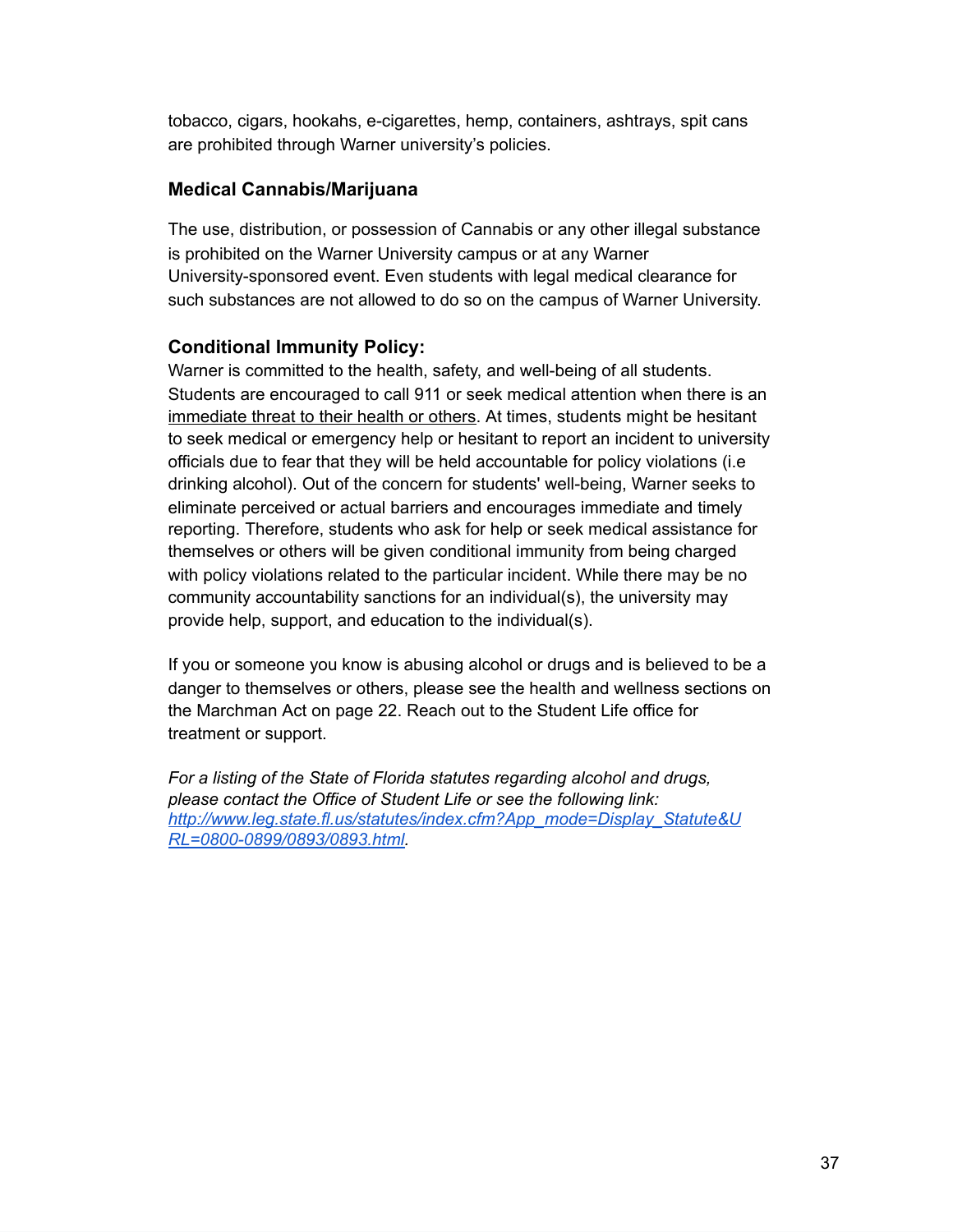### **WARNER DRUG TESTING PROCEDURES**

*It is the policy of Warner University that all students are subject to drug tests if the authorized university official has* a *reasonable suspicion that such* a *test is warranted. As a condition of enrollment, each student consents to random drug testing to be done at the direction of the university. If a student refuses to participate in a random drug test, such refusal could be a reason for discipline from the university.* 

#### **I. Drug Testing Personnel for Warner University**

Drug tests on campus will be conducted by Student Life personnel. Resident Directors are the primary personnel who will conduct drug testing procedures.

- II. Drug Testing Location on Campus in efforts to protect the dignity of students, targeted drug testing of specific students will be conducted as discreetly as possible. Locations will be chosen with discretion in mind. Primarily, drug tests should be conducted in the male and female locker rooms in the Turner Athletic Center (TAC) Building. However, Student Life will choose locations that are most appropriate for the discretion of each student.
- III. Students can expect
	- a. When Warner students take drug tests, students can expect that there will be two observers in the room. If additional observers are needed, they must be approved by the individual being tested.
	- b. Students will be patted down for drug tests. The individual may be asked to move their clothing, but will **never be asked to remove clothing** for any portion of the test.
- IV. Timeframe for issuing drug tests
	- a. Students are required to complete the drug test within one hour from the time the student is contacted.
	- b. Students who do not take/complete the test within one hour will be counted as positive for the drug they are being tested for, and will receive consequences accordingly.
- V. Random drug tests will be conducted at the discretion of Student Life Administration at least once a semester. The purpose of testing is to deter Warner students from using prohibited substances
	- a. Random Timing Dates and times of drug tests will be randomly chosen by Student Life each semester
	- b. Random Sample of the student body A random sample of the entire student body will be chosen once per semester, not to exceed 15%.
	- c. A monthly random sample of students may be chosen to be tested each month (approximately 15 students).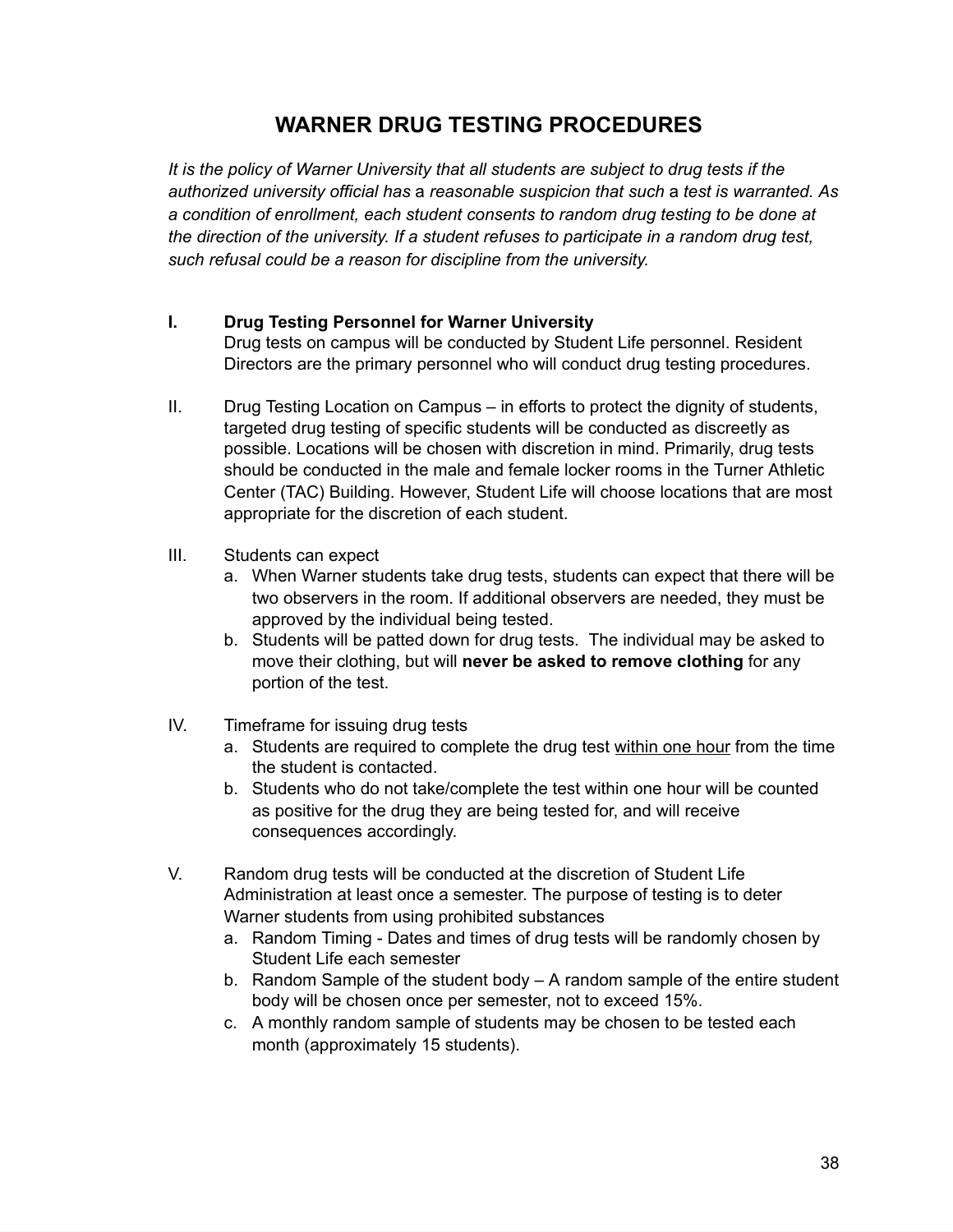### **SPIRITUAL LIFE PROGRAMMING**

Warner University desires to develop individuals beyond the hard skills of their discipline. Furthermore, we are committed to guiding every Warner student toward Christ-like character and intellectual maturity. All Warner students have the opportunity to develop life skills, soft skills, and spiritual depth. To achieve this end, we require all students to acquire Spiritual Growth credits each semester.

Students are encouraged to take responsibility for their own growth and development by being involved in various spiritual growth opportunities sponsored by the Office of Student Life.

#### **Spiritual Growth Credits**

Earning Spiritual Growth Credits is required and is an integral part of a student's experience at Warner. Each traditional residential student must earn 21 Spiritual Growth Credits per semester, 10 of which must come from attending in-person Chapel, which occurs at 10am on Wednesdays at South Lake Wales Church of God. Traditional commuter students must earn 16 credits. To track their spiritual growth credits, students can go to [myRoyalCard](https://services.jsatech.com/index.php?cid=73&wason=/photoupload.php&cid=73) for tracking Chapel credits and [Moodle](https://online.warner.edu/login/index.php) for other spiritual growth opportunities. Students can choose from any of the five categories listed below to earn spiritual growth credits.

#### **Spiritual Growth Categories are as follows:**

- Personal Enrichment
- Discipleship
- Life Skills
- Service Credits
- Christ in Culture

*\*A limited number of Spiritual Growth Opportunities will be available virtually.\** 

*A list of Spiritual Growth Opportunities can be seen advertised around campus on the bulletin boards, university calendar on the warner.edu website, the weekly installments, and the community connections video.* 

#### **Chapel**

Warner's most prominent Spiritual Growth opportunity and gathering is the university Chapel experience. We attend chapel together as an entire community on a regular weekly basis to glorify God together through worship and praise; provide opportunity to hear scripture; proclaim the Gospel of Jesus Christ; provide encouragement to the students; and learn about what is going on in the entire Warner community together.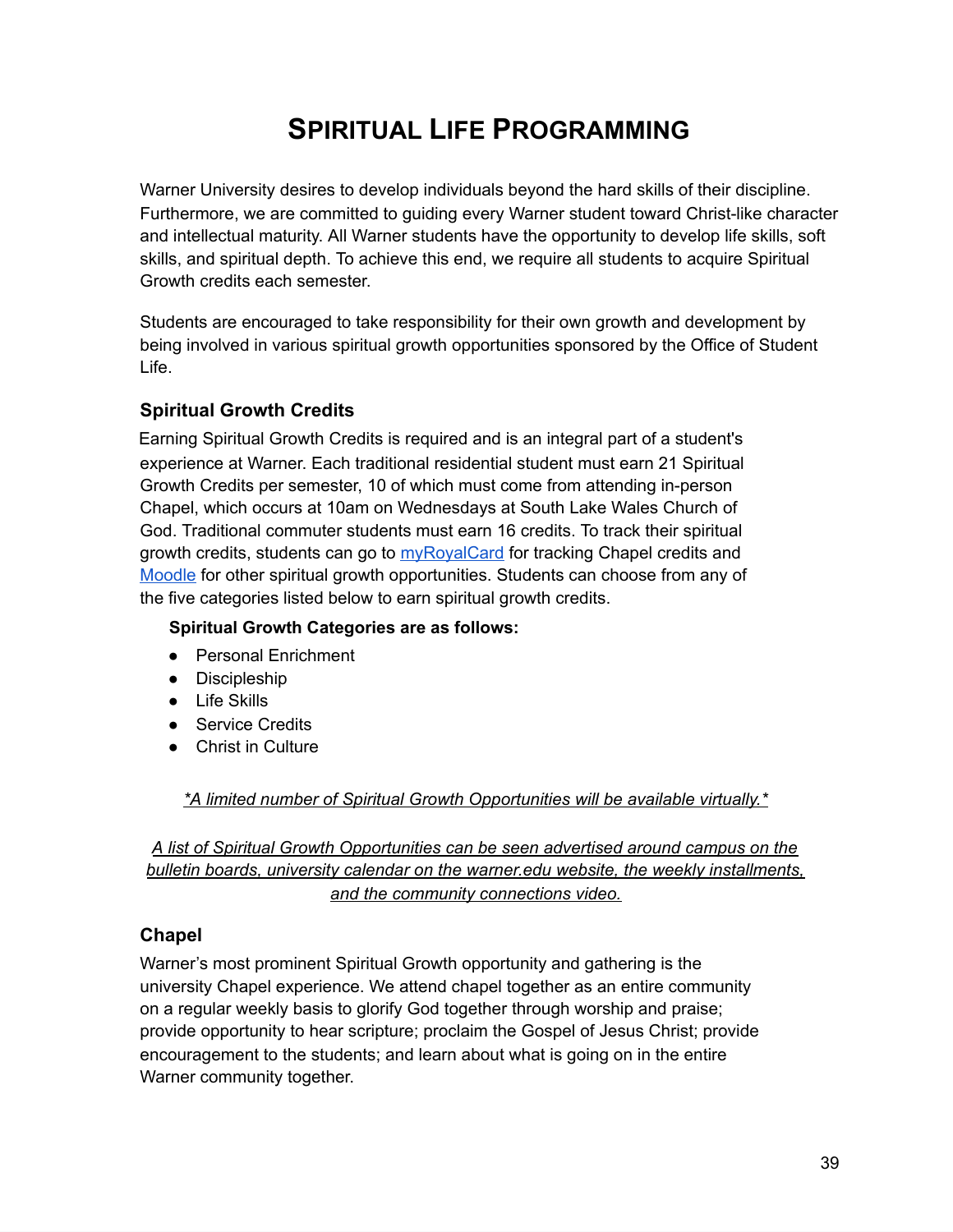Students meet every Wednesday at 10am at the South Lake Wales Church of God. We request that we lend due respect to the chapel hour by limiting social media use (except where it pertains to promoting the chapel experience).

#### **Student-Led Spiritual Life Programming**

Students may also develop Spiritual Growth opportunities for the student body. Students who wish to develop Spiritual Growth Opportunities for the student body may fill out a [Spiritual Growth Programming Request Form .](https://www.jotform.com/warner6/SG-Program-Request) Student Life will let the student know if their program was approved or denied via email.

The Dean of Students will aid in assisting students if they need advising on creating and facilitating their events. Advertising for the event(s) can be facilitated from the Student Life Office and posted on the University Calendar. Students are encouraged to keep their events at consistent times and dates, and if there is an event change, they will notify the Student Life Office at the latest 48 hours prior to the event's initial start date.

#### **Spiritual Growth Credits as a Graded Requirement**

Students will receive a grade for the earning of 21/16 Spiritual Growth Credits respectively in the form of a Pass or Fail (P/F). A grade of "F" will be issued to students who finish the semester and have not met the requirement as listed in the Spiritual Growth Credits section. Students who do not complete the requirements within a semester will receive an "F" for that semester on their transcript.The following semester, an additional four credits will be added to the student's requirements (Residential students, 25/Commuter students, 20). Students who fail to achieve Spiritual Growth requirements for a second time, at any time during their college career, will be withdrawn from Warner University. Students who fail chapel semester once during their college career are strongly encouraged to reach out to the Student Life office at the beginning of the semester to receive assistance in developing a plan for success.

Students who are withdrawn may write an appeal to the Dean of Students within 48 hours. All appeal decisions are final. Students may reapply for admissions after one full semester. Graduating seniors' who do not complete their Spiritual Growth requirements may walk in the commencement ceremony, but the presidential conferral of degrees will not apply to students who have failed to complete Spiritual Growth requirements, and the diploma will not be sent to you from Warner University. Seniors may make up their Spiritual Growth credits by writing two-page reflection papers for each unearned Spiritual Growth credit. Students transferring away from Warner to other institutions will not leave Warner in good standing. If student's return to Warner within two years, they must complete two-page reflection papers for each unearned Spiritual Growth credit. After two years, your case will be reviewed by the Dean of Students.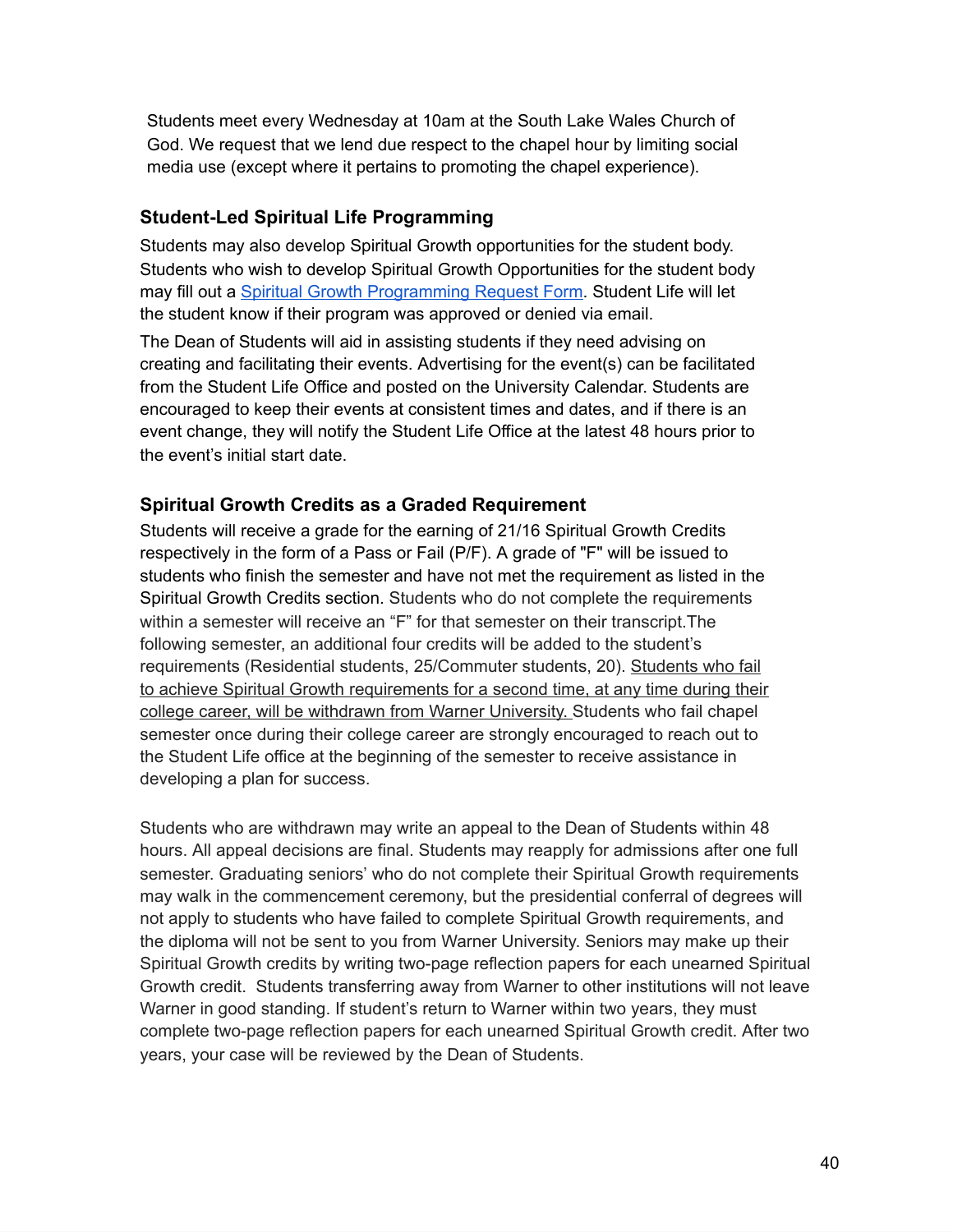#### **Credit Exemptions**

Some student schedules or circumstances may inhibit the earning of credits in any given semester. When this is the case, students must appeal for exemptions ahead of time with the Office of Student Life. In order for a student to be considered for a Spiritual Growth Credit exemption, he/she must submit an SGC Exemption Form, which is found [here](https://www.jotform.com/warner6/chapel-exemption-application) and can be found on the Spiritual Life Page online.

The following guidelines are used for Chapel exemptions:

#### **Internships/Practicums/Capstones**

Students who have an Internships/Practicum or a Capstone for the semester may be considered for Spiritual Growth credit exemption (also known as "chapel exemption") for the semester. Internships must require 20+ hours of fieldwork or research per week (See Spiritual Growth Credit Exemption form above).

#### **Off-Campus Internships**

Students who do not have an authorized Warner internship may be approved for exemption if both the department chair and a professor of their discipline are willing to sign off on the internship's rigor. These internships must require 20+ hours per week outside of class.

#### **Class Schedules**

Students with 19 credit hours or more may apply for the exemption. Official Warner class schedules must be uploaded to the form. (If the student falls below 19 credit hours, they will be responsible for the Spiritual Growth requirements for the semester).

#### **Disabilities**

Students with disabilities that prevent them from meeting their spiritual growth requirements must get approval for an exemption from the Office of Disability Services.

#### **Work Schedules**

Exemptions for work may also be granted: Students who work consistently for 38 or more hours per week (on or off-campus) may be considered for Spiritual Growth Credit exemption. Students must upload official work schedules to the form.

#### **Primary Caregiver**

Students who are the primary, full-time caregiver of a family member may request an exemption.

It is important to note that Chapel is on the student class schedule because it is required and is valued at a high level. Just as a student would not schedule a job through a class on the schedule, a job scheduled through chapel will not be recognized as an exemption.

Exemptions are issued on a semester-by-semester basis and must be reapplied for each semester.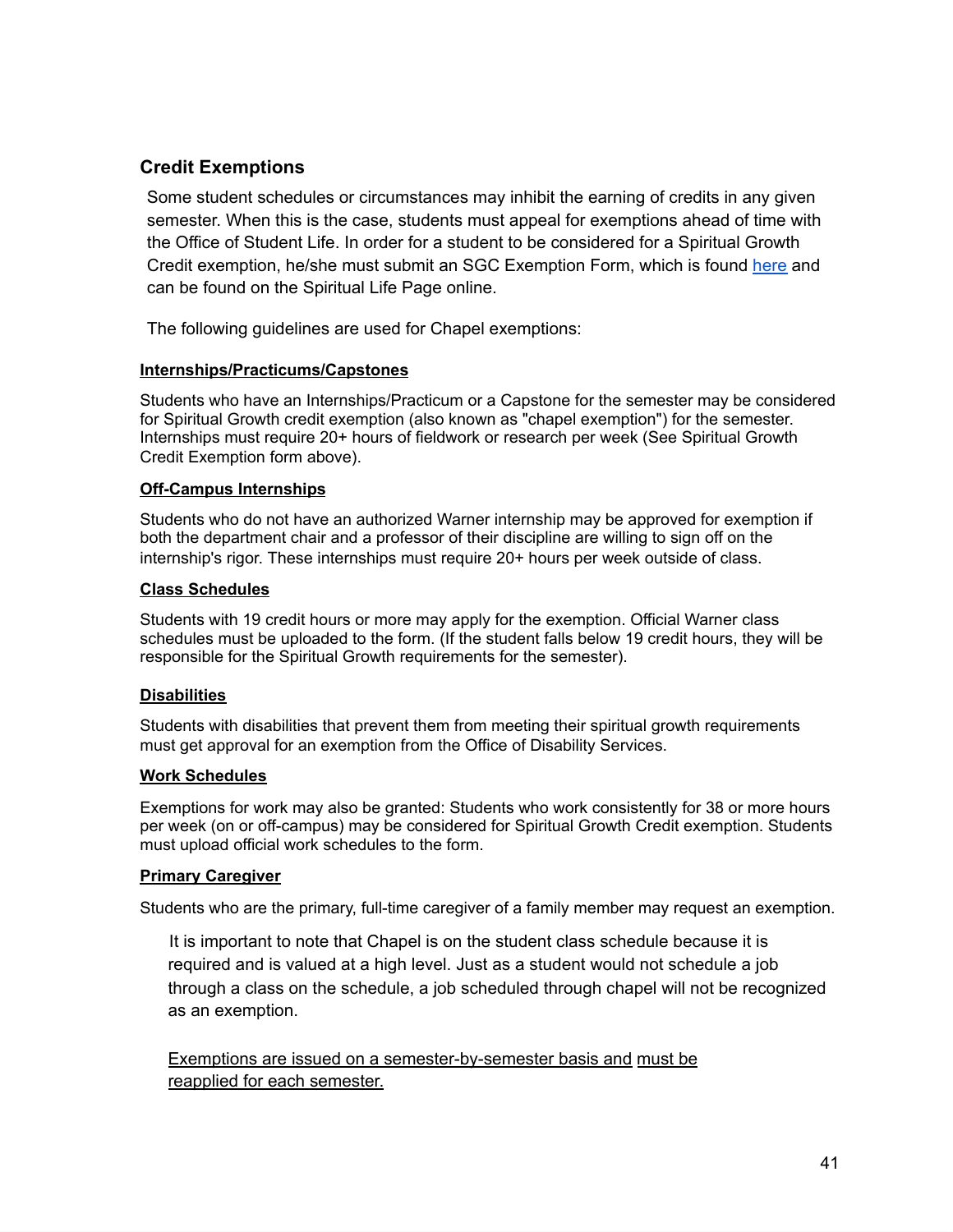### **RESIDENCE HALL POLICIES**

Students have the opportunity to take part in a Christian community experience by living on-campus. Living on-campus can be one of the more rewarding and important facets of university education. It is more than just housing; it's an integral part of the personal growth and development of on-campus students. Through the living-learning experiences at Warner University, students are exposed to a variety of persons and shared experiences. The Residence Life team will provide programs and services such as personal advising, social activities, intramural sports, Bible studies, and other group activities.

Warner University's Residence Halls are supervised by three full-time Resident Directors and two Graduate Assistants who occupy an apartment in each of the residence halls. They work with a team of student Resident Assistants who come alongside the RD's and GA-RD's in creating a safe and healthy environment. The vision of Residence Life is to help students 1) care for one's self, 2) care for their neighbor, and 3) care for their Warner home/ community. Our desire as Residence Life staff is to come alongside students and help them grow in holistic health and to provide tools that positively impact their mental, emotional, and spiritual health. If you're planning to live on campus, please take advantage of getting to know your Residence Life staff. Students can get involved by joining the Residence Life Programming Committee or the Residence Life Spiritual Formation team.

#### **Residence Life Spiritual Life Committee**

Spiritual Formation is a big part of who we are at Warner University. This committee will work to develop ways for students to explore and grow in their relationship with Christ. If you are passionate about spreading the Word of God, join us on the Residence Spiritual Life Committee.

#### **Residence Life Programming Committee**

Students who have a passion for planning events and helping their peers get connected should get involved in the Residence Life Programming Committee. We invite you to use your creative event planning skills on the Residence Life Programming Committee. Students have an opportunity to contribute to ideas and plan events that will help students connect and their peers get connected in the Residence Halls.

These two groups are designed to get students involved in the planning aspect of Residence Life programming by being representative of their peers.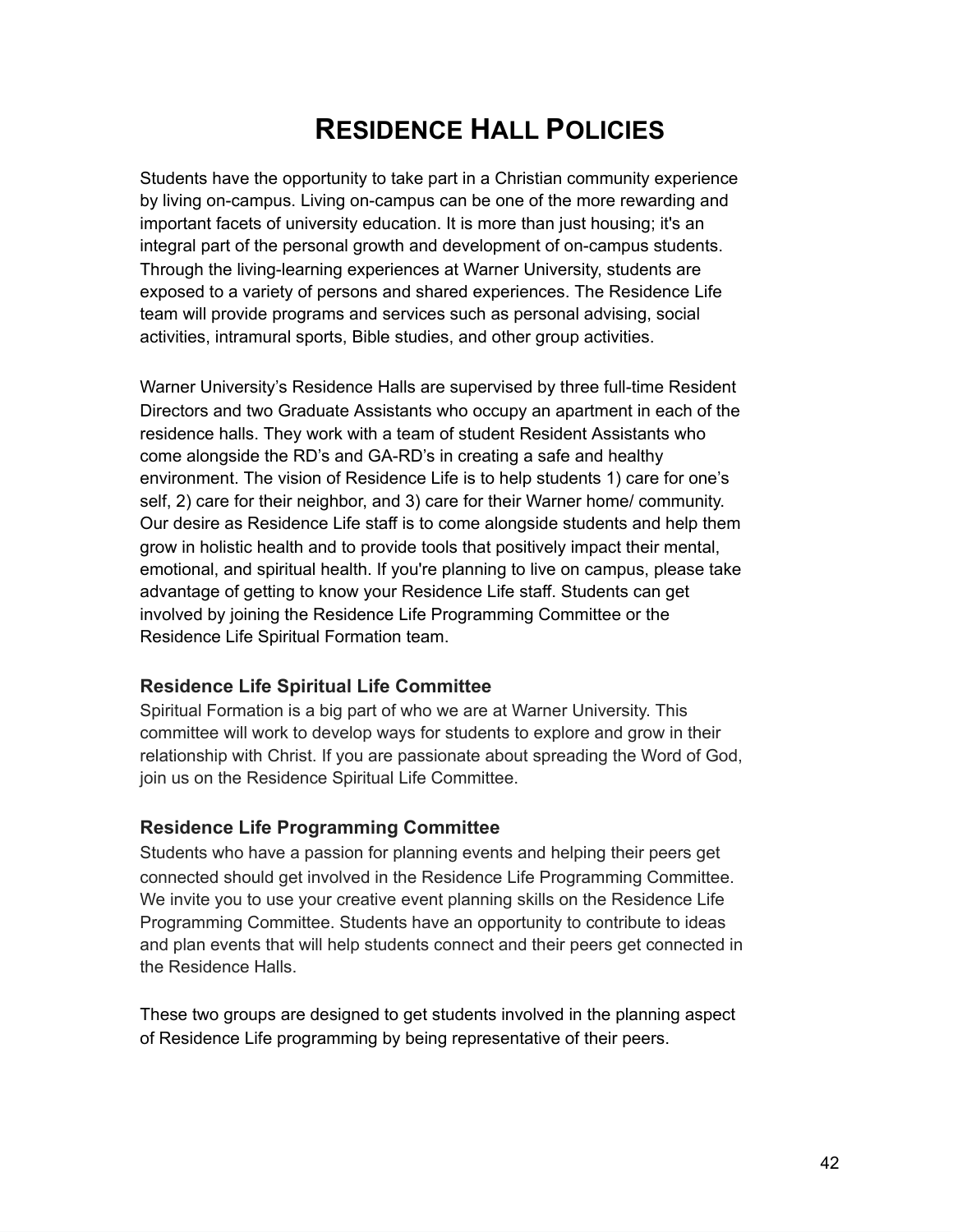### *General Housing Policies*

#### **Lobbies and Lounges**

Lobbies and lounges are for the use of all residents and should not be monopolized by small groups who make the atmosphere undesirable with loud noise and/or inappropriate behavior. These common areas are to be used primarily for relaxing, socializing, and entertaining visitors and friends. Cutting hair and other activities that could cause damage to furniture and carpets are prohibited. DVDs and Rokus/Firesticks may be connected to lounge television sets with the approval of the RD. Lobby hours are 6 pm-1 am.

#### **Open House**

WU residence halls are not co-ed. There are open house hours throughout the week.

#### **Open Dorm Hours:**

Monday-Thursday 7-11 pm Friday 7pm-12am Saturday-Sunday 3pm-11pm

Only during these posted times may students of the opposite sex be present in the residence halls, apartment, or suite. Dorm room doors must be wide open beyond the lobby.

#### **Quiet Hours**

During the hours of 11 pm-7 am on Sunday to Thursday and 12 am-8 am on Friday to Saturday, the residence halls should remain quiet for studying and sleeping. It is important no matter what time of day to be considerate of others living in the hall. Warner University does not have a curfew for its students.

#### **Cohabitation Policy**

In order to protect students from the appearance of and potential for inappropriate sexual behavior (as outlined under behavior expectations in the student handbook), students are prohibited from sleeping in the same space as a non-related person of the opposite sex (including but not limited to an apartment, dorm room, bedroom, hotel room, parked car, or tent). This applies to both long-term and short-term housing. If a parent, grandparent, aunt, uncle, Warner staff/faculty member, or pastor provides supervision for members of the opposite sex to stay in the same dwelling, that would be acceptable. If students have questions regarding this policy, they should contact Student Life.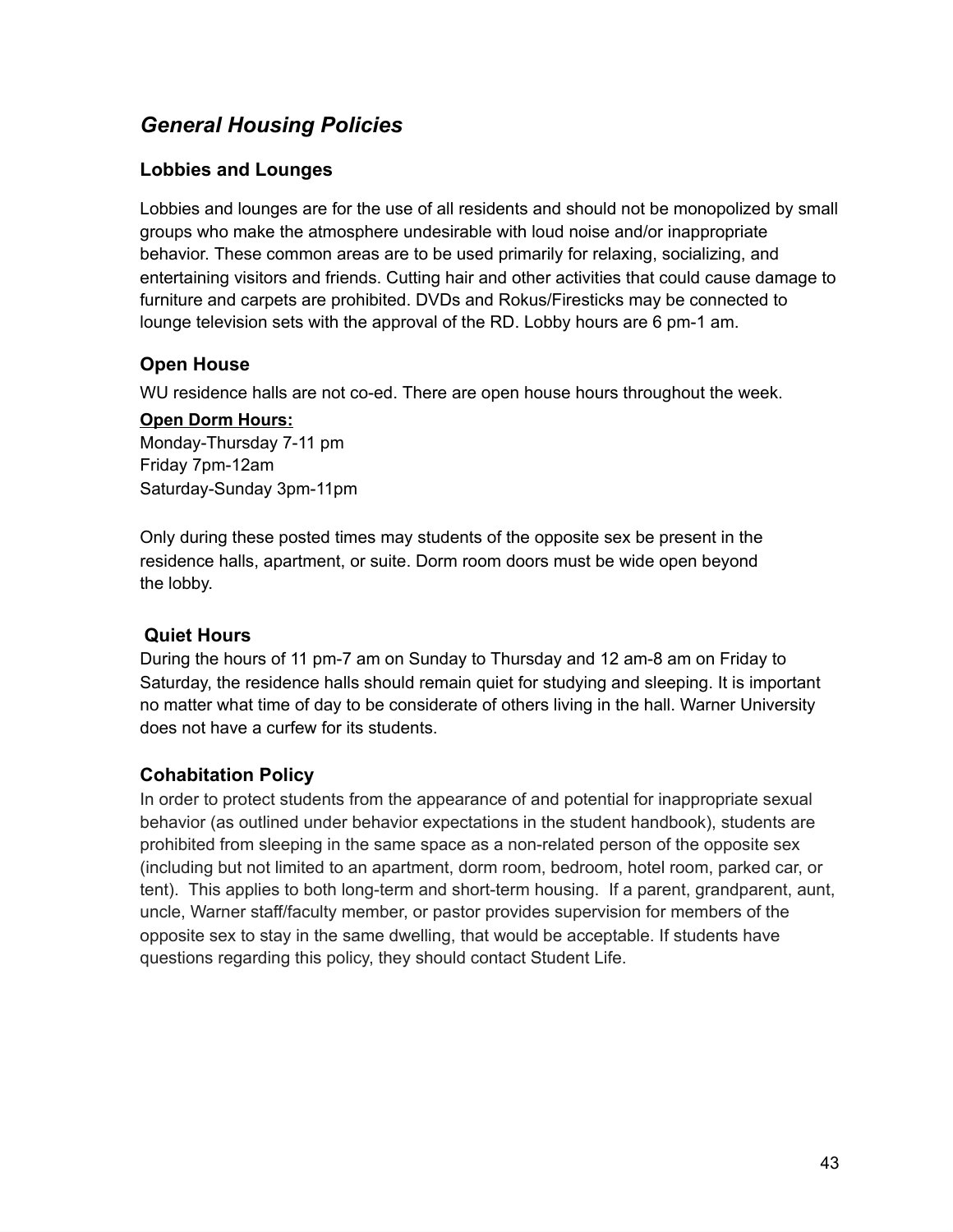#### **Guests & Sleepovers**

It is expected that students sleep in the Warner University room and bed assigned to them by the Office of Student Life. Overnight stays in another room are limited to two nights per semester and must be approved by all suites or roommates.

Guests are defined as anyone not residing in a resident's dorm room. Guests may stay overnight with the advanced approval of the Resident Director under the following conditions:

- [Warner's Guest Request form](https://www.jotform.com/warner6/guest-request) is completed and submitted prior to 5 p.m. to the night of stay.
- All roommates agree.
- Arrangements have been made in advance with the RA or RD.
- Parents are not allowed to stay on-campus.
- The guest must be at least 18 years of age (unless they are a sibling of a resident, then they must be at least 14 years of age or older) and the same gender as the student making the request.

#### *\*Student Life must have a record of who is in each residence hall in the event of an emergency\**

Guests are subject to all university regulations. Any violation of Warner University's Community Commitments could result in disciplinary action against the host. The presence of unauthorized guests could also result in disciplinary action and immediate removal of the guest(s) from Warner University property.

#### **Repairs and Maintenance**

Maintenance problems should be reported to the RA or RD. If an emergency occurs (i.e. severe water leaks, toilets overflowing, etc.) after hours, call the RD on duty immediately. If you are unable to reach the RD, call campus security. RA's will give work order requests (for non-emergency situations) to the RD as needs arise. Work in the residence halls will be accomplished between 8 am-5 pm except in the case of an emergency.

#### **Skateboards/Rollerblades/Hoverboards**

Skateboards, scooters, hoverboards, and rollerblades, present safety concerns when used improperly or in inappropriate areas (i.e. inside buildings). These items are only to be used outdoors.

#### **Pranks**

#### *Pranks must be safe. Any prank that jeopardizes the safety of individuals will not*

*be tolerated.* Pranks must not result in personal harassment, excessive inconvenience, invasions of privacy (entering a room without the permission of the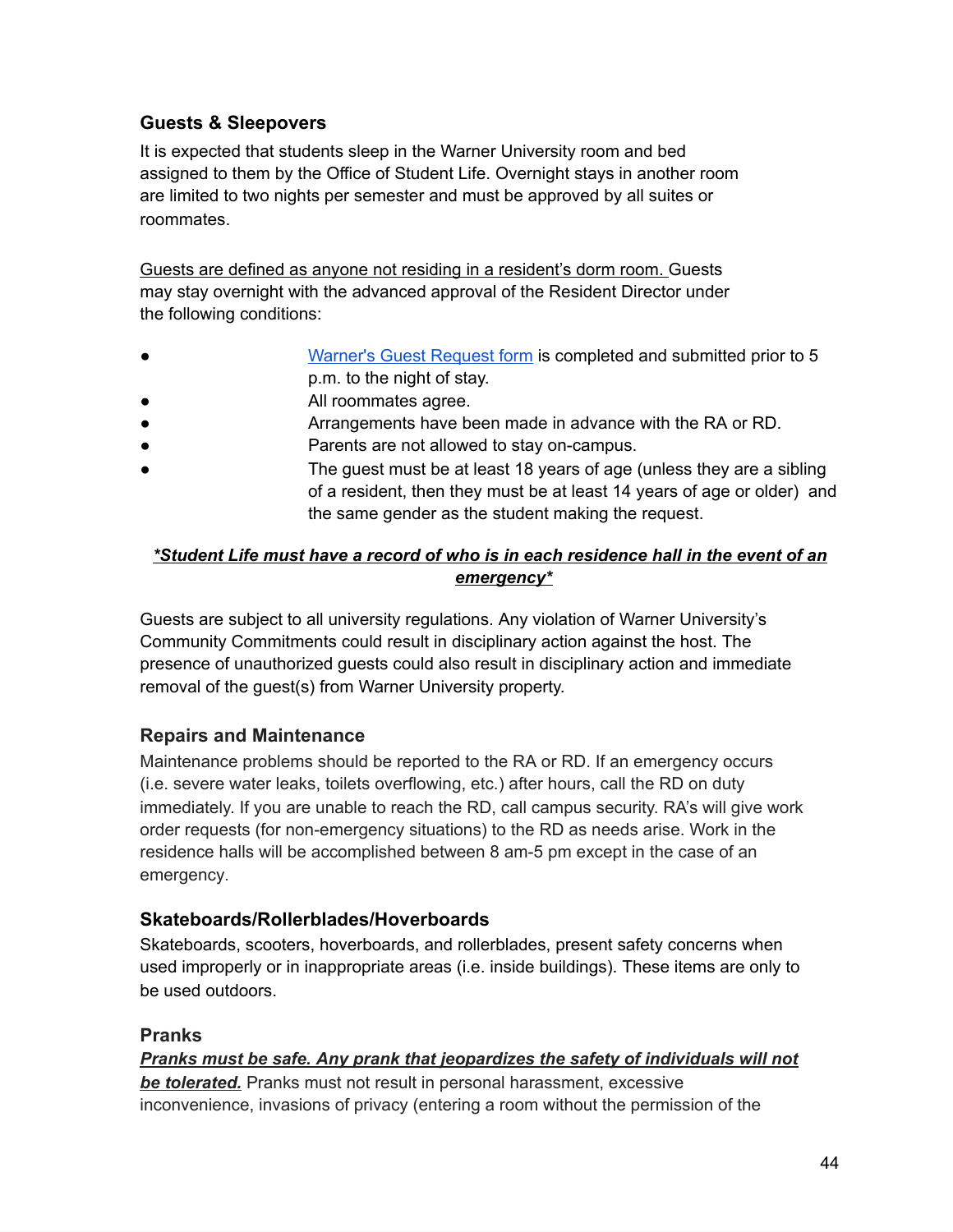resident of the room), or destruction, damage, or removal of property.

The responsibility for cleaning up, financial remuneration for damages, and additional costs incurred by the college lie with those involved with the pranks. Pranks must not violate university policy. If you have concerns about the level of appropriateness, reach out to your Resident Director or simply do not engage in the prank.

Victims of pranks are encouraged to use all appropriate measures to remove damages when the Student Life office has exhausted its ability to repair damages from pranks (including calling insurance, police, etc.).

#### **Water Fights**

Water Fights in buildings are not permitted. Water fights should occur only with students who have consented to participate. Throwing water or water balloons on unwilling persons is prohibited. The use of water balloon launchers or slingshots is prohibited due to the risk of serious injury and property damage. Individuals that participate are expected to clean up any litter created by the activity.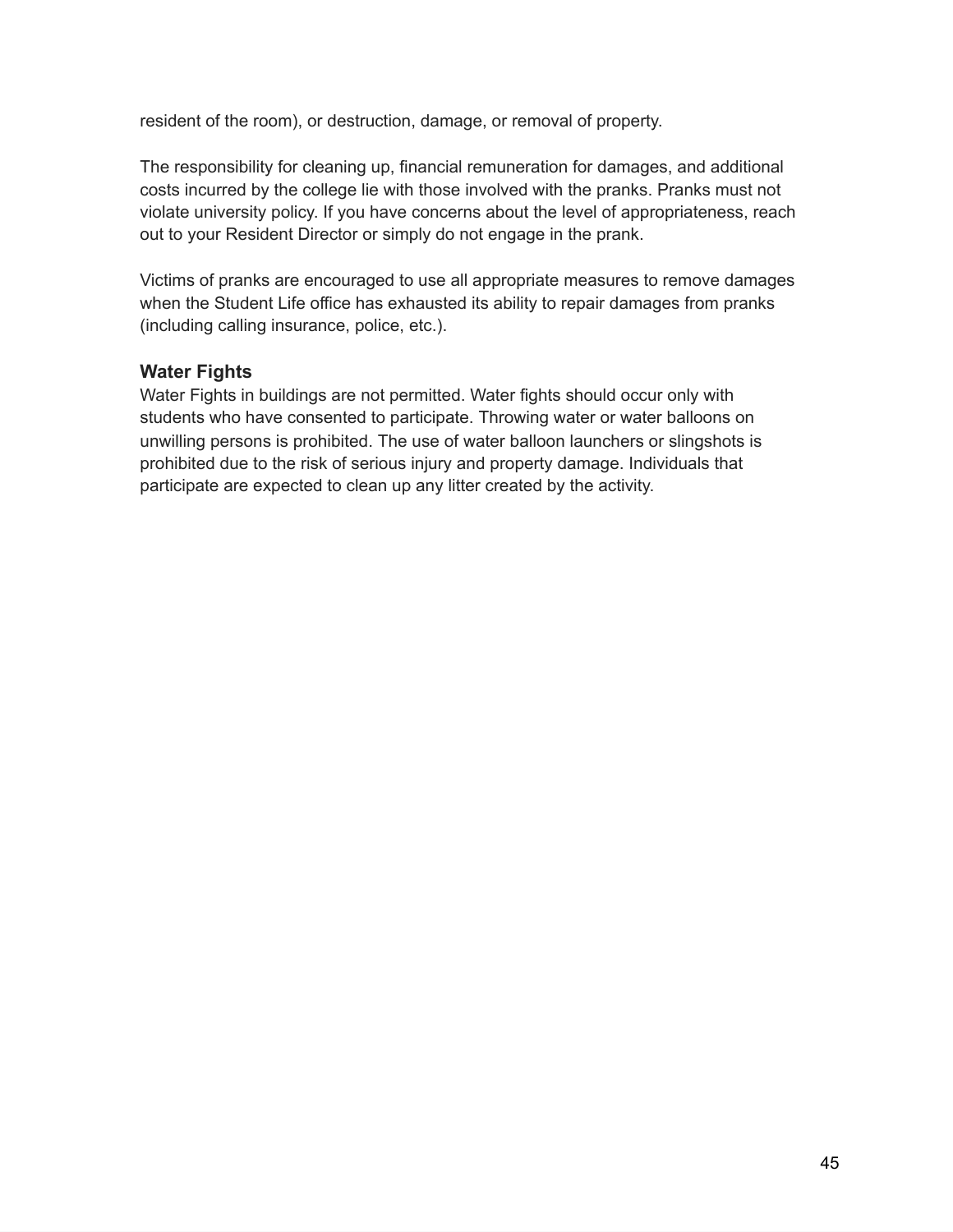### *Residence Life Policies*  **Alcohol and Drug-Free Environment**

Warner University is an alcohol, drug, and tobacco-free institution. This mandates that there is to be no usage, possession, or distribution of alcohol, drugs, or tobacco (including hookah and chewable products) or e-cigarette products. Paraphernalia and/or containers of any of the above will be considered evidence of use. Individuals who violate this policy will be subject to disciplinary action and drug testing. See the Drug and Alcohol Policy Procedures on page 36 for more in-depth information.

#### **Tobacco-Free Environment**

Warner University is a tobacco-free institution. This mandates that there is to be no usage, possession, or distribution of tobacco (including hookah and chewable products) or e-cigarette products. Paraphernalia and/or containers of any of the above will be considered evidence of use. Individuals who violate this policy will be subject to disciplinary action and drug testing. See the Tobacco Policy Procedures on page 36 for more in-depth information.

#### **Theft**

All students should take precautions against theft. It is recommended that students not leave valuables in their rooms during vacation periods. Students are strongly encouraged not to leave their property unsupervised. Belongings left in lounges or other common areas may be removed and placed in lost and found. Most incidents of theft in the residential halls occur as **CRIMES OF OPPORTUNITY** when rooms are left unlocked. Students are advised to keep room doors locked at all times. The university assumes no responsibility or liability for the personal property of students. If something is stolen, report it immediately to Campus Security.

#### **Illegal Entry**

Any student who illegally, or otherwise without permission, enters another student's room and/or other WU buildings will face university disciplinary action and possible criminal arrest.

#### **Search and Seizure**

The university reserves the right to enter a resident's room for these reasons: inspection, search, and emergency.

Inspection means the entry by university officials into a room in order to ascertain the general welfare of students, to determine the health and safety conditions of the room, to check the physical conditions of the room, to make repairs on facilities, or to perform cleaning and janitorial operations. Inspections may not necessarily be conducted in the presence of the room occupant. It will, however, be carried out by two people.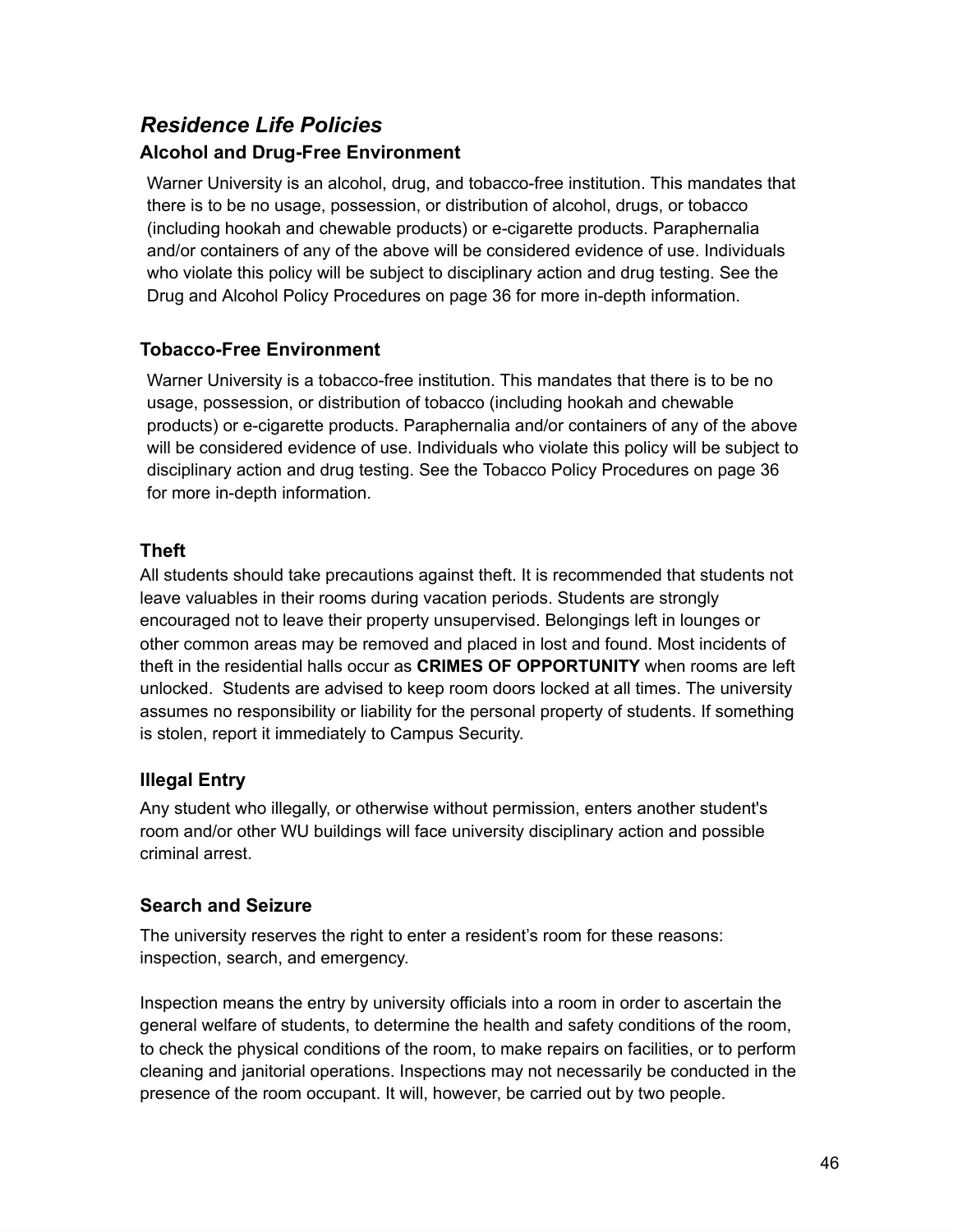Search means the entry by University officials into an occupied room for the purpose of (1) investigating suspected violations of campus regulations and/or city, state, or federal law and (2) investigating circumstances which require immediate action. Searches conducted by local, state, or federal police will require a valid search warrant or consent of the party whose person or property is to be searched. Searches are not necessarily conducted in the presence of the room occupant.

Emergency applies to the entry by University authorities into an occupied room when there is imminent danger to persons, properties, or buildings. Emergency entry is not necessarily conducted in the presence of the room occupant.

#### *Off-Campus Housing Requirements*

Warner University has an on-campus housing requirement for all unmarried full-time undergraduate students. Exceptions to the on-campus housing requirement are as follows:

- The student is 21 years of age.
- The student is classified academically as a senior.
- The student should have an acceptable GPA.
- The student is employed and housing is provided as part of the compensation package.
- The student is living with a parent or legal guardian less than 50 miles from Warner University.
- The student has a child living with them as a permanent resident.

If a student wishes to apply to live off-campus, he or she must complete the Off-campus Housing Application [here](https://form.jotform.com/202055515966154) and provide the required accompanying documentation, which will be reviewed by the Assistant Dean of Students. Questions about university housing should be addressed to The Office of Student Life and can be contacted through [residencelife@warner.edu](mailto:residencelife@warner.edu) or (863) 638-7246. Students who do not abide by the Residential Contract (as shown below) will be subject to disciplinary actions which can include the ability to remain enrolled at the institution.

#### **Condition of Residency Contract**

The purpose of this document is to establish the terms and conditions of the room contracted at Warner University. This document constitutes an offer by Warner, hereinafter referred to as "The University," to contract with a student for housing. The Warner University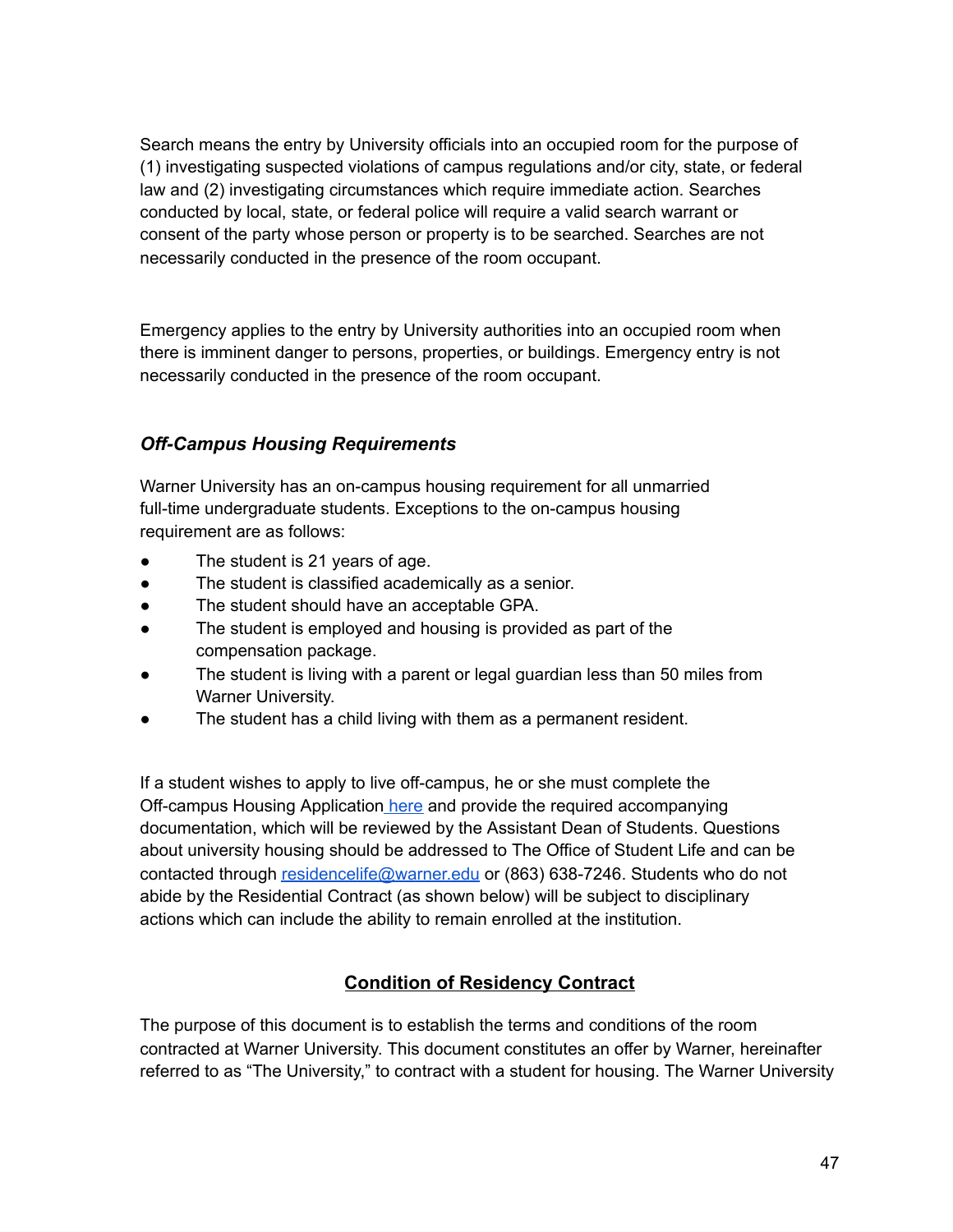Student Life Handbook is also incorporated by reference into this contract. Alterations of this agreement with intent to change its terms of conditions void the document.

All students living in a university residence facility are required to purchase a meal plan. Students not contracting for the required meal plan at the beginning of the semester will be charged at the appropriate level after the semester classes begin. Questions regarding meal plan options, service, hours, etc. should be directed to the Student Life Office.

An agreement to this contract is also an agreement to the Student Handbook and the university policies.

1. Housing Policy All unmarried, full-time undergraduate students under 21 years of age are required to participate in residential living (on-campus housing) unless living with a legal guardian within a 50-mile radius of the university. For further information on this policy, see "General Housing Policies" in the Student Life Handbook. All student housing is administered through the Student Life Office.

2. Billing The residence hall room charge is for the complete academic semester. Adjustments of in-room charges, should a student cease enrollment or move off-campus (assuming they are eligible for off-campus), will be made on the same basis as the tuition adjustment policy stated in the University Catalog and Student Life Handbook. Adjustment to the bill will only be made after the student completes the official check-out process. Failure to satisfy the financial obligations accrued under this contract may result in denial of transcripts, denial of re-enrollment, or other action.

3. Room Assignment The university will not discriminate against any room/hall assignments based on race, religion, and color. The university reserves the right to assign roommates and/or to change rooms or hall assignments, including consolidation of occupants as spaces are vacated. Requests for room changes and room assignments may not be made without the approval of the Assistant Dean of Students, nor may students re-assign or sublet their room to another person.

4. Occupancy The Department of Student Life announces Residence Hall's opening and closing times for specific academic terms in advance. Students will not be permitted to assume occupancy of assigned rooms before the date and time of the official opening. Students may not stay in assigned rooms beyond the date and time of official Hall closing.

5. Check-In / Early Arrivals Any early arrivals may be denied housing unless prior approval is received from Student Life.

6. Check-Out All residential students must be checked out of Residence Halls by 5 p.m. on the day of graduation. After that point, students will be charged \$50 per day. Improper checkout will result in a \$100 fine. Should a student fail to return the room key, a minimum fine of \$50 will be given. Students should report any lost or stolen keys to the Student Life Office immediately. A new key will cost a minimum of \$50 to replace and up to \$100 if a lock change and re-keying are necessary. Once Residence Halls are closed, the university is not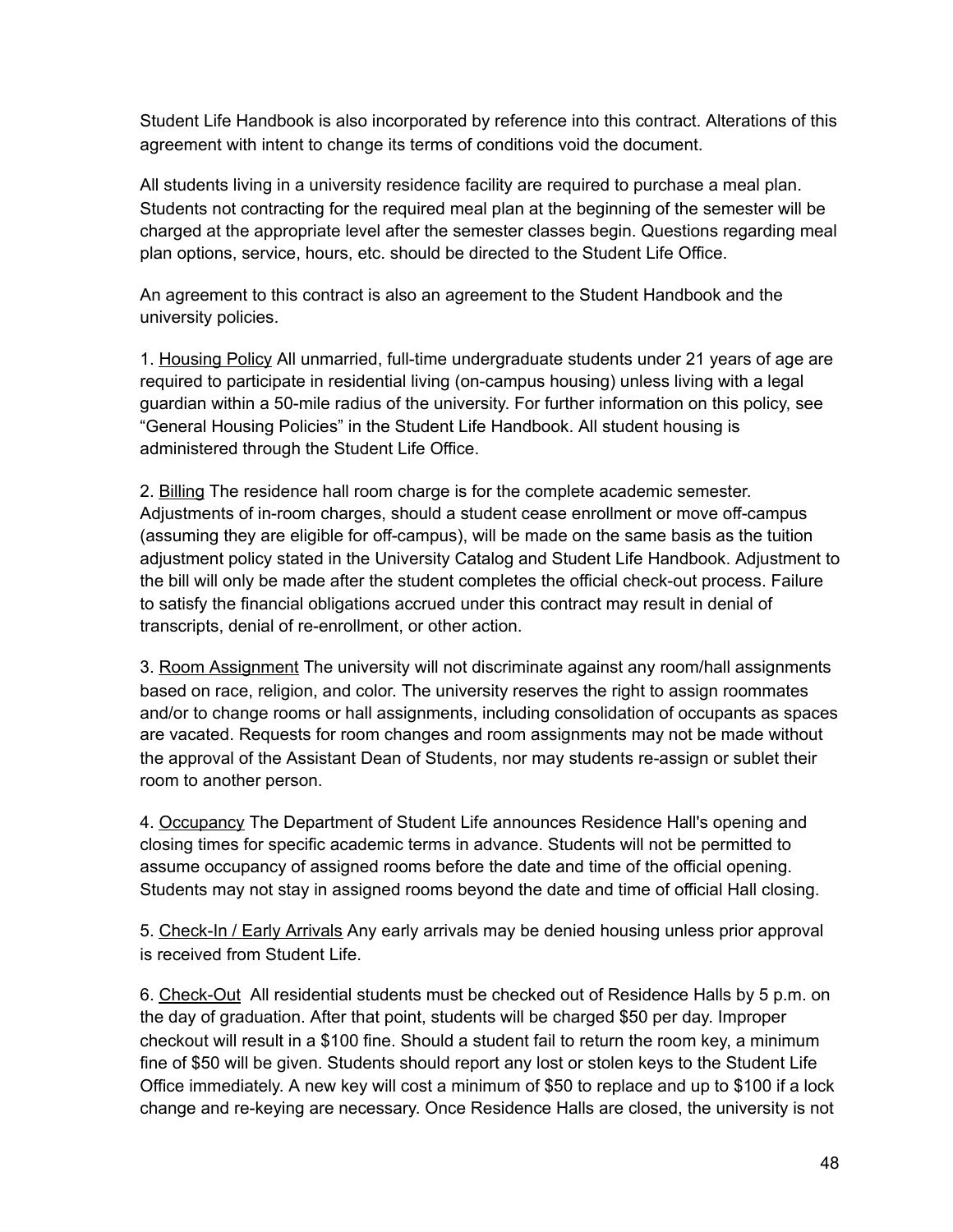held responsible for any belongings left in the residence halls. All personal belongings MUST be taken from the student's room when they check out at the end of the Spring semester, decide to withdraw from the university, or have been dismissed for academic or disciplinary reasons. If a student leaves any personal belongings in their residence hall upon moving out, they will be contacted by their Resident Director and will have seven days to retrieve those items before they are disposed of. Items will not be shipped to students.

7. Liability The university will use reasonable efforts to protect students' property, but the University is not liable for the loss, theft, or damage of any property. All students should keep their room doors locked at all times and secure personal belongings in their rooms. Should disruption or non-performance of service occur because of circumstances beyond the university's control, the university will not be held responsible. It is recommended that students check with parents and/or their insurance coverage regarding illness, injury, property, etc. If interested, students can purchase rental insurance through GradGuard (https://warner.campusconnexions.com/). All students living in the Residence Hall are required to provide proof of primary health insurance or have student insurance provided through Warner University.

8. Breaks All university residence facilities will be closed for winter and summer break. Students may not enter the closed Residence Halls after the stated dates and times for any reason. Students who do not make arrangements to be out of the residence halls by the assigned dates will be fined a \$50 charge per 24-hour period past the deadline. Students have the final responsibility for finding accommodations during the break. Students are permitted to stay on campus during Fall Break, Thanksgiving Break, and Spring Break; however, they must notify their Residence Director of their intentions as to whether they will stay on campus or not.

9. Furnishings & Equipment Students are not permitted to remove equipment or furnishings from any room or common areas in the residence halls. Similarly, room modifications may be made only with the approval of the Assistant Dean of Students and the Facilities Staff. Students who move any furniture or university property without the approval of staff or faculty may be fined. During the first week of occupancy, the resident has the option to fill out a Room Condition Inventory form. This card will be used to verify the room condition to avoid future charges. The form will be kept on file until the student vacates the room. At check out, there will be an inspection of the room. The key will be turned in at that time. Students are responsible for maintaining their room and must leave the room in good condition when moving out. Students will be billed for damages to, or loss of university property, or unnecessary service cost resulting from negligence or intent. When responsibility cannot be ascribed to an individual student, each resident of the room will share equal responsibility for payment of assessed cost. In the event damages to corridors and common/public areas cannot be assessed to an individual student, the university may assess residents an appropriate share of the repair/replacement costs. Painting or any other alterations of the physical structure or property of the residence halls by students is not permitted.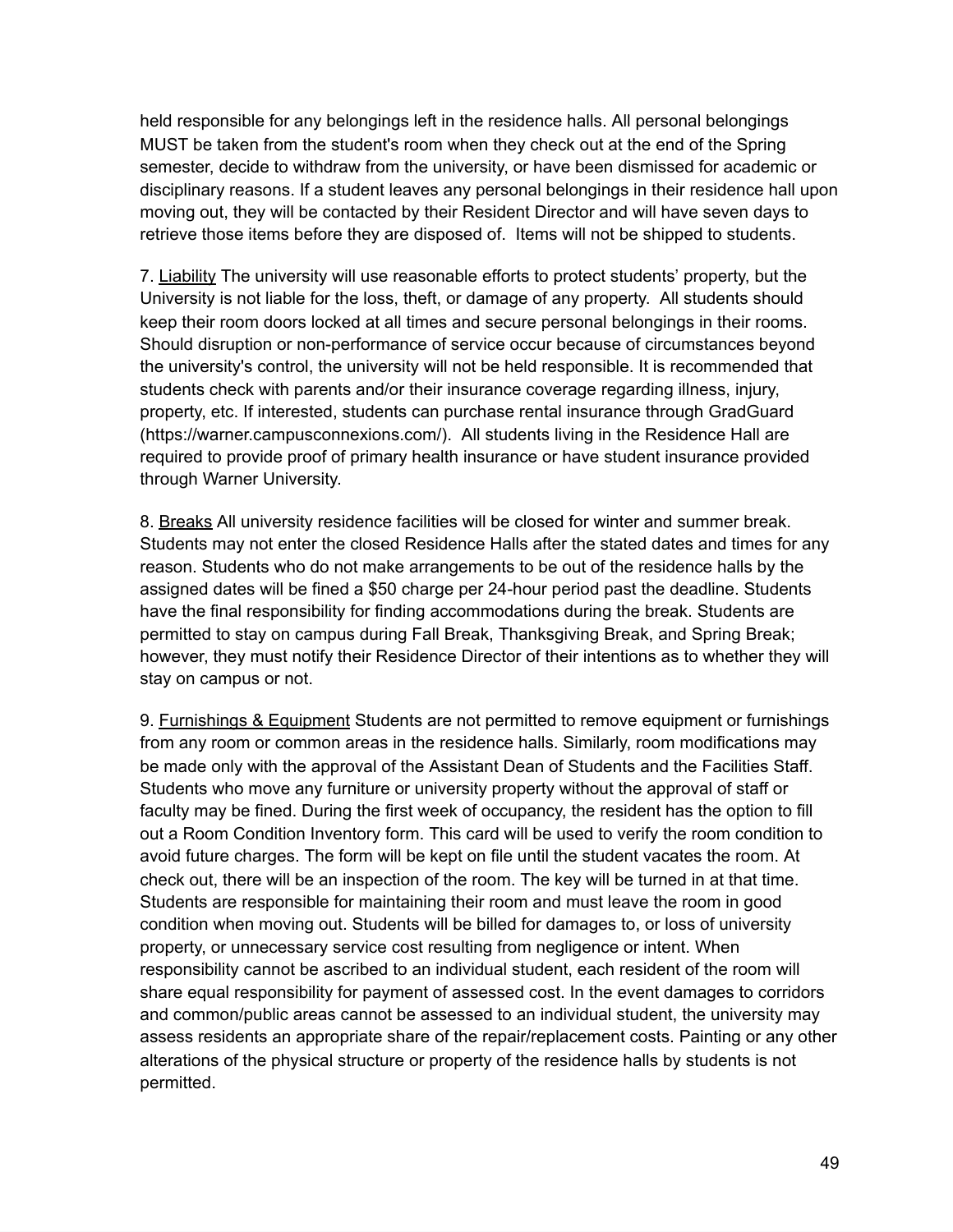10. May-Term All students remaining on campus for the May Term are expected to sign and abide by the May Term Housing Contract, located in the Student Life Office. Students are expected to move to specified housing for the May Term. May Term housing is not included in the Spring term rate and is billed at \$125.00 per week. During May Term, students are held to the same Community Commitments as during the Fall and Spring academic terms. Failure to comply with the Community Commitments will result in immediate dismissal. At the end of the term, students must vacate the room within 24 hours. If a student fails to vacate the room within the prescribed time, the university may make additional charges and/or remove the student's belongings and store them, at the student's risk and expense, for no more than seven business days. However, the university does not hold the responsibility to store items.

11. Pets Other than fish, pets are not permitted. Students who have a prescribed Emotional Support Animal (ESA) and wish to bring their ESA on campus must seek approval through the Office of Disability Services.

12. Room and Facility Care It is the responsibility of the student to clean and maintain their living space and bathroom. It is expected that all residents maintain reasonable standards of cleanliness in their rooms, bathrooms, and common areas, and that rooms and common areas will be kept clear of trash and waste. All trash and waste are to be disposed of properly by the student. To help students maintain reasonable standards, rooms will be inspected occasionally by the Residence Staff for cleanliness and neatness. Students who fail to meet the community expectations for cleanliness will meet with the Assistant Dean of Students and possible disciplinary actions will be taken.

13. Alcohol, Tobacco, and Drug Free Warner University is an alcohol, drug, and tobacco-free institution.

Recognizing that the use of tobacco is injurious to one's physical health, members of the campus community will not possess, use, or distribute tobacco in any form, including jules, e-cigarettes, or vapes.

Also recognizing the potential risk to one's physical and psychological well-being in the use of alcoholic beverages, as well as the significant and negative impact on the campus community, WU students will refrain from the use of alcoholic beverages. Also, alcoholic beverages are not served at any university functions or programs on or off-campus. The possession, use, or distribution of illegal substances is also strictly prohibited. As a condition of enrollment, each student consents to random drug testing to be done at the direction of the university. If a student refuses to participate in a random drug test, such refusal could be a reason for immediate dismissal from the university.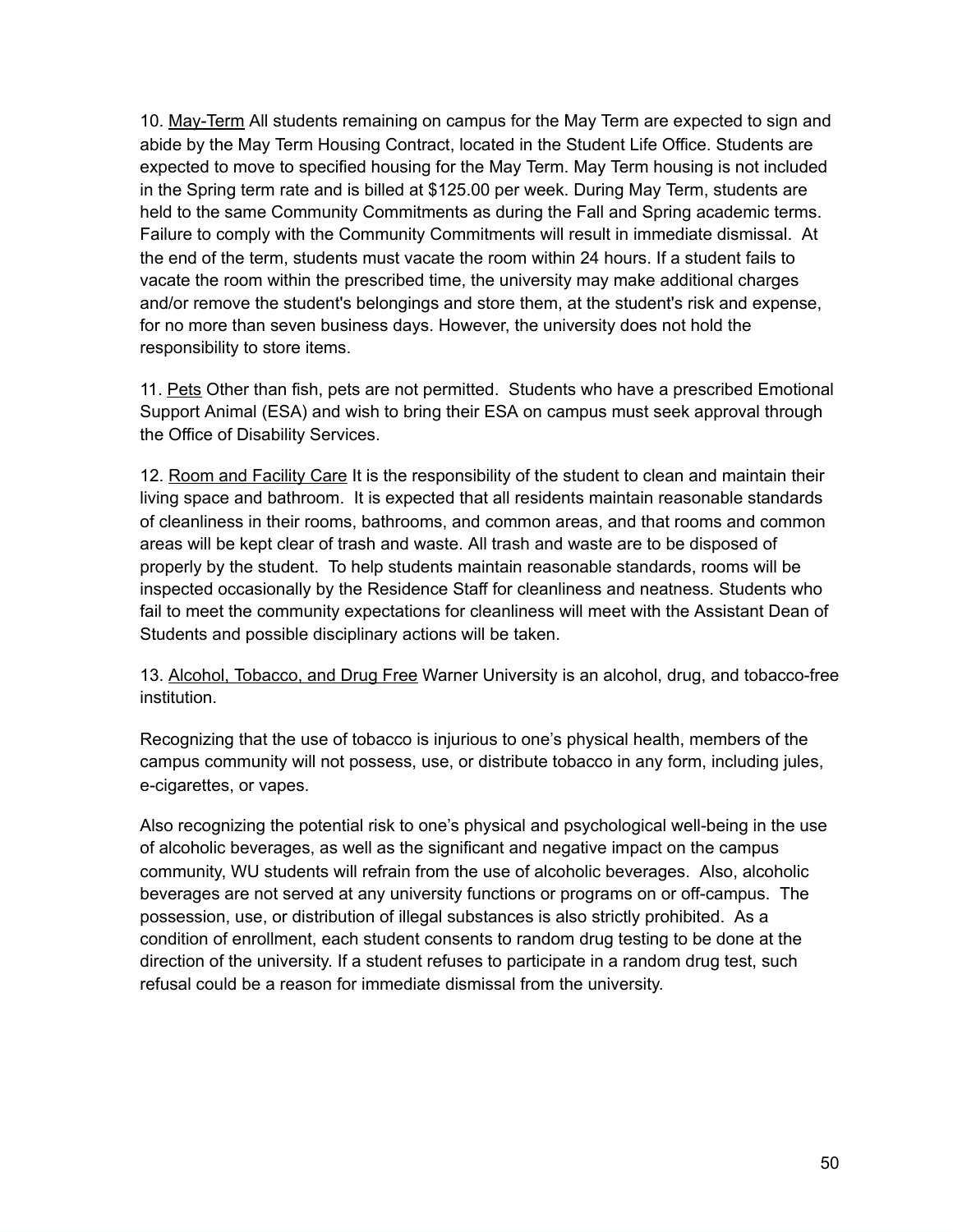### **STUDENT COMPLAINT PROCESS**

A directory of appropriate personnel and phone numbers to contact for a variety of concerns or questions is provided to students. For example, if there is a concern or complaint about the Residence Halls, the office and contact number are listed for that concern. For concerns about finances, the department and contact number are listed. Students begin in the office where the concern originates. If the concern can be resolved at that level, it is. If it can't, it goes to the Department Director, then through the administrative channels until a resolution is determined. At times, it is necessary to involve more than one department or supervisor in order to resolve the situation. Warner University also has a designated web link that can be used to report concerns or needs related to technology, facilities services, or for general questions: [help.warner.edu](http://help.warner.edu/). Complaints submitted via the form are directed to the central entity appointed by the President of the university. They are then passed along to the Vice President over the area most closely related to the complaint. The appropriate Vice President investigates each complaint and then notifies the original receiving entity about how the matter was addressed. Students are urged to exhaust all possible internal avenues for resolution before filing a complaint with an external agency.

In the event resolution cannot be achieved through a process within Warner, students may explore registering a complaint or grievance with state authority.

> Office of Articulation Department of Education 850-245-0427 [articulation@fldoe.org](mailto:articulation@fldoe.org)

Unresolved complaints or grievances may also be registered with th[e Southern](http://www.sacscoc.org/pdf/081705/complaintpolicy.pdf)  [Association of Colleges and Schools Commission on Colleges](http://www.sacscoc.org/pdf/081705/complaintpolicy.pdf), the regional accrediting agency for Warner. This link takes you to the SACSCOC procedures for registering a formal complaint or grievance.

Grievances involving a faculty and/or staff member will be referred to the Office of Human Resources for review. Faculty and staff will have up to sixty days following an incident to file a complaint with the Office of Human Resources. Students will have up to ten months to file a complaint. In special circumstances, time limits may be waived with the mutual agreement of campus representatives.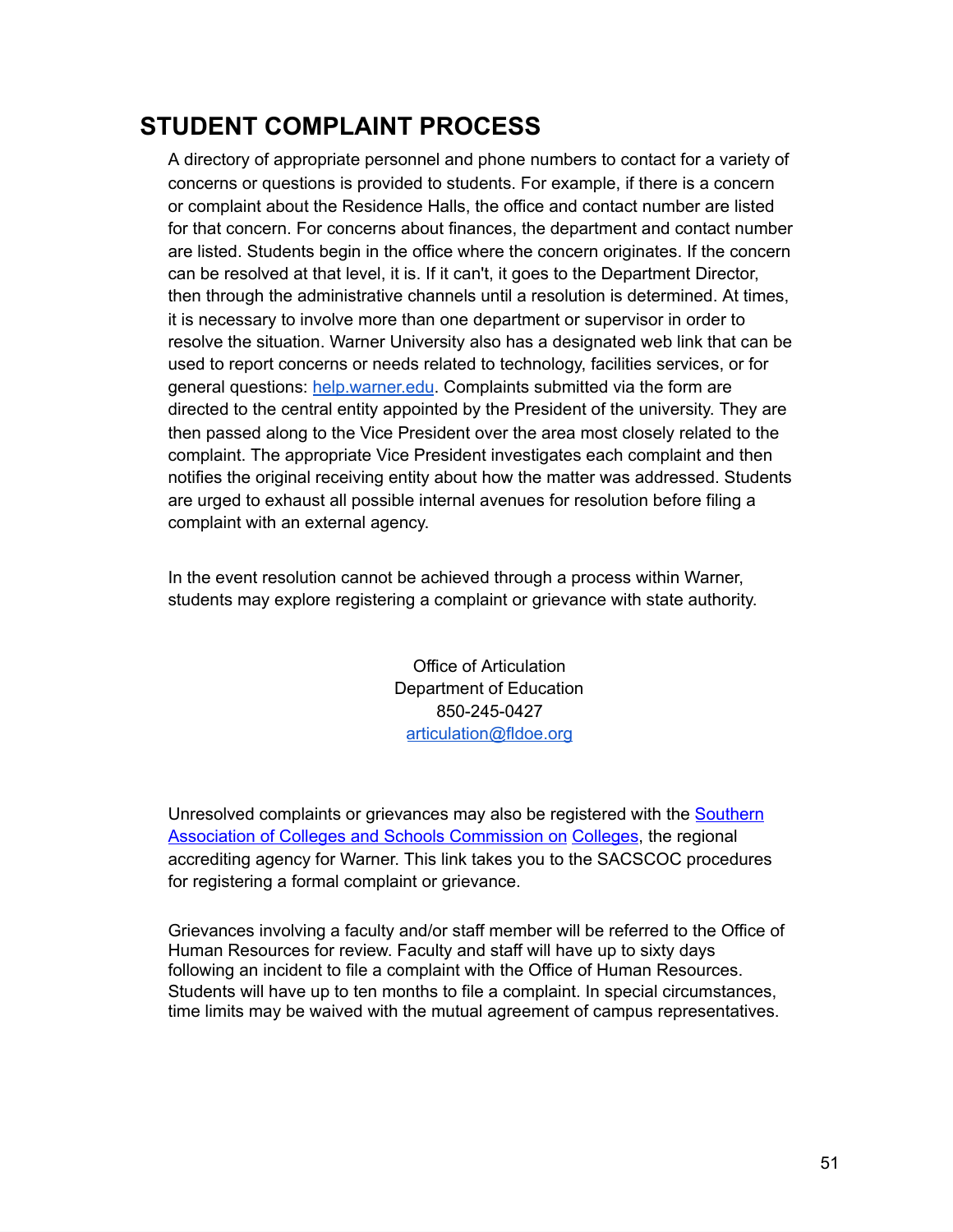### **TITLE IX**

Warner University takes seriously all allegations, especially those of sexual harassment. Students are encouraged to report sexual misconduct in a timely manner. Complaints of this nature should be reported to the Title IX Coordinator (see below) for review.

Warner University has a zero-tolerance policy regarding sex discrimination. To file a complaint regarding sex discrimination, including sexual harassment or sexual violence, please contact the institution's Title IX Coordinator:

> Mrs. Janet Craigmiles, Vice President for Human Resources and Organizational Effectiveness/ Title IX Coordinator, Rigel Student Center, Warner University, Office telephone (863) 638-7524, Email address: [janet.craigmiles@warner.edu](mailto:janet.craigmiles@warner.edu)

To report an instance of misconduct go to: [help.warner.edu a](http://help.warner.edu/)nd complete the Title IX/Sexual Misconduct Complaint Form. The Title IX Coordinator will then reach out to you.

Warner University does not discriminate against students, faculty, or staff based on sex in any of its programs or activities, including, but not limited to, educational programs, employment, and admission. Sexual harassment, including sexual violence, is prohibited by Title IX and by the University. Warner University is committed to responding to reports of possible discrimination on sex in a quick, prompt, and effective manner. Warner University responds to reports of sexual harassment, including sexual violence, sexual assault, rape, stalking, battery, sexual propositions, or coercion.

The following definitions have been taken from Warner University's policy P-380 Sexual Harassment and Title IX Grievance Policy and Procedures. For more information on these terms and or penalties for these crimes please see the following [link](http://www.leg.state.fl.us/statutes/index.cfm?App_mode=Display_Statute&URL=0700-0799/0794/0794.html) to chapter 794 of Florida State statutes.

#### **Sexual Assault:**

Sexual Assault is any actual, attempted, or threatened physical sexual act with another person without that person's consent. It includes but is not limited to, sexual acts perpetrated by force (expressed or implied), or duress, deception, or coercion upon the victim. It includes "date rape" or "acquaintance rape" and specifically includes sexual acts involving a victim who is incapable of giving consent due to age, disability, or intoxication by alcohol or drugs, indecent exposure, threats (direct or indirect) linked to sexual propositions, coerced sexual activity, sexual battery, the unwanted touching of an intimate part of another person, such as a sex organ, buttocks, or breasts.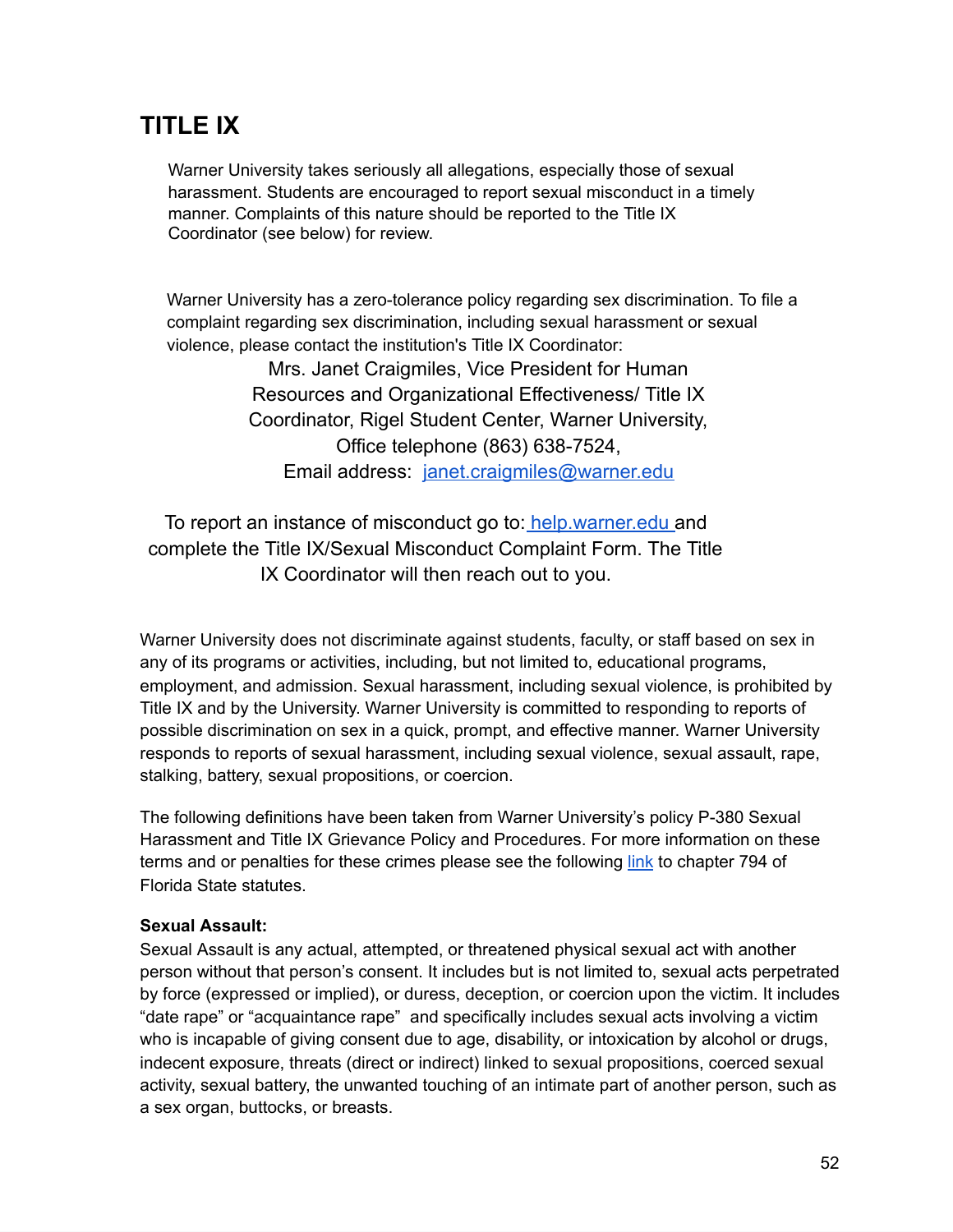Sexual assault (as defined in the Clery Act), which includes any sexual act directed against another person, without the consent of the victim including instances where the victim is incapable of giving consent

> **Rape:** As required by VAWA, Warner University employs the following definition for rape: Penetration, no matter how slight, of the vagina or anus with any body part or object, or oral penetration by a sex organ of another person, without the consent of the victim.

#### *Individuals who have been sexually assaulted or are in immediate danger should do the following:*

- *1. Get to a safe place. After experiencing a traumatizing event like sexual assault, it can be important to find a place where you feel comfortable and safe from harm. This could be your home, a friend's room, a local hospital, or a police station, etc.*
- *2. Remember sexual assault is never the survivor's fault.*
- *3. Call for assistance. Call 911 or campus security at (863) 638-7232. If you would like assistance filing a report with local police, please contact Polk County Sheriff's Office at [\(863\) 678-4 1](https://www.google.com/search?gs_ssp=eJwFwU0OQDAQBtDYcgWLbqyN_0mP4BIyfENE0dDg-N6Lk3zJi4Bn8FdHkc3oYwaIwRM1Wms7WvpQQGTuwFyXoGruUyebmlec3safbp3UQL1cYdcj_AdWGnQ&q=lake+wales+police+department&rlz=1C1GCEV_enUS935US935&oq=lake+wales+po&aqs=chrome.1.0i355j46i175i199l2j0l5j46i175i199l2.4591j0j7&sourceid=chrome&ie=UTF-8#) 70 . The university encourages individuals to call the police because the safety, health, and well-being are of the utmost importance. Calling the police does not relinquish your right to confidentiality or not press charges.*
- *4. Seek medical attention to check for injuries and collect evidence. In Florida, a rape kit can be obtained and an exam given by a qualified nurse.*
- *5. For the purposes of evidence collection, we suggest that you avoid drinking, eating, showering, brushing your teeth, combing your hair, or changing your clothes. If you have done any of these, evidence may still be collected and it remains important for you to seek medical attention. If you have changed your clothes, take the clothes you were wearing at the time of the assault to the hospital in a paper bag. If you have not changed your clothes, it may be a good idea to bring a change of clothes to the hospital.*
- *6. Contact the following as below as soon as possible via phone, email, or in-person:* 
	- *a. Title IX Coordinator Jan Craigmiles (863) 638-7524*
	- *b. Security personnel (863) 638-7232*
	- *c. Dean of Students, Steven Weathers (863) 638-7247*
	- *d. Assistant Dean of Students, Rodney Dallas (863) 638-7253*
	- *e. Vice President for Student Life, Anne Tohme (863) 638-7606*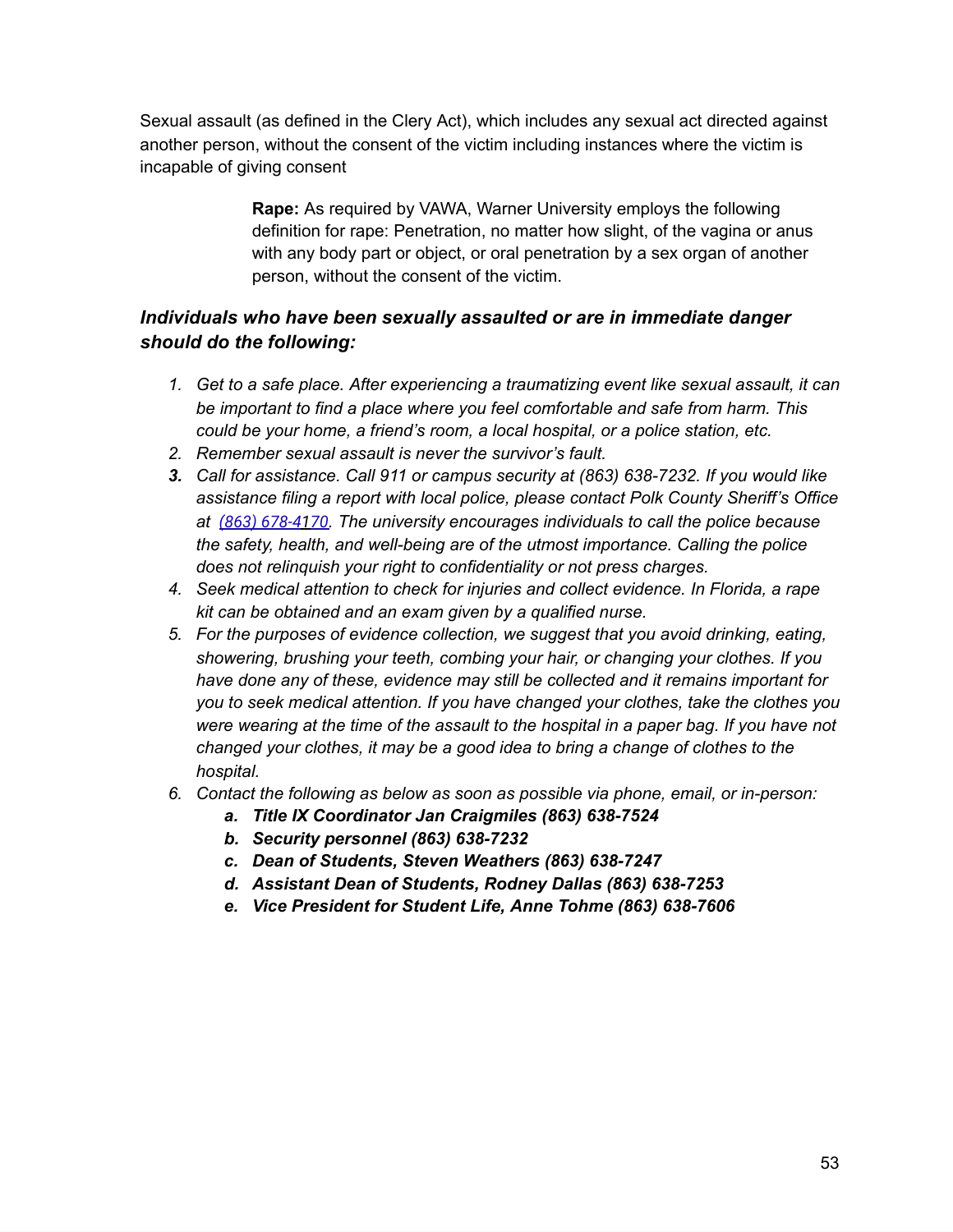#### **Sexual Harassment:**

Sexual Harassment consists of unwelcome sexual advances, requests for sexual favors, and other verbal, physical, electronic, or digital conduct or communication of a sexual nature. Submission to or rejection of the conduct is made a term, condition of, factor in, or interference with, employment or education. The conduct could also create an intimidating, hostile, or offensive working, learning, or living environment. Sexual assault is a form of sexual harassment which may also constitute criminal conduct. Any act of sexual violence that creates a hostile environment is in violation of Warner University's Sexual Harassment and Title IX grievances policy. Warner University will not tolerate harassment of any kind. Those found to have been engaging in harassment will be subject to discipline that could include dismissal from the university.

While not all incidents of harassment violate the law, WU reserves the right to contact law enforcement agencies immediately whenever it is deemed necessary.

#### **Domestic Violence:**

Domestic violence (as defined in the VAWA amendments to the Clery Act), which includes any felony or misdemeanor crimes of violence committed by a current or former spouse or intimate partner of the victim, by a person with whom the victim shares a child in common, by a person who is cohabitating with or has cohabitated with the victim as a spouse or intimate partner, by a person similarly situated to a spouse of the victim under the State of Florida's domestic or family violence laws or by any other person against an adult or youth victim who is protected from that person's acts under the domestic or family violence laws of Florida.

#### **Dating Violence:**

Dating Violence(as defined in the Violence Against Women Act (VAWA) amendments to the Clery Act), which includes any violence committed by a person: (A) who is or has been in a social relationship of a romantic or intimate nature with the victim; and (B) where the existence of such a relationship shall be determined based on a consideration of the following factors: (i) The length of the relationship; (ii) The type of relationship; (iii) The frequency of interaction between the persons involved in the relationship.

#### **Stalking:**

Stalking (as defined in the VAWA amendments to the Clery Act), meaning engaging in a course of conduct directed at a specific person that would cause a reasonable person to-- (A) fear for their safety or the safety of others; or (B) suffer substantial emotional distress.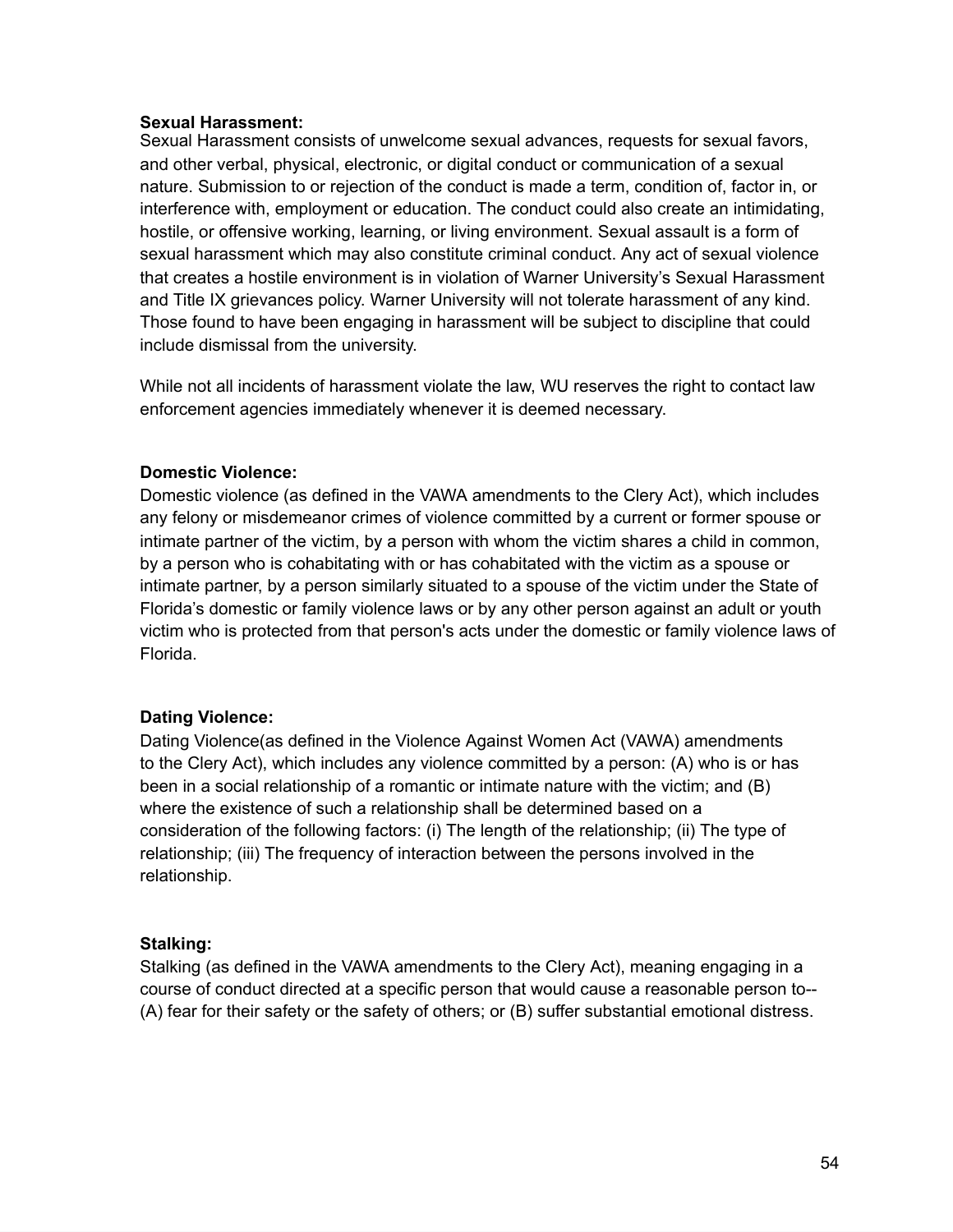#### **Retaliation:**

Retaliation is any action by any person that is perceived as intimidating, hostile, harassing, retribution, or violent that occurred in connection to a report of misconduct. This includes retaliation of any kind, whether it is by an employee, student, visitor, or other third parties. The university strictly prohibits retaliation against any person reporting, assisting, or participating in any manner in any community accountability investigation or proceeding. Any party violating this policy may be subject to termination if they are an employee or suspension or dismissal if they are a student.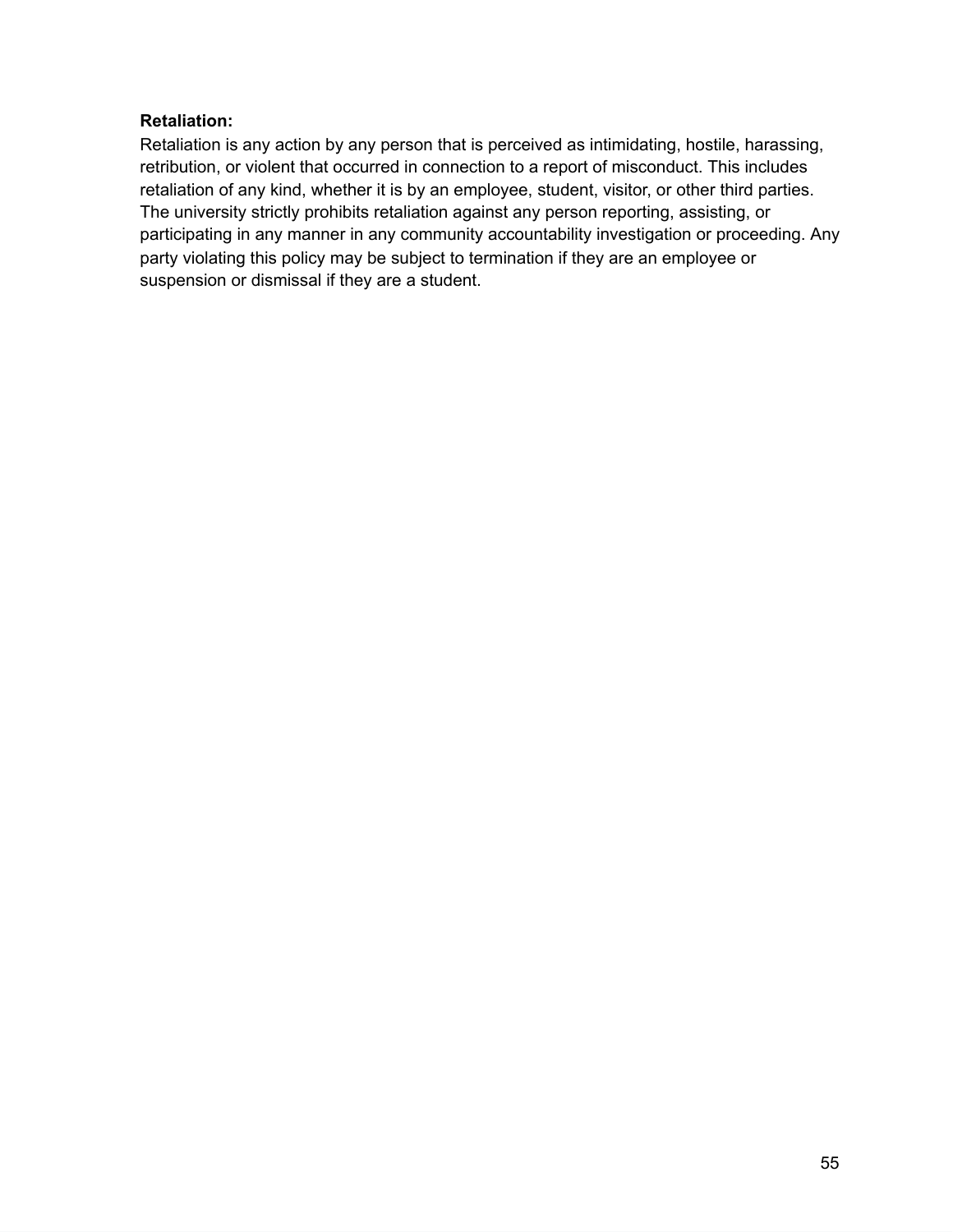### **CAMPUS SAFETY AND SECURITY SERVICES**

A Security officer can be reached 24 hours a day, 7 days a week at 7232 from any campus extension or (863) 638-7232 from any phone.

#### **Missing Person Policy**

All reports of missing students shall be directed to the Student Life Office. Most missing person reports in a college environment are from students changing their routines without informing their roommates and/or friends of their change. A student will be considered missing if a roommate, classmate, faculty/staff member, friend, or family member has not seen or heard from that person in 24 hours or more. Individuals will also immediately be considered missing if their absence has occurred under circumstances that are suspicious or cause concerns for the student's safety, such as a student expressing mental health distress. At that point, an investigation will immediately be conducted and all essential information about the suspected missing student will be gathered from the reporting person(s) and others.

Information such as:

- A physical description of the missing person, including the clothes that they were last seen wearing,
- The student's phone number,
- Where the student might be, who the student might be with, and a vehicle description,
- Class schedule, when they last attended class, and
- Information about the physical and emotional well-being of the student.

Any individual with information on the student's whereabouts must notify the Student Life Office (863) 638-7246.

#### **Vehicles**

In order to assure safety and security for all, some specific rules and regulations accompany the use of vehicles on campus. They are as follows:

1. Every student operating a vehicle must have state-required liability insurance.

- 2. All motor vehicles must be registered with Campus Safety and Security during the first week of school, or within 48 hours of securing a vehicle. A University parking sticker is to be displayed on the upper left corner of the windshield at all times. If a student secures another vehicle, the vehicle must be re-registered.
- 3. Speed is not to exceed 15 mph on campus or within Genesis Pointe.

4. Parking lots are not to be used for major vehicle repair without the permission of the Dean of Students and/or Maintenance Supervisor.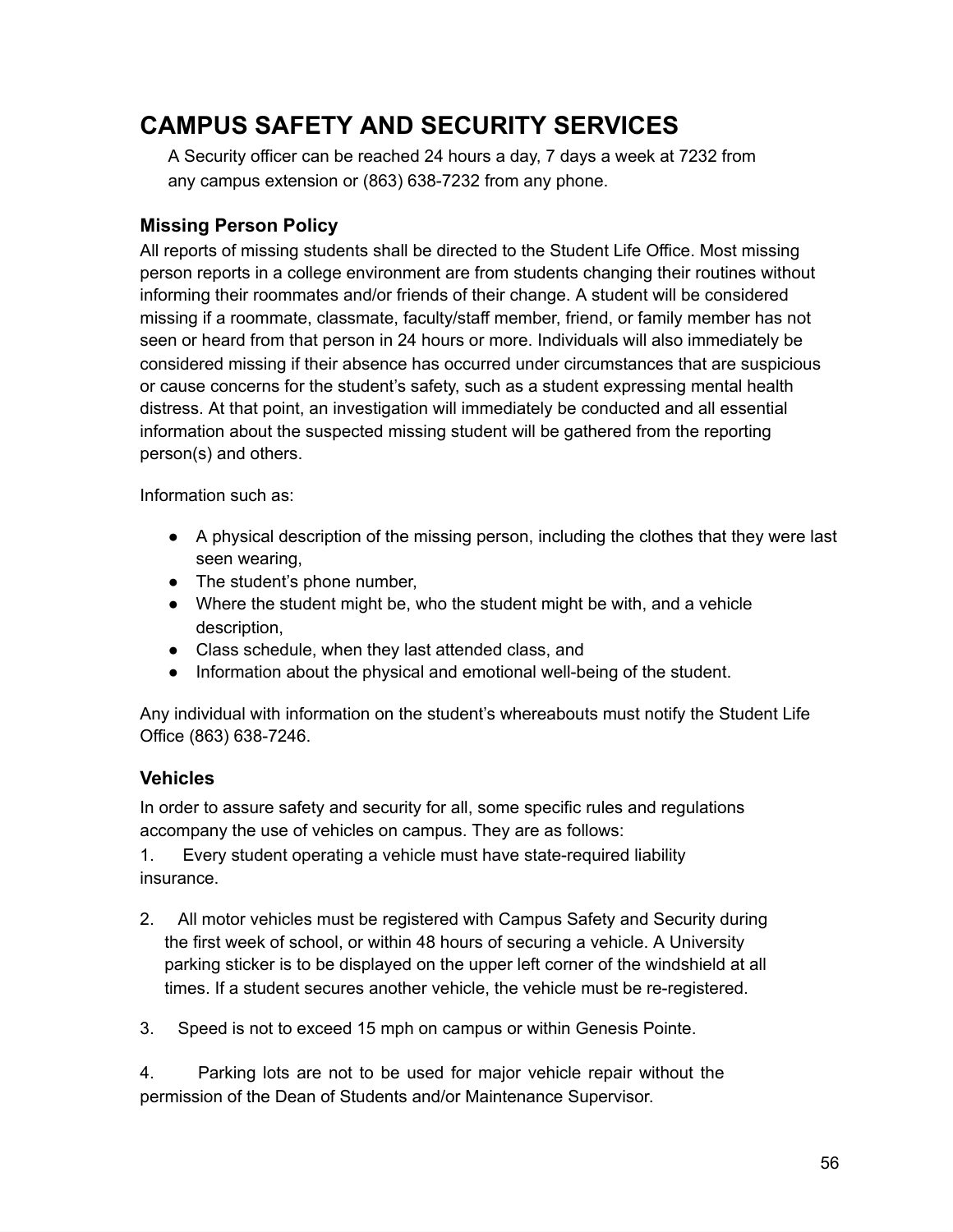5. Inoperable vehicles must be registered with Campus Safety and Security and be parked in an out-of-the-way parking area. They must be removed from the campus parking lot within two weeks of the end of the academic year or the last term of part-time/full-time attendance of the owner.

6. Designated fire lanes around buildings must not be occupied or blocked at any time.

7. Warner University is not responsible for vandalism or theft of student vehicles.

8. When driving across Hwy-27 to the House Dorms, students and staff shall not zigzag across the median or drive/cut through Bok Academy South's parking lot.

For further information regarding campus safety, please stop by Student Life or go to the Security webpage [here](https://warner.edu/student-portal/services/campus-safety/).

To ensure the safety and security of the campus community, specific regulations regarding the acceptable and proper use of vehicles have been established (see list above). Students will be held accountable for the proper use of vehicles. All vehicles must be registered and the assigned tag displayed on the vehicle as instructed. Violations of these policies will result in disciplinary action.

**Parking-** All vehicles are to be parked in the spaces and/or areas assigned. Vehicles parked in unauthorized areas, parked improperly, or that are without a current parking permit (registration sticker or tag) may warrant disciplinary action and/or fines.

**Fire Procedures and Policies-** All members of the community are to adhere to the following procedures in case of fire or fire drills (conducted as required by law).

> • When the alarm sounds, leave the building immediately!

- If possible, close your room door, but do not lock it.
- Evacuate in a neat and orderly fashion.
- Clear the building by at least 75 feet.
- Re-enter buildings only after it is cleared by the fire department or Security officials.
- Use fire equipment only in case of emergency.
- Do not interfere with firemen, fire trucks, or other fire equipment.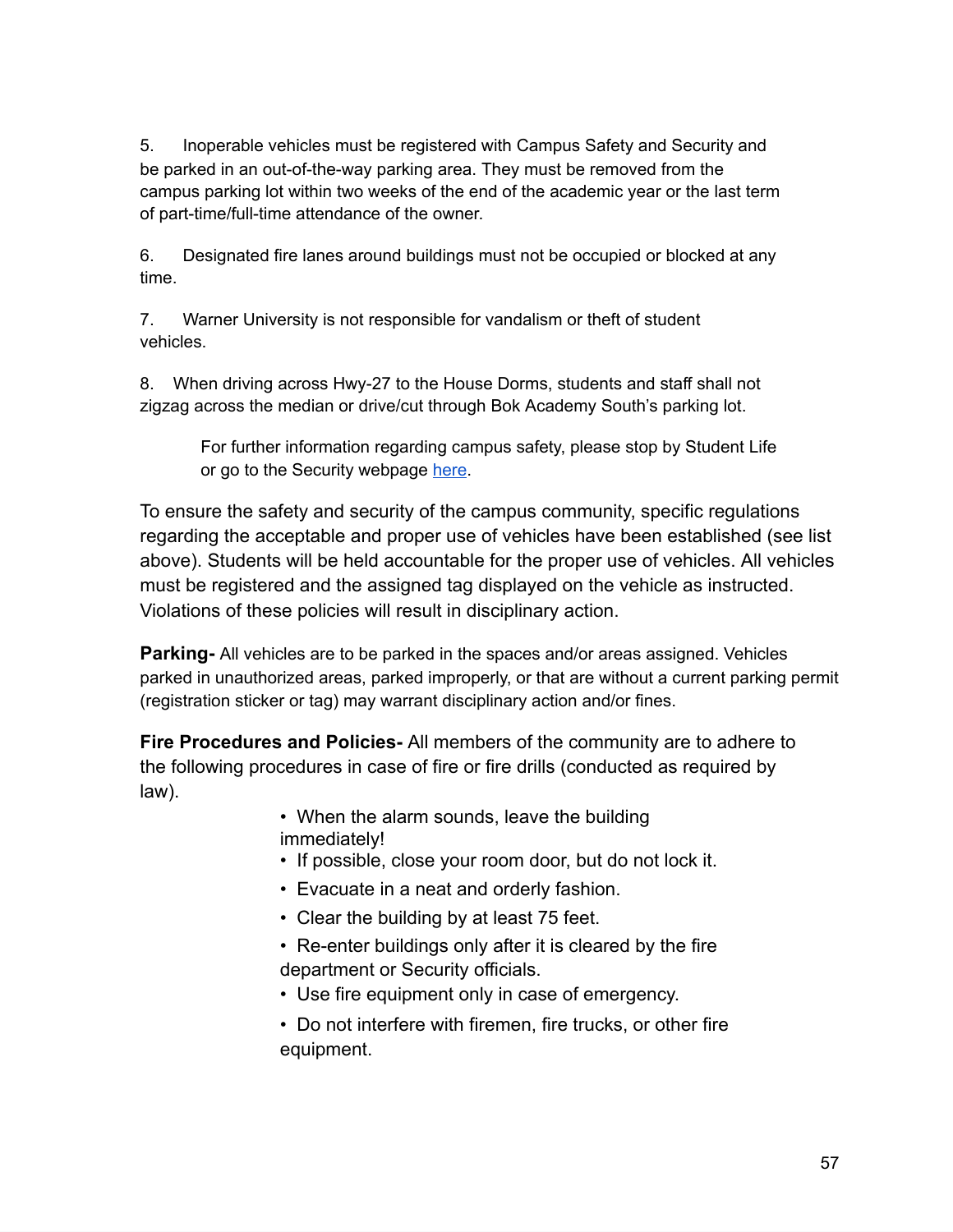Anyone not leaving a building during a fire drill is subject to disciplinary action. Incidents such as tampering with fire alarms, firefighting equipment, smoke detectors, or creating unsafe environments (e.g., open flames), will not be tolerated and will result in **Immediate Disciplinary Action and Possible Dismissal** from the University.

**Fireworks, Firearms, and Weapons-** (including any incendiary devices, airsoft guns, pellet guns, BB guns, swords, knives, or any realistic representation of such, etc.) are not to be brought to campus unless they are present for a Warner University-sponsored event or practice (Clay Targets team, for example). A weapon's safe is provided for such situations and weapons must be registered and managed through Warner University Safety and Security. Weapons are not to be in the residence halls or kept in cars at any time or for any reason. Weapons for hunting etc. must be stored off-campus. Any deviation in this policy may result in immediate dismissal from the University.

 **Illegal Entry-** Individuals are not to enter or occupy facilities, or possess, or duplicate keys for facilities without proper authorization. All campus facilities are checked and secured by Security personnel 24/7. Security personnel will continue to check all campus facilities throughout the night as well. Any irregularities or suspicious actions will be investigated, dealt with (if necessary), and reported to the Vice President for Student Life for appropriate follow-up.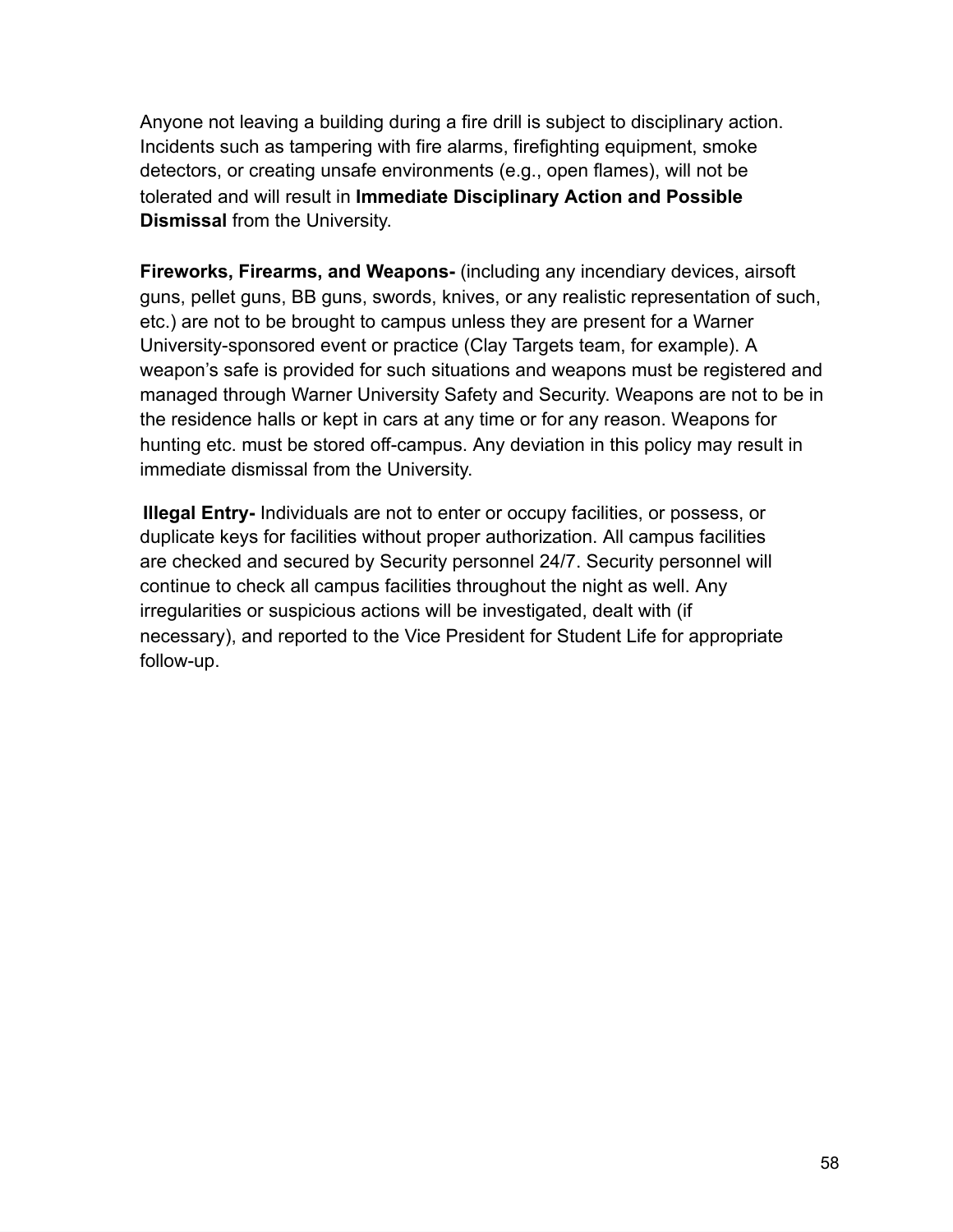## **FINANCIAL INFORMATION**

### **F INANCIAL S ERVICES**

#### **Academic Requirements**

In order to receive financial aid, the student must be making "Satisfactory Academic Progress or SAP.

The University policy for the purpose of determining eligibility for financial aid requires that a full-time student earn 24 credit hours during the fall and spring semesters and maintain a minimum cumulative grade point average (GPA) of:

| < 1.70 GPA | Credit hours: 1-29  |
|------------|---------------------|
| < 1.85 GPA | Credit hours: 30-59 |
| < 2.00 GPA | Credit hours: 60+   |

AND the student must earn cumulative credit that is no less than 66.67% of cumulative credits attempted (or passing cumulative 2/3rds of all courses).

Failure to meet either of these two requirements will warrant financial aid suspension.

A student must also remain in good academic standing- not on academic probationto continue to receive financial aid.

*Note:* These academic requirements for Financial Aid differ from academic requirements for NAIA athletic eligibility.

#### **Application Deadline**

Students must apply for financial aid each academic year. May 15th is the priority deadline for the processing of financial aid applications and for having filed the FAFSA for the following year. This means that those who file the required forms by May 15 will be the first to receive notice of their awards and will receive priority when considering grant money.

#### **Course Hours**

Most financial aid is awarded on full-time enrollment (a minimum of 12 hours each semester). You may not receive the same amount of financial aid if you reduce the number of credit hours for which you are enrolled. Before dropping classes, check with the Financial Aid Office to find out what changes in your award would occur by such actions.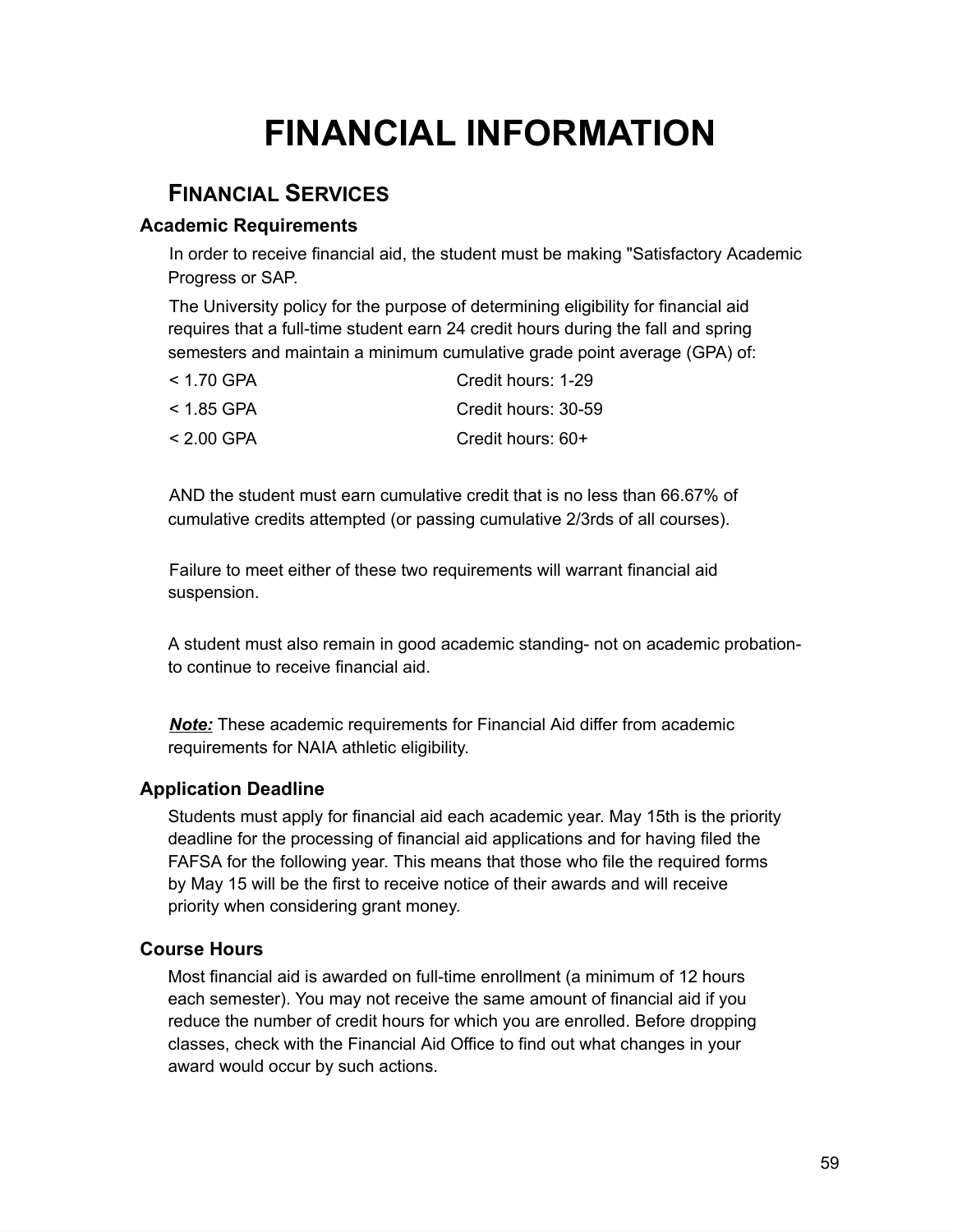#### **Grants, Scholarships, and Loans**

There are many grants, scholarships, and loans available. Be proactive in pursuit of any available monies. For more detailed financial aid information, schedule an appointment with a financial aid counselor by phone at (8630 638-7202 or by email at [financialaid@warner.edu](mailto:financialaid@warner.edu) 

#### **Work-Study**

Students may work part-time while attending school. Students are paid at least minimum wage but may earn more for specialized work. Although all students may seek part-time on-campus employment, students who are eligible for the Federal Work-Study/ Florida Work Experience Program as part of their financial aid are given priority for available jobs. After eligibility is determined in the Financial Aid Office, students should then apply for openings in their areas of interest.

Openings can be found at https://warneruniversityjobs.org/jobs/

### **STUDENT ACCOUNTS**

The Student Accounts Office is available to assist students with financial arrangements for university expenses. The Student Accounts Office is located in the Rigel Student Center within the Business Office.

#### **Payment Arrangements**

Financial arrangements must be made before attending classes and may be made in the following ways:

> 1. **Payment in Full** - Payments for university expenses are due at the beginning of each semester in the Business Office. Payment can be made by cash or checks (US currency only), American Express, Visa/MasterCard, or Discover Card, along with already confirmed financial assistance to pay the balance due.

2. **Deferred Payment Plan** - Before registration, a deferred payment plan may be arranged between the student (and/or family) and Student Accounts. Payment for any balance due after application of financial aid is divided into four, five, or six payments per semester. A \$25 payment plan fee is assessed on payment plans. A \$20 late payment fee is assessed for missed payments.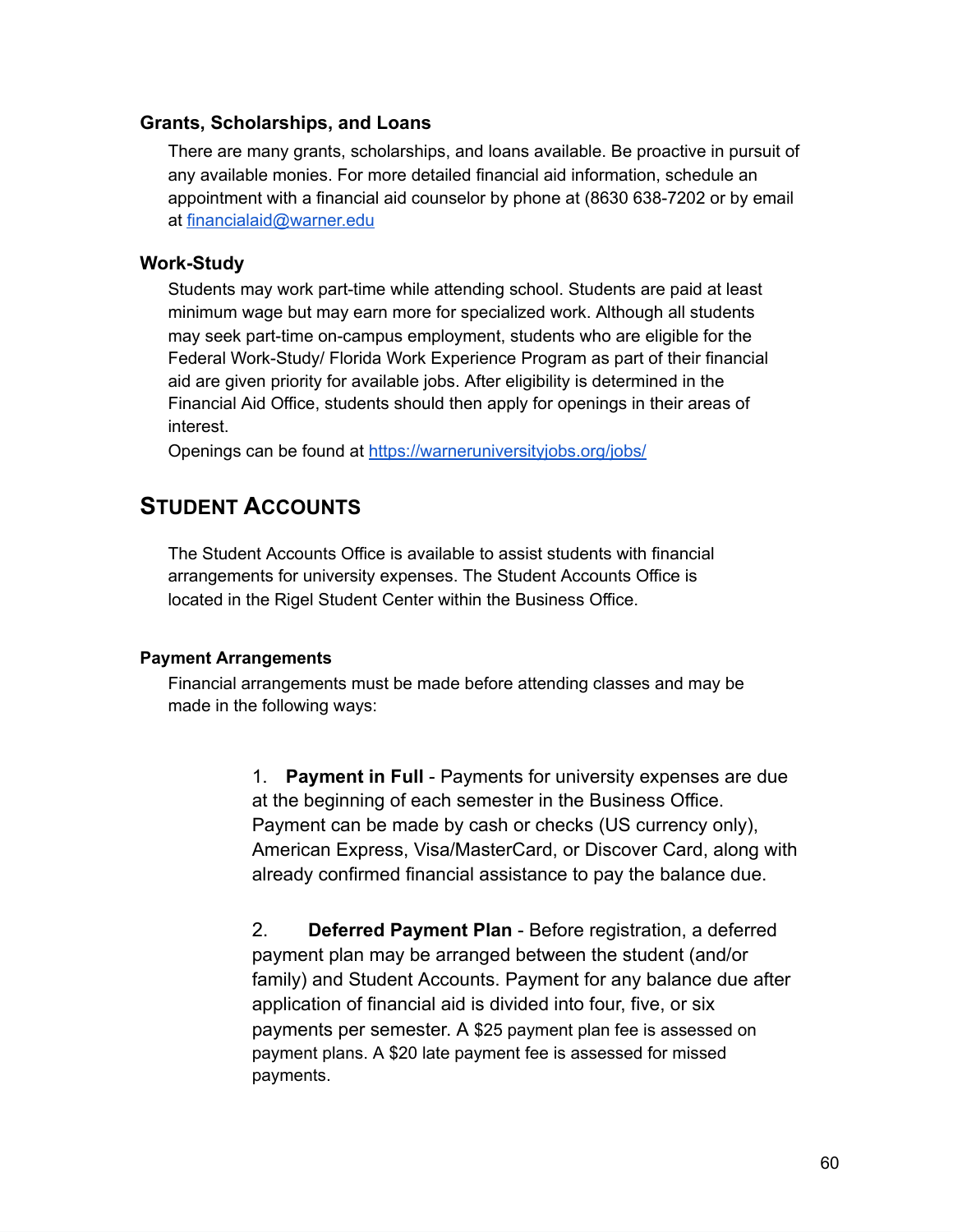For more detailed information regarding financial services and Student Accounts, please see the University catalog.

### **DINING SERVICES**

Students purchase a meal plan at the beginning of each semester. Student's WU ID cards also serve as their meal card, which keeps track of how many meals they have left each week. Students will need either their ID card or the Eatable app loaded on their smartphone to swipe into either the Alumni Dining Hall or the Union for a meal. Each meal plan is on a meals-per-week basis and does not roll over; meals reset every Monday.

Warner University Dining Services provides friendly service and a variety of meal options for students. Students living on-campus are required to be on the meal plan. All residential freshmen will be assigned a meal plan for 19 meals per week, while returning residential students can choose between the 19 meal or 14 meal plan (meals per week). Freshman, transfers, and returning students living in Holland Hall have the option between the 19 meal, 14 meal, 7 meal plan (meals per week), with the default being the 7 meal plan unless a request has been made with the Office of Student Life.

#### **Meal Plan Options:**

Gold - 19 meals per week Silver - 14 meals per week Bronze - 7 meals per week

Students with special dietary needs are encouraged to contact the Food Service Director to discuss those needs so that accommodations can be made.

*Alumni Dining Hall ("The Caf")* is located in the Rigel Student center, offering 19 meal times per week, provided by Creative Dining Services. The Dining Hall is a full-service dining room whose offerings include freshly prepared entrees, a garden-fresh salad bar, a sandwich deli, and an assortment of fruits, desserts, and beverages. Commuter students can purchase individual meals with a debit/credit card, or purchase the Bronze/7-meal plan that will allow them to swipe their ID card for a meal.

*"The Union"* is located in the south lobby of the Rigel Student Center with a number of services for students. Starbucks beverages are provided by Creative Dining Services. The Union accepts debit/credit cards, or items can be purchased as a meal for those who have a meal plan.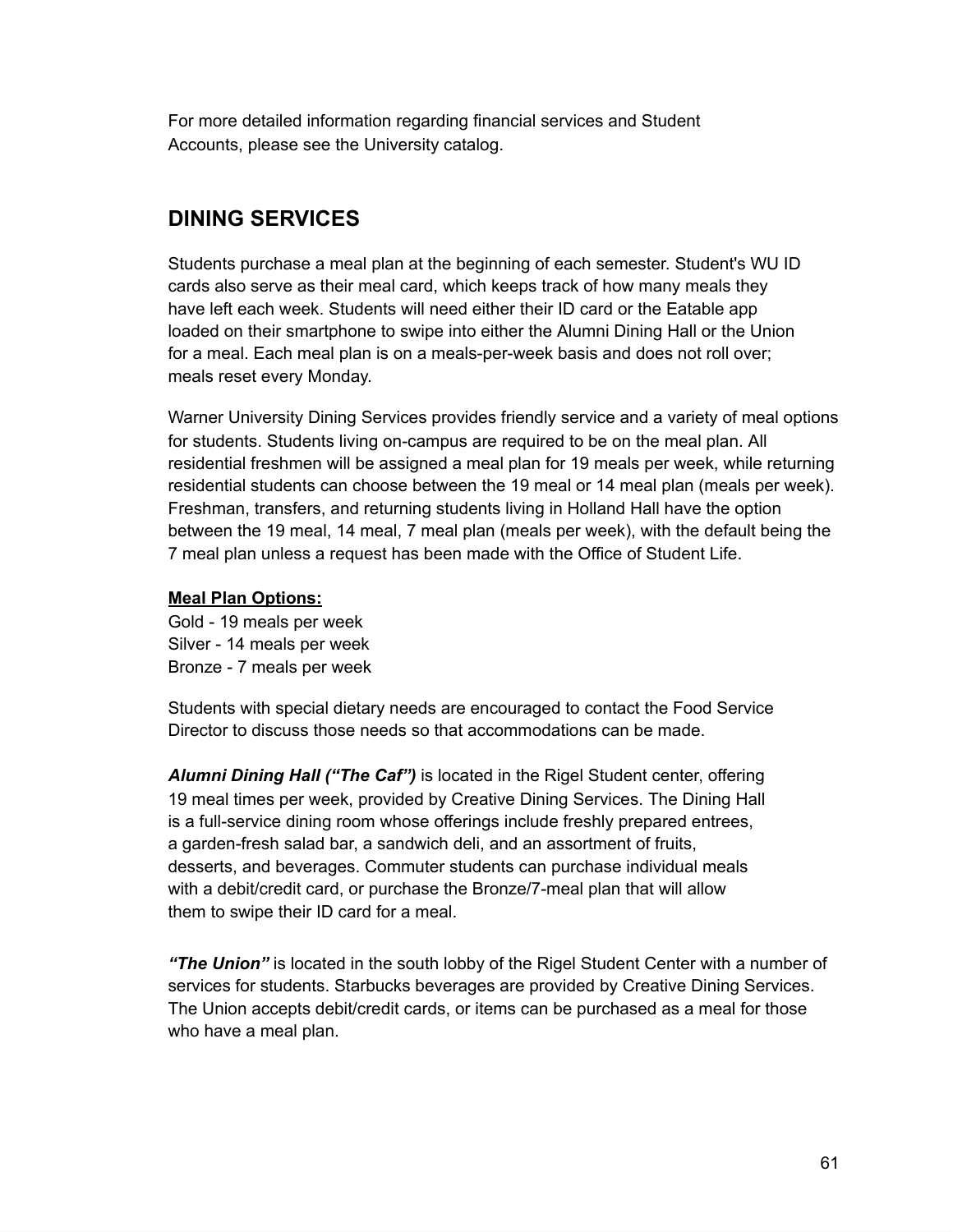### **COMPUTER USER CODE OF CONDUCT**

#### **Computers**

**The Pontious Learning Resource Center (PLRC)** has computers available for general use during open hours.

#### **Acceptable Use**

Computers and network resources are to be used primarily for academic study, but may be used to facilitate communication among students, staff, faculty, administration, family, and friends. All communication and language should reflect the standards and mission of the university.

Only computers designated as primarily student-use computers may be used by students unless a student is in the position of student-worker for a department. These student-use computers are the Darby and PLRC lab computers, the library computers in the reference area, and the ASC student computers.. You will be able to identify these computers by the desktop message that explains the saving of documents and USB drives.

#### *\* Employees and students are expected to read their university e-mail and are strongly encouraged to use their university email accounts for all communication within the university to ensure reliable and secure delivery. \**

1. Users are required to know and follow the specific policies and usage procedures for any systems and networks to which they have authorized access.

2. The university recognizes the value of Internet access to its mission, as well as to employees and students for personal communication. The university reserves the right to block or limit the traffic that creates congestion and contributes no value to the university's mission. Those who use the university network as a gateway to the internet have access to networks and computer systems that contain information over which the university has no control. The university reserves the right to block access to the subject matter on the internet that is in conflict with the university's mission and core values. Any access to sexually explicit or pornographic materials by way of the university internet connection will be blocked, logged, and reported. Students and employees who show evidence of attempted access to such materials are subject to disciplinary action.

3. Keep passwords secure and do not share accounts. Authorized users are responsible for the security of their passwords and accounts.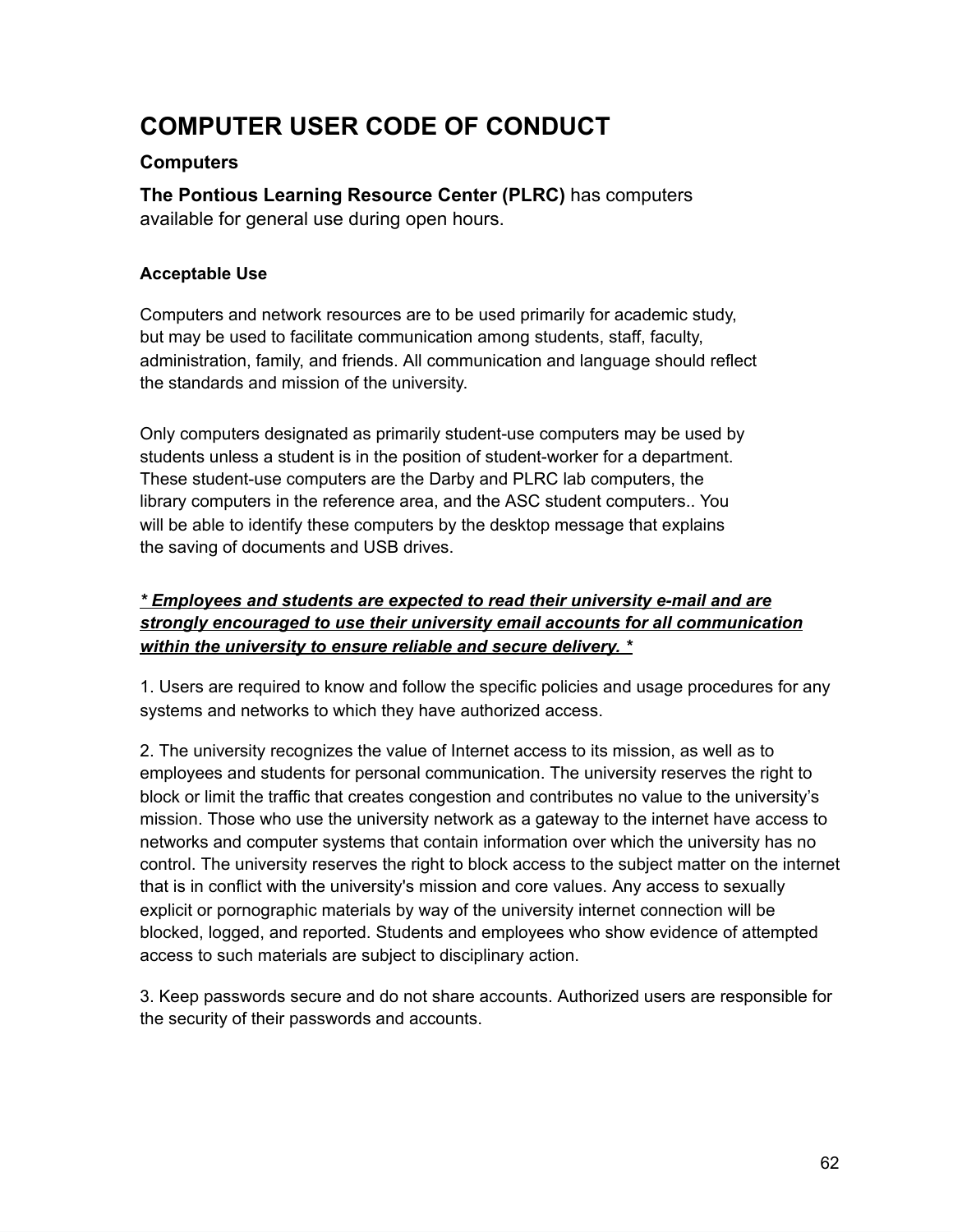#### **Privacy**

The university will treat data created and/or transmitted by users of its network and computer systems, as allowed in these Terms and Conditions, as confidential. Confidentiality in this context does not imply complete privacy, only that access is limited to authorized individuals in whom the university has placed confidence. Whenever possible, a user's privacy will be respected, but this cannot be viewed as absolute. The university is careful to abide by the requirements of the Family Educational Rights and Privacy Act (FERPA) and the Gramm-Leach-Bliley Act, both of which mandate that institutions implement safeguards for certain information pertaining to students and other consumers.

1. Students and employees can use university-owned systems only by obtaining "accounts" for these systems. These accounts are accessed using a username (also called a login name) and a password. Only the person to whom the account is assigned is authorized to use it; the password is intended to ensure this.

2. University personnel can and will access files when necessary for maintaining the university network and computer systems. Every effort will be made to respect the privacy of user files, and the contents of user files will be examined only when it is required by law or by the policies of the university.

3. For security and network maintenance purposes, authorized individuals within the university may monitor equipment, systems and network traffic at any time.

4. The university reserves the right to audit networks and systems on a periodic basis.

5. The university reserves the right to cooperate fully with local, state, and federal officials in investigations relating to information accessed or distributed using university computing/information systems, the university network, the university phone system, or the university internet connection.

#### **Unacceptable Use**

Any actions that compromise the integrity of the university, data facilities, networks, services, or resources are strictly prohibited. Examples of unacceptable uses include, but are not limited to the following:

System and Network Activities

1. Using the resources for any purpose that violates federal or state laws;

2. Using someone else's identity and password for access to university resources, logging others into the network to access university resources, or using the network to make unauthorized access to other networks. Forgery or other misrepresentation of identity via electronic or other forms of communication will be subject to disciplinary action. Prosecution under State and Federal laws may also apply. This includes the use of a network (IP) address not specifically assigned to the individual or use of a forged or false identity in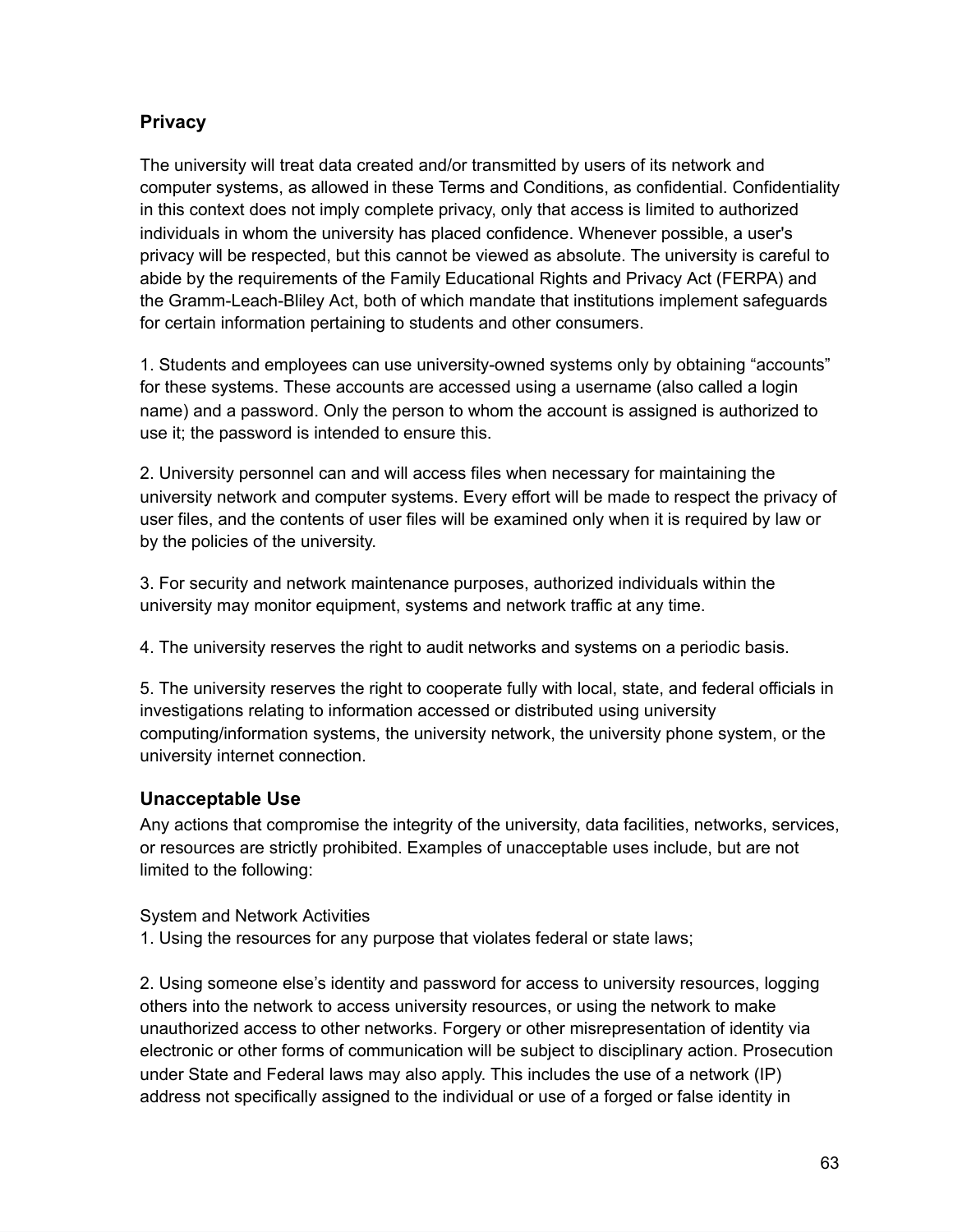sending email;

3. Using the resources and misrepresenting your identity or affiliation;

4. Using the resources for computer tampering or unauthorized alteration of data, identification, or credentials;

5. Using the resources to transmit, use, or serve unauthorized and/or illegally acquired software or media (audio files/video files);

6. Using the resources for unauthorized browsing or exploring, or making other unauthorized attempts to view data, files, or directories belonging to the university or to other users;

7. Violating copyrights of documents or media;

8. Using the resources and introducing deviant software (viruses, worms, etc.) into the university network and systems;

9. Using the resources to access or distribute defamatory, abusive, obscene, sexually-oriented, pornographic, threatening, racially offensive, or illegal material;

10. Using the resources in a manner that requires the university network security to be compromised;

11. Executing any form of network monitoring which will intercept data not intended for the employee's host, unless this activity is a part of the employee's normal job/duty;

12. Attempting to evade, disable, or obtain passwords or other security provisions of systems on the network;

13. Using the resources for any activity that interferes or inhibits the use of the network or university systems by others;

14. Intercepting or tampering with network packets;

15. Tampering with sound systems, lighting systems, or video cameras. Access is limited to trained and authorized personnel;

16. Tampering, modifying, or extending cabling and wiring. This applies to network cabling, hardware, and in-room jacks. Use of non-University network switches, hubs, or wireless networking technology on the university network is prohibited;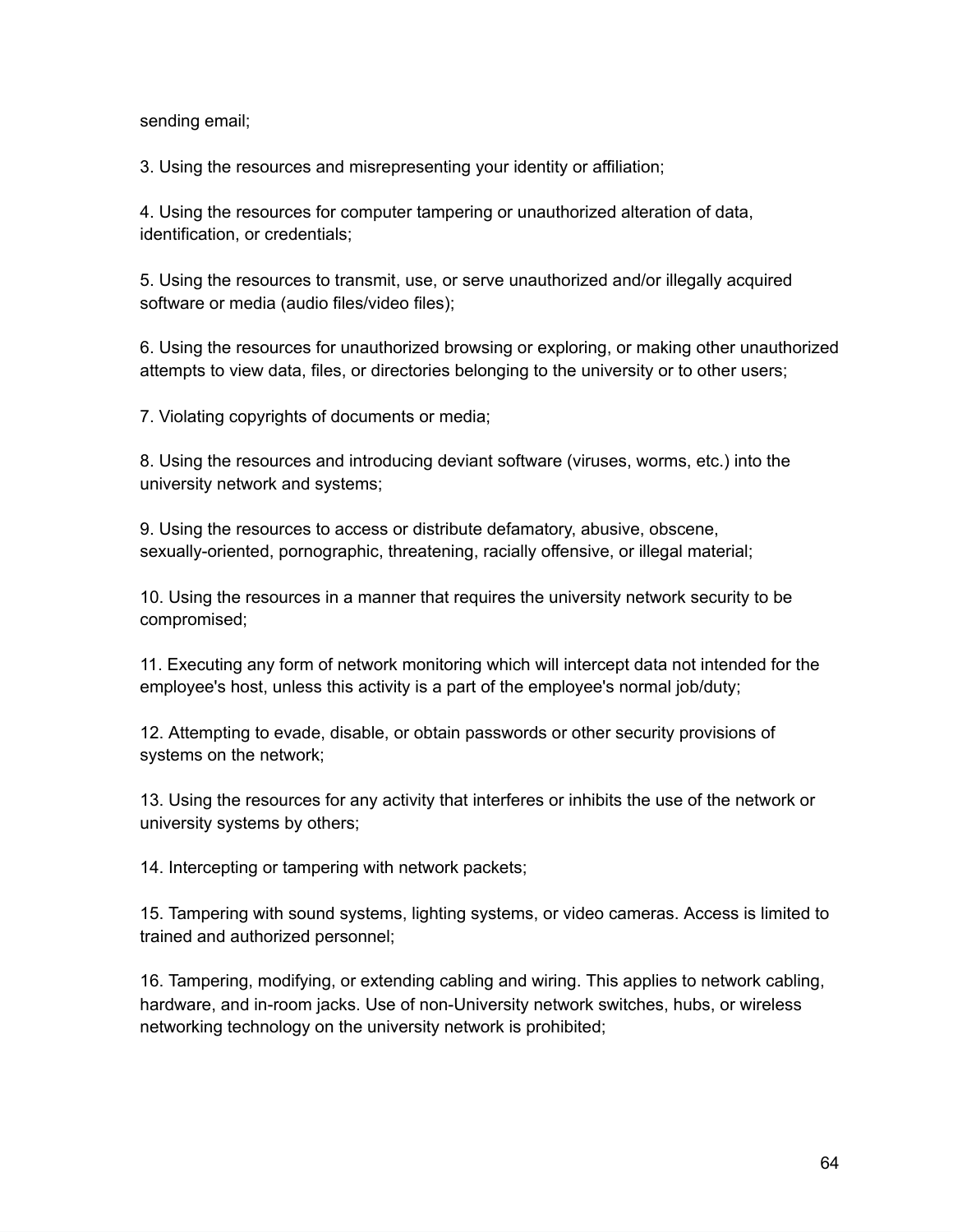17. Using the resources for commercial, sales, and/or advertising purposes unless otherwise approved.

18. Using the resources for explicit political activities including, but not limited to, running for an elected position, campaigning, managing a campaign, leading group action for a political candidate, polling, etc.

#### **Unacceptable Email and Communications Activities**

1. Using the resources for misuse of social media, message boards, or any web-based community;

2. Using excessive data storage or network bandwidth in activities such as the "broadcasting" inappropriate messages to lists or individuals or generally transferring unusually large or numerous files or messages, or storing large or numerous personal files;

3. Sending unsolicited email messages, including the sending of "junk mail" or other advertising material to individuals who did not specifically request such material (email spam).

4. Any form of harassment via email, telephone, or paging, whether through language, frequency, or size of messages.

#### **Institutional Policy**

The Internet is a global information resource that enables the university to provide information beyond the confines of its own collection. The internet allows users to connect to outside networks or resources allowing access to ideas, information, and commentary from around the globe. The university internet access is intended primarily as an information resource; however, it is an unregulated medium. As such, while providing access to a wealth of material, the internet also enables access to materials that some users may find controversial, offensive, disturbing, or illegal. Electronic databases and other technologies as they develop are regulated by outside organizations, not by Warner University.

The university assumes no responsibility for any damages, direct or indirect, arising from its connection to the Internet. The university makes no guarantees, either expressed or implied, with respect to the quality or content of the information available on the internet. Not all the information available via the internet is accurate, current, or complete. Users are encouraged to be good information consumers by evaluating the validity of information accessed via the Internet. The university will make every effort to ensure the use of the internet is consistent with its Mission, the WU Biblical Lifestyle Code, and Academic Honesty policies. This policy statement is in compliance with the guidelines established by the service provider contracted for computer and network services with WU.